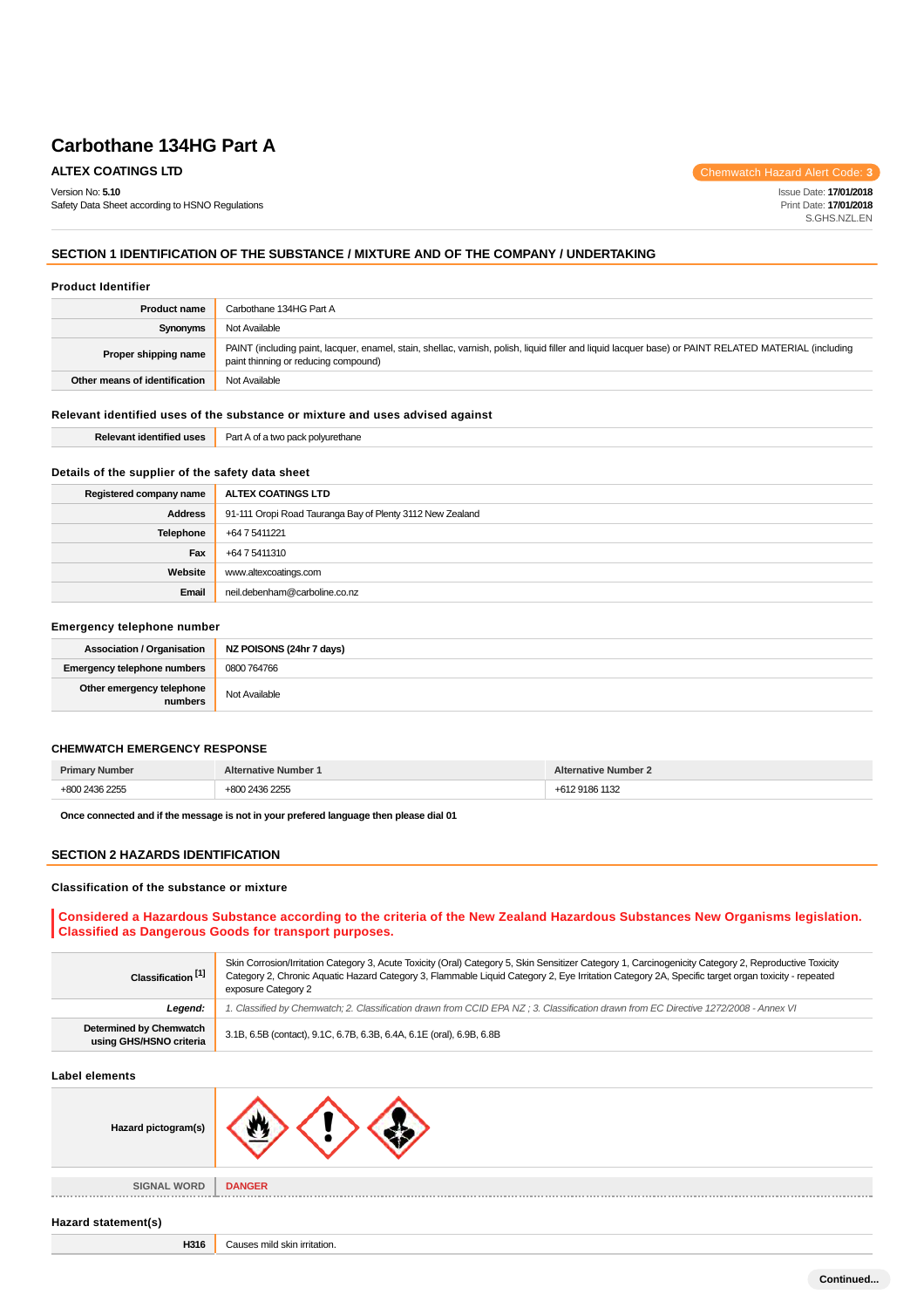| H303             | May be harmful if swallowed.                                       |
|------------------|--------------------------------------------------------------------|
| H317             | May cause an allergic skin reaction.                               |
| H351             | Suspected of causing cancer.                                       |
| H361             | Suspected of damaging fertility or the unborn child.               |
| H412             | Harmful to aquatic life with long lasting effects.                 |
| H <sub>225</sub> | Highly flammable liquid and vapour.                                |
| H319             | Causes serious eye irritation.                                     |
| H373             | May cause damage to organs through prolonged or repeated exposure. |

## **Precautionary statement(s) Prevention**

| P <sub>201</sub> | Obtain special instructions before use.                                           |
|------------------|-----------------------------------------------------------------------------------|
| P210             | Keep away from heat/sparks/open flames/hot surfaces. - No smoking.                |
| P233             | Keep container tightly closed.                                                    |
| P <sub>260</sub> | Do not breathe dust/fume/gas/mist/vapours/spray.                                  |
| P280             | Wear protective gloves/protective clothing/eye protection/face protection.        |
| P <sub>281</sub> | Use personal protective equipment as required.                                    |
| P <sub>240</sub> | Ground/bond container and receiving equipment.                                    |
| P <sub>241</sub> | Use explosion-proof electrical/ventilating/lighting/intrinsically safe equipment. |
| P <sub>242</sub> | Use only non-sparking tools.                                                      |
| P <sub>243</sub> | Take precautionary measures against static discharge.                             |
| P273             | Avoid release to the environment.                                                 |
| P272             | Contaminated work clothing should not be allowed out of the workplace.            |

## **Precautionary statement(s) Response**

| P308+P313      | IF exposed or concerned: Get medical advice/attention.                                                                           |
|----------------|----------------------------------------------------------------------------------------------------------------------------------|
| P312           | Call a POISON CENTER or doctor/physician if you feel unwell.                                                                     |
| P363           | Wash contaminated clothing before reuse.                                                                                         |
| P370+P378      | In case of fire: Use alcohol resistant foam or normal protein foam for extinction.                                               |
| P302+P352      | IF ON SKIN: Wash with plenty of soap and water.                                                                                  |
| P305+P351+P338 | IF IN EYES: Rinse cautiously with water for several minutes. Remove contact lenses, if present and easy to do. Continue rinsing. |
| P333+P313      | If skin irritation or rash occurs: Get medical advice/attention.                                                                 |
| P337+P313      | If eye irritation persists: Get medical advice/attention.                                                                        |
| P303+P361+P353 | IF ON SKIN (or hair): Remove/Take off immediately all contaminated clothing. Rinse skin with water/shower.                       |

#### **Precautionary statement(s) Storage**

| <b>DA03+D235</b> | Store ir<br>in a well-ventilated place. Keep cool.<br>. |
|------------------|---------------------------------------------------------|
| <b>DAN</b>       | $+$                                                     |
| $\sim$           | ed up                                                   |

## **Precautionary statement(s) Disposal**

| <b>DEO4</b><br>local<br>requiations.<br>with<br>contents/container<br>an or<br><b>POUT</b><br>.<br>$\sim$ |
|-----------------------------------------------------------------------------------------------------------|
|-----------------------------------------------------------------------------------------------------------|

## **SECTION 3 COMPOSITION / INFORMATION ON INGREDIENTS**

### **Substances**

See section below for composition of Mixtures

#### **Mixtures**

| <b>CAS No</b> | %[weight]       | Name                        |
|---------------|-----------------|-----------------------------|
| 123-86-4      | $1 - 10$        | n-butyl acetate             |
| 108-88-3      | $1 - 10$        | toluene                     |
| Not Available | $\leq$ = $\leq$ | UV Absorber                 |
| 14808-60-7    | $0 - 10$        | silica crystalline - quartz |
| 1330-20-7     | $1 - 10$        | xylene                      |

## **SECTION 4 FIRST AID MEASURES**

NZ Poisons Centre 0800 POISON (0800 764 766) | NZ Emergency Services: 111

#### **Description of first aid measures**

**Eye Contact**

- If this product comes in contact with the eyes: Wash out immediately with fresh running water.
- Ensure complete irrigation of the eye by keeping eyelids apart and away from eye and moving the eyelids by occasionally lifting the upper and lower lids.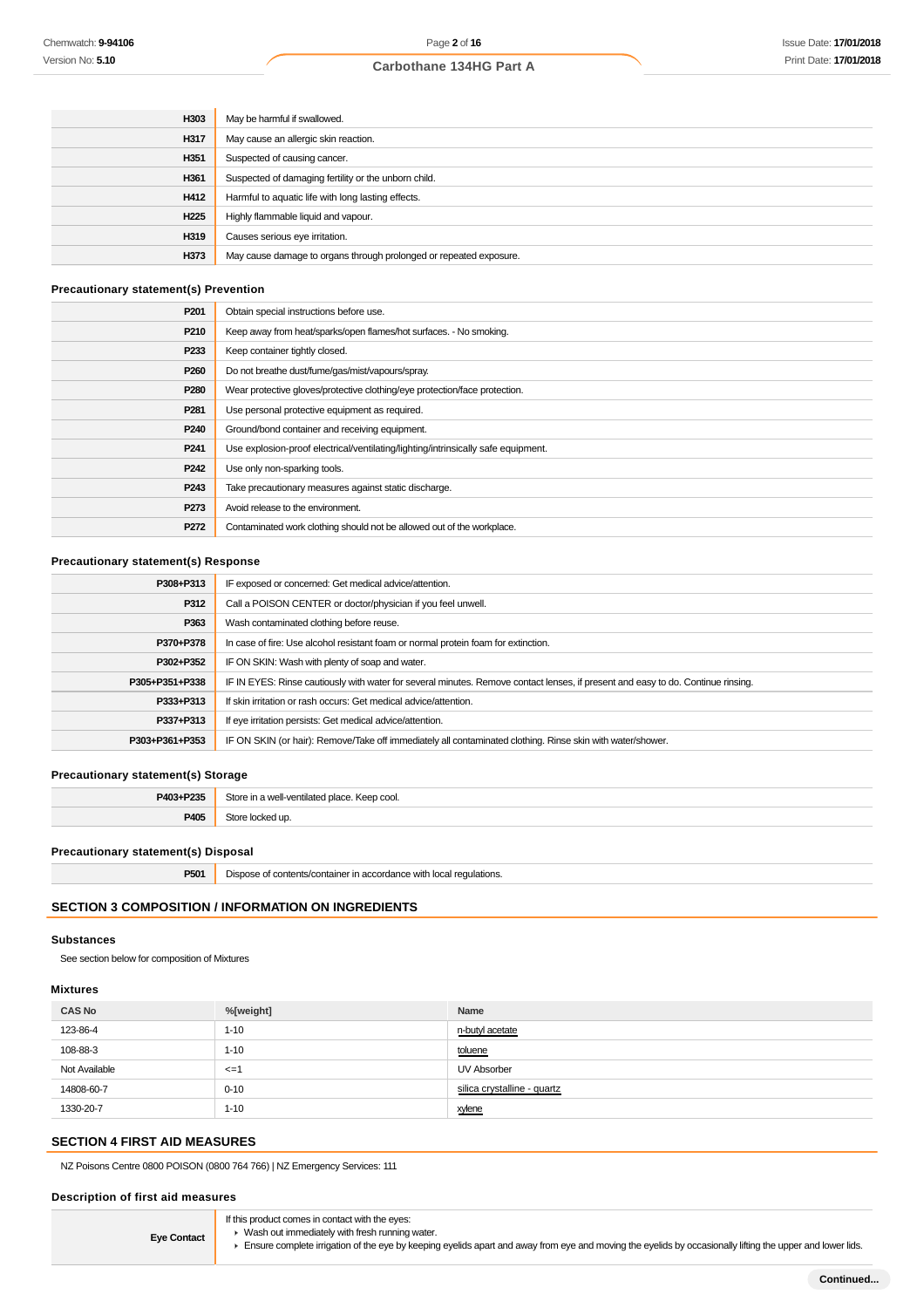|                     | ► Seek medical attention without delay; if pain persists or recurs seek medical attention.                                                                                                                                                                                                                                                                                                                                                                                                                                                                                                                                                                                                                                  |
|---------------------|-----------------------------------------------------------------------------------------------------------------------------------------------------------------------------------------------------------------------------------------------------------------------------------------------------------------------------------------------------------------------------------------------------------------------------------------------------------------------------------------------------------------------------------------------------------------------------------------------------------------------------------------------------------------------------------------------------------------------------|
|                     | ► Removal of contact lenses after an eye injury should only be undertaken by skilled personnel.                                                                                                                                                                                                                                                                                                                                                                                                                                                                                                                                                                                                                             |
| <b>Skin Contact</b> | If skin contact occurs:<br>In mediately remove all contaminated clothing, including footwear.<br>Flush skin and hair with running water (and soap if available).<br>▶ Seek medical attention in event of irritation.                                                                                                                                                                                                                                                                                                                                                                                                                                                                                                        |
| <b>Inhalation</b>   | If fumes, aerosols or combustion products are inhaled remove from contaminated area.<br>• Other measures are usually unnecessary.                                                                                                                                                                                                                                                                                                                                                                                                                                                                                                                                                                                           |
| Ingestion           | If swallowed do <b>NOT</b> induce vomiting.<br>If vomiting occurs, lean patient forward or place on left side (head-down position, if possible) to maintain open airway and prevent aspiration.<br>• Observe the patient carefully.<br>▶ Never give liquid to a person showing signs of being sleepy or with reduced awareness; i.e. becoming unconscious.<br>Give water to rinse out mouth, then provide liquid slowly and as much as casualty can comfortably drink.<br>$\triangleright$ Seek medical advice.<br>Avoid giving milk or oils.<br>Avoid giving alcohol.<br>If spontaneous vomiting appears imminent or occurs, hold patient's head down, lower than their hips to help avoid possible aspiration of vomitus. |

#### **Indication of any immediate medical attention and special treatment needed**

Any material aspirated during vomiting may produce lung injury. Therefore emesis should not be induced mechanically or pharmacologically. Mechanical means should be used if it is considered necessary to evacuate the stomach contents; these include gastric lavage after endotracheal intubation. If spontaneous vomiting has occurred after ingestion, the patient should be monitored for difficult breathing, as adverse effects of aspiration into the lungs may be delayed up to 48 hours.

For acute and short term repeated exposures to methanol:

- Toxicity results from accumulation of formaldehyde/formic acid.
- Clinical signs are usually limited to CNS, eyes and GI tract Severe metabolic acidosis may produce dyspnea and profound systemic effects which may become intractable. All symptomatic patients should have arterial pH measured. Evaluate airway, breathing and circulation.
- Stabilise obtunded patients by giving naloxone, glucose and thiamine.
- Decontaminate with Ipecac or lavage for patients presenting 2 hours post-ingestion. Charcoal does not absorb well; the usefulness of cathartic is not established.
- Forced diuresis is not effective; haemodialysis is recommended where peak methanol levels exceed 50 mg/dL (this correlates with serum bicarbonate levels below 18 meq/L).
- Ethanol, maintained at levels between 100 and 150 mg/dL, inhibits formation of toxic metabolites and may be indicated when peak methanol levels exceed 20 mg/dL. An intravenous solution of ethanol in D5W is optimal.
- Folate, as leucovorin, may increase the oxidative removal of formic acid. 4-methylpyrazole may be an effective adjunct in the treatment. 8.Phenytoin may be preferable to diazepam for controlling seizure.

[Ellenhorn Barceloux: Medical Toxicology]

#### BIOLOGICAL EXPOSURE INDEX - BEI

| Determinant             | Index               | Sampling Time                       | Comment |
|-------------------------|---------------------|-------------------------------------|---------|
| 1. Methanol in urine    | 15 ma/l             | End of shift                        | B.NS    |
| 2. Formic acid in urine | 80 mg/gm creatinine | Before the shift at end of workweek | B.NS    |

B: Background levels occur in specimens collected from subjects **NOT** exposed.

NS: Non-specific determinant - observed following exposure to other materials.

For acute or short term repeated exposures to xylene:

- Gastro-intestinal absorption is significant with ingestions. For ingestions exceeding 1-2 ml (xylene)/kg, intubation and lavage with cuffed endotracheal tube is recommended. The use of charcoal and cathartics is equivocal.
- Pulmonary absorption is rapid with about 60-65% retained at rest.
- Primary threat to life from ingestion and/or inhalation, is respiratory failure.
- Patients should be quickly evaluated for signs of respiratory distress (e.g. cyanosis, tachypnoea, intercostal retraction, obtundation) and given oxygen. Patients with inadequate tidal volumes or poor arterial blood gases (pO2 < 50 mm Hg or pCO2 > 50 mm Hg) should be intubated.
- Arrhythmias complicate some hydrocarbon ingestion and/or inhalation and electrocardiographic evidence of myocardial injury has been reported; intravenous lines and cardiac monitors should be established in obviously symptomatic patients. The lungs excrete inhaled solvents, so that hyperventilation improves clearance.
- A chest x-ray should be taken immediately after stabilisation of breathing and circulation to document aspiration and detect the presence of pneumothorax. Epinephrine (adrenalin) is not recommended for treatment of bronchospasm because of potential myocardial sensitisation to catecholamines. Inhaled cardioselective bronchodilators (e.g. Alupent, Salbutamol) are the preferred agents, with aminophylline a second choice.

BIOLOGICAL EXPOSURE INDEX - BEI

These represent the determinants observed in specimens collected from a healthy worker exposed at the Exposure Standard (ES or TLV):

| Determinant                    | Index                | Sampling Time       | Comments |
|--------------------------------|----------------------|---------------------|----------|
| Methylhippu-ric acids in urine | 1.5 gm/gm creatinine | End of shift        |          |
|                                | 2 mg/min             | Last 4 hrs of shift |          |

#### **SECTION 5 FIREFIGHTING MEASURES**

#### **Extinguishing media**

- Foam.
- Dry chemical powder.
- **BCF** (where regulations permit).
- Carbon dioxide.
- Water spray or fog Large fires only.

#### **Special hazards arising from the substrate or mixture**

Fire Incompatibility **A** Avoid contamination with oxidising agents i.e. nitrates, oxidising acids, chlorine bleaches, pool chlorine etc. as ignition may result

#### **Advice for firefighters**

**Fire Fighting**

▶ When silica dust is dispersed in air, firefighters should wear inhalation protection as hazardous substances from the fire may be adsorbed on the silica particles.

When heated to extreme temperatures, (>1700 deg.C) amorphous silica can fuse.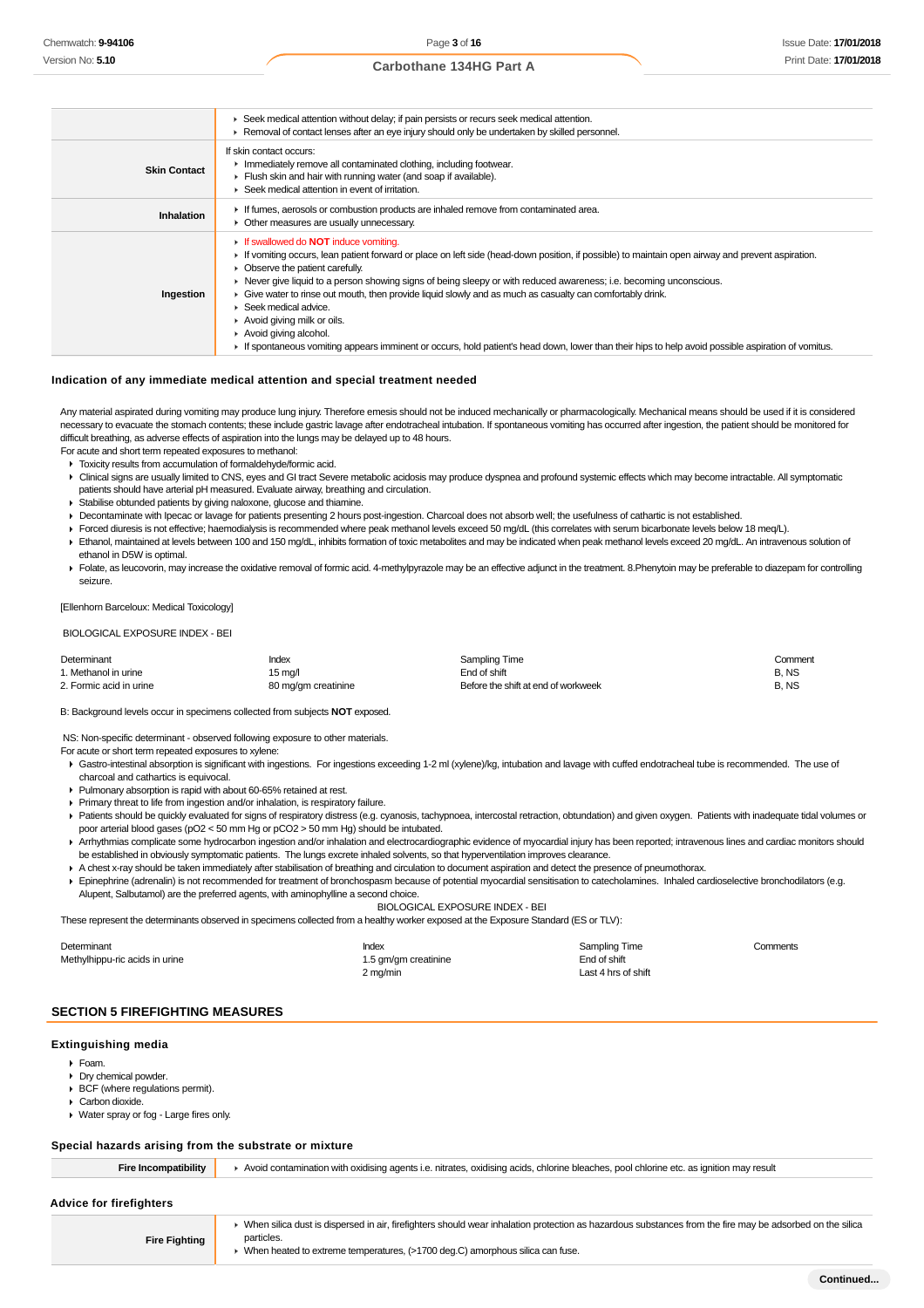|                              | Alert Fire Brigade and tell them location and nature of hazard.                          |
|------------------------------|------------------------------------------------------------------------------------------|
|                              | • May be violently or explosively reactive.                                              |
|                              | • Wear breathing apparatus plus protective gloves in the event of a fire.                |
|                              | ► Prevent, by any means available, spillage from entering drains or water course.        |
|                              | • Consider evacuation (or protect in place).                                             |
|                              | Fight fire from a safe distance, with adequate cover.                                    |
|                              | If safe, switch off electrical equipment until vapour fire hazard removed.               |
|                              | • Use water delivered as a fine spray to control the fire and cool adjacent area.        |
|                              | Avoid spraying water onto liquid pools.                                                  |
|                              | <b>Do not</b> approach containers suspected to be hot.                                   |
|                              | • Cool fire exposed containers with water spray from a protected location.               |
|                              | If safe to do so, remove containers from path of fire.                                   |
|                              | • Liquid and vapour are highly flammable.                                                |
|                              | ► Severe fire hazard when exposed to heat, flame and/or oxidisers.                       |
|                              | • Vapour may travel a considerable distance to source of ignition.                       |
|                              | ► Heating may cause expansion or decomposition leading to violent rupture of containers. |
| <b>Fire/Explosion Hazard</b> | • On combustion, may emit toxic fumes of carbon monoxide (CO).                           |
|                              | Combustion products include:                                                             |
|                              | carbon dioxide (CO2)                                                                     |
|                              | silicon dioxide (SiO2)                                                                   |
|                              | other pyrolysis products typical of burning organic material.                            |

## **SECTION 6 ACCIDENTAL RELEASE MEASURES**

## **Personal precautions, protective equipment and emergency procedures**

See section 8

## **Environmental precautions**

See section 12

#### **Methods and material for containment and cleaning up**

| <b>Minor Spills</b> | Remove all ignition sources.<br>• Clean up all spills immediately.<br>Avoid breathing vapours and contact with skin and eyes.<br>• Control personal contact with the substance, by using protective equipment.<br>• Contain and absorb small quantities with vermiculite or other absorbent material.<br>$\triangleright$ Wipe up.<br>▶ Collect residues in a flammable waste container.                                                                                                                                                                                                                                                                                                                                                                                                                                                                                                                                                                                                                           |
|---------------------|--------------------------------------------------------------------------------------------------------------------------------------------------------------------------------------------------------------------------------------------------------------------------------------------------------------------------------------------------------------------------------------------------------------------------------------------------------------------------------------------------------------------------------------------------------------------------------------------------------------------------------------------------------------------------------------------------------------------------------------------------------------------------------------------------------------------------------------------------------------------------------------------------------------------------------------------------------------------------------------------------------------------|
| <b>Major Spills</b> | • Clear area of personnel and move upwind.<br>Alert Fire Brigade and tell them location and nature of hazard.<br>• May be violently or explosively reactive.<br>• Wear breathing apparatus plus protective gloves.<br>► Prevent, by any means available, spillage from entering drains or water course.<br>• Consider evacuation (or protect in place).<br>▶ No smoking, naked lights or ignition sources.<br>$\blacktriangleright$ Increase ventilation.<br>Stop leak if safe to do so.<br>• Water spray or fog may be used to disperse /absorb vapour.<br>Contain spill with sand, earth or vermiculite.<br>• Use only spark-free shovels and explosion proof equipment.<br>• Collect recoverable product into labelled containers for recycling.<br>Absorb remaining product with sand, earth or vermiculite.<br>• Collect solid residues and seal in labelled drums for disposal.<br>▶ Wash area and prevent runoff into drains.<br>If contamination of drains or waterways occurs, advise emergency services. |

Personal Protective Equipment advice is contained in Section 8 of the SDS.

## **SECTION 7 HANDLING AND STORAGE**

| Precautions for safe handling |                                                                                                                                                                                                                                                                                                                                                                                                                                                                                                                                                                                                                                                                                                                                                                                                                                                                                                                                                                                                                                                                                                                                                                                                                                                                                                                                                  |
|-------------------------------|--------------------------------------------------------------------------------------------------------------------------------------------------------------------------------------------------------------------------------------------------------------------------------------------------------------------------------------------------------------------------------------------------------------------------------------------------------------------------------------------------------------------------------------------------------------------------------------------------------------------------------------------------------------------------------------------------------------------------------------------------------------------------------------------------------------------------------------------------------------------------------------------------------------------------------------------------------------------------------------------------------------------------------------------------------------------------------------------------------------------------------------------------------------------------------------------------------------------------------------------------------------------------------------------------------------------------------------------------|
| Safe handling                 | • Containers, even those that have been emptied, may contain explosive vapours.<br>► Do NOT cut, drill, grind, weld or perform similar operations on or near containers.<br>Electrostatic discharge may be generated during pumping - this may result in fire.<br>Ensure electrical continuity by bonding and grounding (earthing) all equipment.<br>▶ Restrict line velocity during pumping in order to avoid generation of electrostatic discharge (<=1 m/sec until fill pipe submerged to twice its diameter,<br>then $\leq$ 7 m/sec).<br>$\triangleright$ Avoid splash filling.<br>• Do NOT use compressed air for filling discharging or handling operations.<br>Avoid all personal contact, including inhalation.<br>• Wear protective clothing when risk of exposure occurs.<br>$\blacktriangleright$ Use in a well-ventilated area.<br>▶ Prevent concentration in hollows and sumps.<br>DO NOT enter confined spaces until atmosphere has been checked.<br>Avoid smoking, naked lights, heat or ignition sources.<br>▶ When handling, DO NOT eat, drink or smoke.<br>• Vapour may ignite on pumping or pouring due to static electricity.<br>DO NOT use plastic buckets.<br>Earth and secure metal containers when dispensing or pouring product.<br>• Use spark-free tools when handling.<br>Avoid contact with incompatible materials. |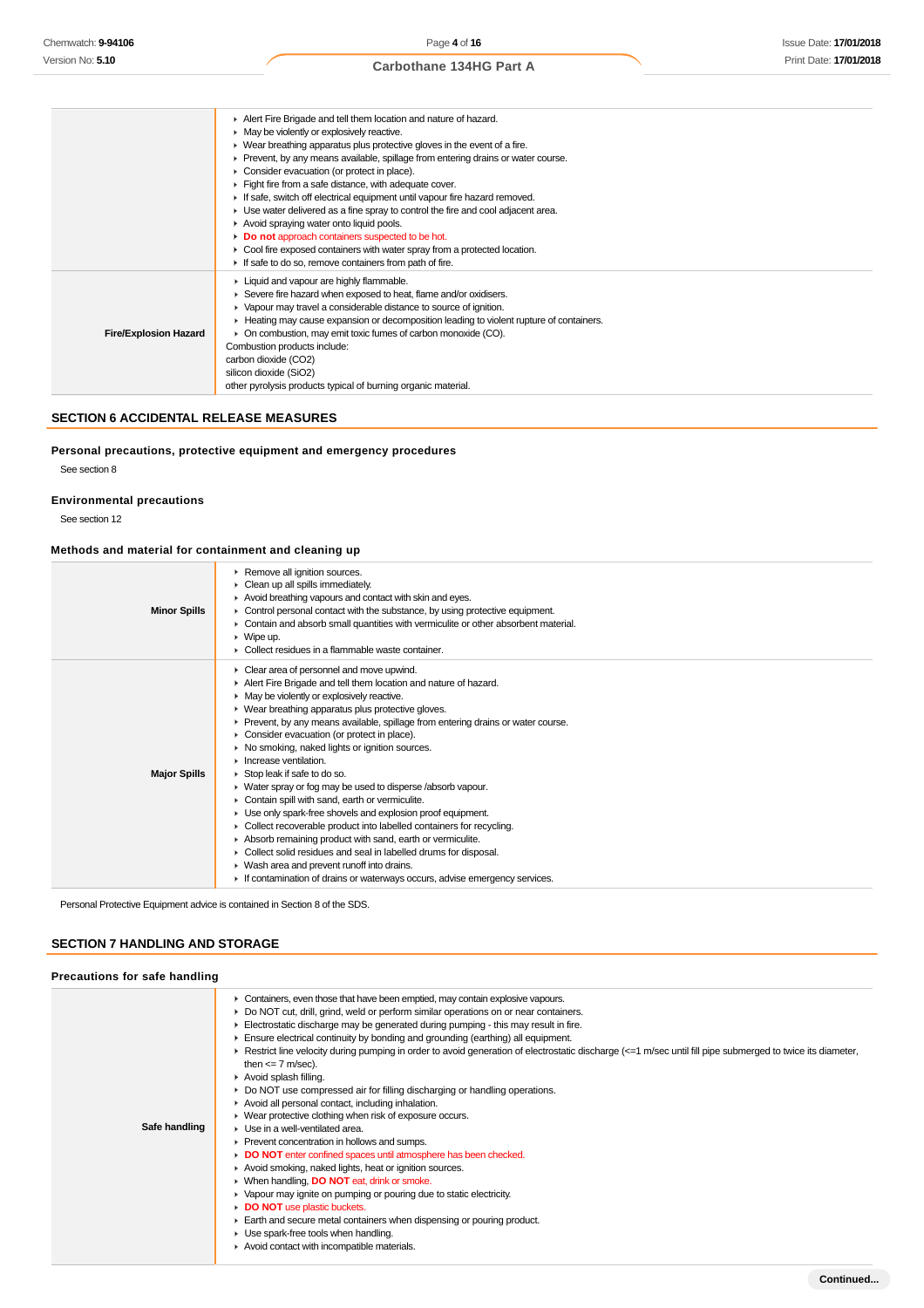|                   | ▶ Keep containers securely sealed.                                                                                 |
|-------------------|--------------------------------------------------------------------------------------------------------------------|
|                   | Avoid physical damage to containers.                                                                               |
|                   | Always wash hands with soap and water after handling.                                                              |
|                   | • Work clothes should be laundered separately.                                                                     |
|                   | • Use good occupational work practice.                                                                             |
|                   |                                                                                                                    |
|                   | • Observe manufacturer's storage and handling recommendations contained within this SDS.                           |
|                   | ► Atmosphere should be regularly checked against established exposure standards to ensure safe working conditions. |
|                   | DO NOT allow clothing wet with material to stay in contact with skin                                               |
|                   | Store in original containers in approved flame-proof area.                                                         |
|                   | • No smoking, naked lights, heat or ignition sources.                                                              |
|                   | • DO NOT store in pits, depressions, basements or areas where vapours may be trapped.                              |
| Other information | ▶ Keep containers securely sealed.                                                                                 |
|                   | Store away from incompatible materials in a cool, dry well ventilated area.                                        |
|                   | ▶ Protect containers against physical damage and check regularly for leaks.                                        |
|                   | • Observe manufacturer's storage and handling recommendations contained within this SDS.                           |
|                   |                                                                                                                    |
|                   |                                                                                                                    |
|                   | Conditions for safe storage, including any incompatibilities                                                       |
|                   | $\blacktriangleright$ Packing as supplied by manufacturer.                                                         |

| Suitable container      | r Tacking as supplied by Thanulacture.<br>• Plastic containers may only be used if approved for flammable liquid.<br>• Check that containers are clearly labelled and free from leaks.<br>For low viscosity materials (i): Drums and jerry cans must be of the non-removable head type. (ii): Where a can is to be used as an inner package, the<br>can must have a screwed enclosure.<br>For materials with a viscosity of at least 2680 cSt. (23 deg. C)<br>For manufactured product having a viscosity of at least 250 cSt. (23 deg. C)<br>► Manufactured product that requires stirring before use and having a viscosity of at least 20 cSt (25 deg. C): (i) Removable head packaging; (ii) Cans<br>with friction closures and (iii) low pressure tubes and cartridges may be used.<br>▶ Where combination packages are used, and the inner packages are of glass, there must be sufficient inert cushioning material in contact with inner and<br>outer packages<br>In addition, where inner packagings are glass and contain liquids of packing group I there must be sufficient inert absorbent to absorb any spillage,<br>unless the outer packaging is a close fitting moulded plastic box and the substances are not incompatible with the plastic.                                                                                                                                                                                                                                                                                                                                                                                                                                                                                                                                                                                                                                                                                                                                                                                                                                                                                                                                                                                                                                                                                                                                                                                                                                                                                                                                                                                                                                                                                                                                                                                                                                                                                                                                                                                                                                                                                                                                                                                                                                                                                                                                                                                                                                                                                                                                                                                                                                                                                                                                        |
|-------------------------|-------------------------------------------------------------------------------------------------------------------------------------------------------------------------------------------------------------------------------------------------------------------------------------------------------------------------------------------------------------------------------------------------------------------------------------------------------------------------------------------------------------------------------------------------------------------------------------------------------------------------------------------------------------------------------------------------------------------------------------------------------------------------------------------------------------------------------------------------------------------------------------------------------------------------------------------------------------------------------------------------------------------------------------------------------------------------------------------------------------------------------------------------------------------------------------------------------------------------------------------------------------------------------------------------------------------------------------------------------------------------------------------------------------------------------------------------------------------------------------------------------------------------------------------------------------------------------------------------------------------------------------------------------------------------------------------------------------------------------------------------------------------------------------------------------------------------------------------------------------------------------------------------------------------------------------------------------------------------------------------------------------------------------------------------------------------------------------------------------------------------------------------------------------------------------------------------------------------------------------------------------------------------------------------------------------------------------------------------------------------------------------------------------------------------------------------------------------------------------------------------------------------------------------------------------------------------------------------------------------------------------------------------------------------------------------------------------------------------------------------------------------------------------------------------------------------------------------------------------------------------------------------------------------------------------------------------------------------------------------------------------------------------------------------------------------------------------------------------------------------------------------------------------------------------------------------------------------------------------------------------------------------------------------------------------------------------------------------------------------------------------------------------------------------------------------------------------------------------------------------------------------------------------------------------------------------------------------------------------------------------------------------------------------------------------------------------------------------------------------------------------------------------------------------------------|
| Storage incompatibility | n-Butyl acetate:<br>reacts with water on standing to form acetic acid and n-butyl alcohol<br>reacts violently with strong oxidisers and potassium tert-butoxide<br>is incompatible with caustics, strong acids and nitrates<br>dissolves rubber, many plastics, resins and some coatings<br>Toluene:<br>F reacts violently with strong oxidisers, bromine, bromine trifluoride, chlorine, hydrochloric acid/ sulfuric acid mixture, 1,3-dichloro-5,5-dimethyl-<br>2,4-imidazolidindione, dinitrogen tetraoxide, fluorine, concentrated nitric acid, nitrogen dioxide, silver chloride, sulfur dichloride, uranium fluoride, vinyl<br>acetate<br>F forms explosive mixtures with strong acids, strong oxidisers, silver perchlorate, tetranitromethane<br>is incompatible with bis-toluenediazo oxide<br>attacks some plastics, rubber and coatings<br>may generate electrostatic charges, due to low conductivity, on flow or agitation.<br>Xylenes:<br>may ignite or explode in contact with strong oxidisers, 1,3-dichloro-5,5-dimethylhydantoin, uranium fluoride<br>in attack some plastics, rubber and coatings<br>• may generate electrostatic charges on flow or agitation due to low conductivity.<br>► Vigorous reactions, sometimes amounting to explosions, can result from the contact between aromatic rings and strong oxidising agents.<br>Aromatics can react exothermically with bases and with diazo compounds.<br>Silicas:<br>react with hydrofluoric acid to produce silicon tetrafluoride gas<br>react with xenon hexafluoride to produce explosive xenon trioxide<br>F reacts exothermically with oxygen difluoride, and explosively with chlorine trifluoride (these halogenated materials are not commonplace industrial<br>materials) and other fluorine-containing compounds<br>may react with fluorine, chlorates<br>r are incompatible with strong oxidisers, manganese trioxide, chlorine trioxide, strong alkalis, metal oxides, concentrated orthophosphoric acid, vinyl<br>acetate<br>may react vigorously when heated with alkali carbonates.<br>For alkyl aromatics:<br>The alkyl side chain of aromatic rings can undergo oxidation by several mechanisms. The most common and dominant one is the attack by oxidation at<br>benzylic carbon as the intermediate formed is stabilised by resonance structure of the ring.<br>Following reaction with oxygen and under the influence of sunlight, a hydroperoxide at the alpha-position to the aromatic ring, is the primary oxidation<br>product formed (provided a hydrogen atom is initially available at this position) - this product is often short-lived but may be stable dependent on the<br>nature of the aromatic substitution; a secondary C-H bond is more easily attacked than a primary C-H bond whilst a tertiary C-H bond is even more<br>susceptible to attack by oxygen<br>• Monoalkylbenzenes may subsequently form monocarboxylic acids; alkyl naphthalenes mainly produce the corresponding naphthalene carboxylic acids.<br>• Oxidation in the presence of transition metal salts not only accelerates but also selectively decomposes the hydroperoxides.<br>► Hock-rearrangement by the influence of strong acids converts the hydroperoxides to hemiacetals. Peresters formed from the hydroperoxides undergo<br>Criegee rearrangement easily.<br>Alkali metals accelerate the oxidation while CO2 as co-oxidant enhances the selectivity.<br>• Microwave conditions give improved yields of the oxidation products.<br>• Photo-oxidation products may occur following reaction with hydroxyl radicals and NOx - these may be components of photochemical smogs.<br>Oxidation of Alkylaromatics: T.S.S Rao and Shubhra Awasthi: E-Journal of Chemistry Vol 4, No. 1, pp 1-13 January 2007 |



- **X** Must not be stored together<br> **0** May be stored together with<br> **+** May be stored together **0** — May be stored together with specific preventions
- **+** May be stored together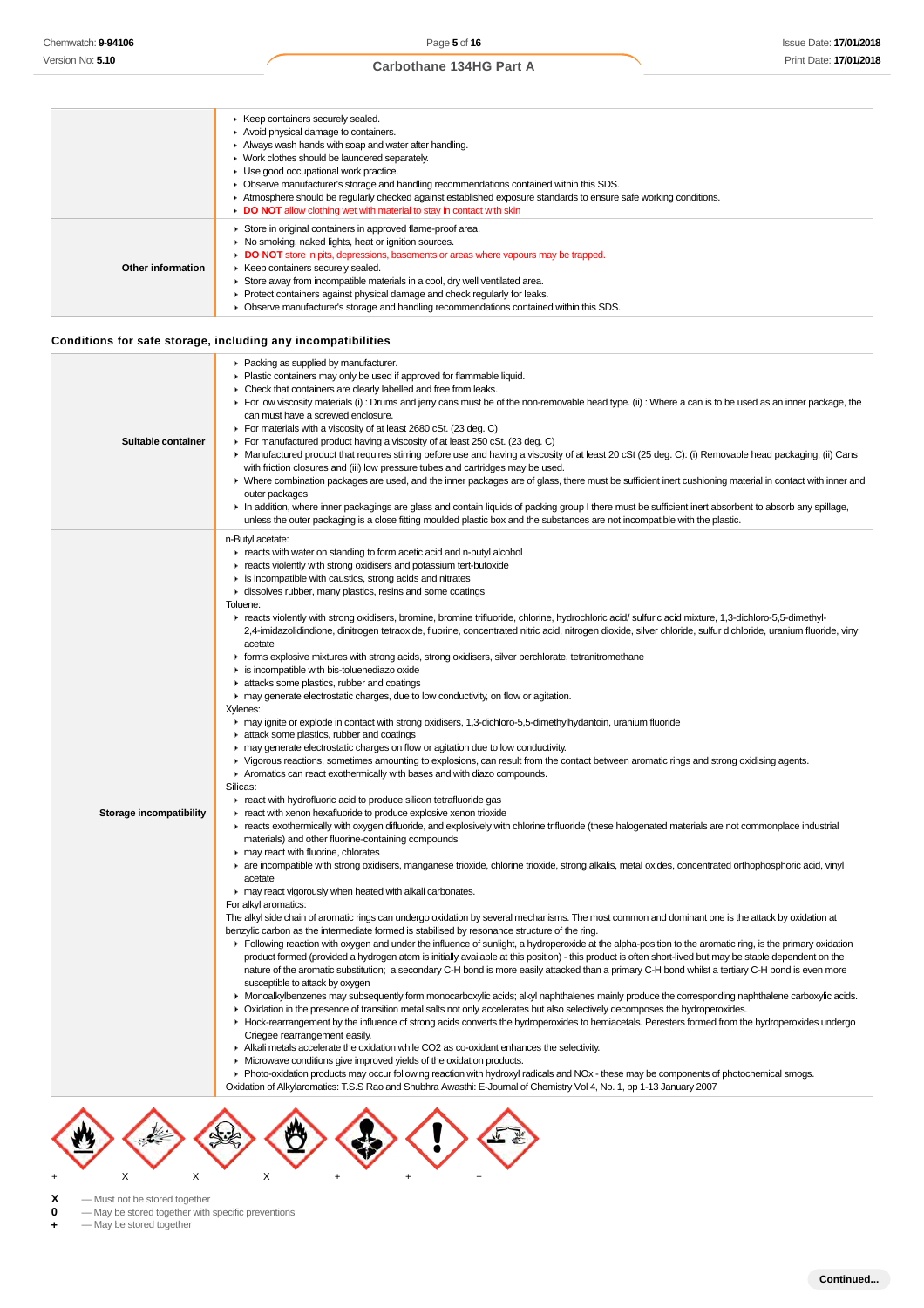## **SECTION 8 EXPOSURE CONTROLS / PERSONAL PROTECTION**

## **Control parameters**

## **OCCUPATIONAL EXPOSURE LIMITS (OEL)**

#### **INGREDIENT DATA**

| Source                                            | Ingredient                     | <b>Material name</b>                                                                | <b>TWA</b>                         | <b>STEL</b>           | Peak             | <b>Notes</b>                                                         |
|---------------------------------------------------|--------------------------------|-------------------------------------------------------------------------------------|------------------------------------|-----------------------|------------------|----------------------------------------------------------------------|
| New Zealand Workplace Exposure<br>Standards (WES) | n-butyl acetate                | n-Butyl acetate                                                                     | 713 mg/m3/<br>150 ppm              | 950 mg/m3/<br>200 ppm | Not<br>Available | Not Available                                                        |
| New Zealand Workplace Exposure<br>Standards (WES) | toluene                        | Toluene (Toluol)                                                                    | 188 mg/m3/<br>50 ppm               | Not Available         | Not<br>Available | (skin) - Skin absorption                                             |
| New Zealand Workplace Exposure<br>Standards (WES) | silica crystalline<br>- quartz | Silica-Crystalline (all forms) quartz and<br>cristobalite are confirmed carcinogens | $0.1 \text{ mg/m}$ 3               | Not Available         | Not<br>Available | 6.7A - Confirmed carcinogen; (r)<br>- The value for respirable dust. |
| New Zealand Workplace Exposure<br>Standards (WES) | xylene                         | Dimethylbenzene (see Xylene)                                                        | $217 \,\mathrm{mq/m3}$ /<br>50 ppm | Not Available         | Not<br>Available | Not Available                                                        |

## **EMERGENCY LIMITS**

| Ingredient                  | <b>Material name</b>                          | TEEL-1 |                          | TEEL-2            | TEEL-3        |
|-----------------------------|-----------------------------------------------|--------|--------------------------|-------------------|---------------|
| n-butyl acetate             | Butyl acetate, n-                             |        | Not Available            | Not Available     | Not Available |
| toluene                     | Toluene                                       |        | Not Available            | Not Available     | Not Available |
| silica crystalline - quartz | Silica, crystalline-quartz; (Silicon dioxide) |        | $0.075 \,\mathrm{mg/m3}$ | $33 \text{ mg/m}$ | 200 mg/m3     |
| xylene                      | Xylenes                                       |        | Not Available            | Not Available     | Not Available |
|                             |                                               |        |                          |                   |               |
| Ingredient                  | <b>Original IDLH</b>                          |        | <b>Revised IDLH</b>      |                   |               |
| n-butyl acetate             | 1,700 [LEL] ppm                               |        | Not Available            |                   |               |
| toluene                     | 500 ppm                                       |        | Not Available            |                   |               |
| UV Absorber                 | Not Available<br>Not Available                |        |                          |                   |               |
| silica crystalline - quartz | Not Available                                 |        | Not Available            |                   |               |
| xylene                      | 900 ppm                                       |        | Not Available            |                   |               |

## **Exposure controls**

|                                     | Engineering controls are used to remove a hazard or place a barrier between the worker and the hazard. Well-designed engineering controls can be<br>highly effective in protecting workers and will typically be independent of worker interactions to provide this high level of protection.<br>The basic types of engineering controls are:<br>Process controls which involve changing the way a job activity or process is done to reduce the risk.<br>Enclosure and/or isolation of emission source which keeps a selected hazard "physically" away from the worker and ventilation that strategically "adds" and<br>"removes" air in the work environment. Ventilation can remove or dilute an air contaminant if designed properly. The design of a ventilation system must<br>match the particular process and chemical or contaminant in use.<br>Employers may need to use multiple types of controls to prevent employee overexposure.<br>For flammable liquids and flammable gases, local exhaust ventilation or a process enclosure ventilation system may be required. Ventilation equipment<br>should be explosion-resistant.<br>Air contaminants generated in the workplace possess varying "escape" velocities which, in turn, determine the "capture velocities" of fresh circulating air<br>required to effectively remove the contaminant. |                                  |            |  |  |  |
|-------------------------------------|--------------------------------------------------------------------------------------------------------------------------------------------------------------------------------------------------------------------------------------------------------------------------------------------------------------------------------------------------------------------------------------------------------------------------------------------------------------------------------------------------------------------------------------------------------------------------------------------------------------------------------------------------------------------------------------------------------------------------------------------------------------------------------------------------------------------------------------------------------------------------------------------------------------------------------------------------------------------------------------------------------------------------------------------------------------------------------------------------------------------------------------------------------------------------------------------------------------------------------------------------------------------------------------------------------------------------------------------------------------|----------------------------------|------------|--|--|--|
|                                     | Type of Contaminant:                                                                                                                                                                                                                                                                                                                                                                                                                                                                                                                                                                                                                                                                                                                                                                                                                                                                                                                                                                                                                                                                                                                                                                                                                                                                                                                                         |                                  | Air Speed: |  |  |  |
|                                     | solvent, vapours, degreasing etc., evaporating from tank (in still air).                                                                                                                                                                                                                                                                                                                                                                                                                                                                                                                                                                                                                                                                                                                                                                                                                                                                                                                                                                                                                                                                                                                                                                                                                                                                                     |                                  |            |  |  |  |
| Appropriate engineering<br>controls | aerosols, fumes from pouring operations, intermittent container filling, low speed conveyer transfers, welding, spray drift, plating acid<br>fumes, pickling (released at low velocity into zone of active generation)                                                                                                                                                                                                                                                                                                                                                                                                                                                                                                                                                                                                                                                                                                                                                                                                                                                                                                                                                                                                                                                                                                                                       |                                  |            |  |  |  |
|                                     | direct spray, spray painting in shallow booths, drum filling, conveyer loading, crusher dusts, gas discharge (active generation into zone<br>of rapid air motion)                                                                                                                                                                                                                                                                                                                                                                                                                                                                                                                                                                                                                                                                                                                                                                                                                                                                                                                                                                                                                                                                                                                                                                                            |                                  |            |  |  |  |
|                                     | Within each range the appropriate value depends on:                                                                                                                                                                                                                                                                                                                                                                                                                                                                                                                                                                                                                                                                                                                                                                                                                                                                                                                                                                                                                                                                                                                                                                                                                                                                                                          |                                  |            |  |  |  |
|                                     | Lower end of the range<br>Upper end of the range                                                                                                                                                                                                                                                                                                                                                                                                                                                                                                                                                                                                                                                                                                                                                                                                                                                                                                                                                                                                                                                                                                                                                                                                                                                                                                             |                                  |            |  |  |  |
|                                     | 1: Room air currents minimal or favourable to capture                                                                                                                                                                                                                                                                                                                                                                                                                                                                                                                                                                                                                                                                                                                                                                                                                                                                                                                                                                                                                                                                                                                                                                                                                                                                                                        | 1: Disturbing room air currents  |            |  |  |  |
|                                     | 2: Contaminants of low toxicity or of nuisance value only.                                                                                                                                                                                                                                                                                                                                                                                                                                                                                                                                                                                                                                                                                                                                                                                                                                                                                                                                                                                                                                                                                                                                                                                                                                                                                                   | 2: Contaminants of high toxicity |            |  |  |  |
|                                     | 3: Intermittent, low production.                                                                                                                                                                                                                                                                                                                                                                                                                                                                                                                                                                                                                                                                                                                                                                                                                                                                                                                                                                                                                                                                                                                                                                                                                                                                                                                             | 3: High production, heavy use    |            |  |  |  |
|                                     | 4: Large hood or large air mass in motion                                                                                                                                                                                                                                                                                                                                                                                                                                                                                                                                                                                                                                                                                                                                                                                                                                                                                                                                                                                                                                                                                                                                                                                                                                                                                                                    | 4: Small hood-local control only |            |  |  |  |
|                                     | Simple theory shows that air velocity falls rapidly with distance away from the opening of a simple extraction pipe. Velocity generally decreases with the<br>square of distance from the extraction point (in simple cases). Therefore the air speed at the extraction point should be adjusted, accordingly, after<br>reference to distance from the contaminating source. The air velocity at the extraction fan, for example, should be a minimum of 1-2 m/s (200-400 f/min.) for<br>extraction of solvents generated in a tank 2 meters distant from the extraction point. Other mechanical considerations, producing performance deficits within<br>the extraction apparatus, make it essential that theoretical air velocities are multiplied by factors of 10 or more when extraction systems are installed or<br>used.                                                                                                                                                                                                                                                                                                                                                                                                                                                                                                                              |                                  |            |  |  |  |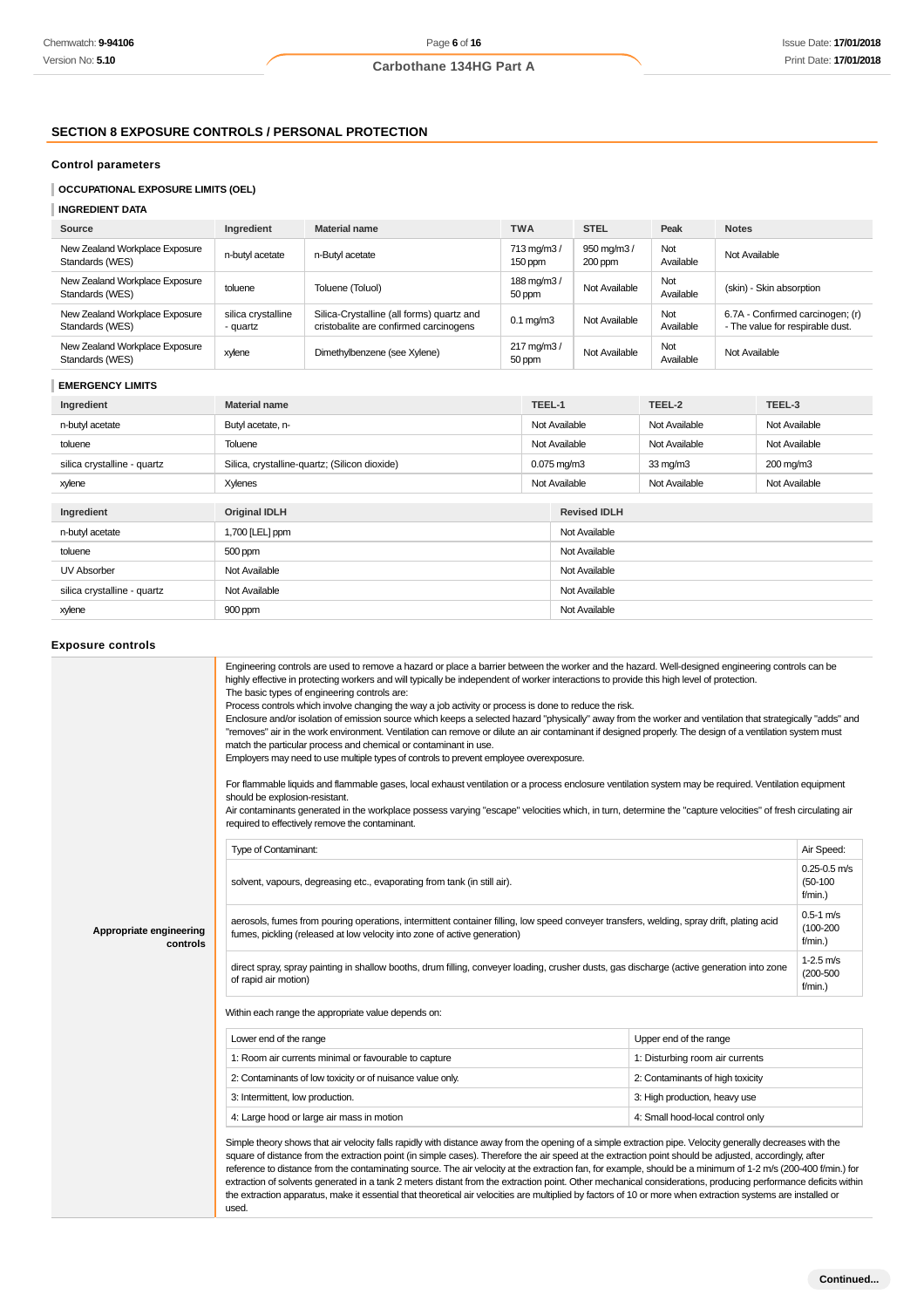| <b>Personal protection</b> |                                                                                                                                                                                                                                                                                                                                                                                                                                                                                                                                                                                                                                                                                                                                                                                                                                                                                                                                                                                                                                                                                                                                                                                                                                                                                                                                                                                                                                                                                                                                                                                                                                                                                                                                                                                                                                                                                                                                                                                                                                                                                                                                                                                                                                                                                                                                                                                                                                                                                                                                                                                                                                                                                                                                                                                                                                                                                                                                                                                                                                                                                                                                                                                                                                                                                                                                                                                                                                                                                                                                                                                                                                                                                                          |
|----------------------------|----------------------------------------------------------------------------------------------------------------------------------------------------------------------------------------------------------------------------------------------------------------------------------------------------------------------------------------------------------------------------------------------------------------------------------------------------------------------------------------------------------------------------------------------------------------------------------------------------------------------------------------------------------------------------------------------------------------------------------------------------------------------------------------------------------------------------------------------------------------------------------------------------------------------------------------------------------------------------------------------------------------------------------------------------------------------------------------------------------------------------------------------------------------------------------------------------------------------------------------------------------------------------------------------------------------------------------------------------------------------------------------------------------------------------------------------------------------------------------------------------------------------------------------------------------------------------------------------------------------------------------------------------------------------------------------------------------------------------------------------------------------------------------------------------------------------------------------------------------------------------------------------------------------------------------------------------------------------------------------------------------------------------------------------------------------------------------------------------------------------------------------------------------------------------------------------------------------------------------------------------------------------------------------------------------------------------------------------------------------------------------------------------------------------------------------------------------------------------------------------------------------------------------------------------------------------------------------------------------------------------------------------------------------------------------------------------------------------------------------------------------------------------------------------------------------------------------------------------------------------------------------------------------------------------------------------------------------------------------------------------------------------------------------------------------------------------------------------------------------------------------------------------------------------------------------------------------------------------------------------------------------------------------------------------------------------------------------------------------------------------------------------------------------------------------------------------------------------------------------------------------------------------------------------------------------------------------------------------------------------------------------------------------------------------------------------------------|
| Eye and face protection    | Safety glasses with side shields.<br>Chemical goggles.<br>• Contact lenses may pose a special hazard; soft contact lenses may absorb and concentrate irritants. A written policy document, describing the wearing<br>of lenses or restrictions on use, should be created for each workplace or task. This should include a review of lens absorption and adsorption for the<br>class of chemicals in use and an account of injury experience. Medical and first-aid personnel should be trained in their removal and suitable equipment<br>should be readily available. In the event of chemical exposure, begin eye irrigation immediately and remove contact lens as soon as practicable. Lens<br>should be removed at the first signs of eye redness or irritation - lens should be removed in a clean environment only after workers have washed hands<br>thoroughly. [CDC NIOSH Current Intelligence Bulletin 59], [AS/NZS 1336 or national equivalent]                                                                                                                                                                                                                                                                                                                                                                                                                                                                                                                                                                                                                                                                                                                                                                                                                                                                                                                                                                                                                                                                                                                                                                                                                                                                                                                                                                                                                                                                                                                                                                                                                                                                                                                                                                                                                                                                                                                                                                                                                                                                                                                                                                                                                                                                                                                                                                                                                                                                                                                                                                                                                                                                                                                                             |
| <b>Skin protection</b>     | See Hand protection below                                                                                                                                                                                                                                                                                                                                                                                                                                                                                                                                                                                                                                                                                                                                                                                                                                                                                                                                                                                                                                                                                                                                                                                                                                                                                                                                                                                                                                                                                                                                                                                                                                                                                                                                                                                                                                                                                                                                                                                                                                                                                                                                                                                                                                                                                                                                                                                                                                                                                                                                                                                                                                                                                                                                                                                                                                                                                                                                                                                                                                                                                                                                                                                                                                                                                                                                                                                                                                                                                                                                                                                                                                                                                |
| Hands/feet protection      | ▶ Wear chemical protective gloves, e.g. PVC.<br>• Wear safety footwear or safety gumboots, e.g. Rubber<br>NOTE:<br>The material may produce skin sensitisation in predisposed individuals. Care must be taken, when removing gloves and other protective equipment, to<br>avoid all possible skin contact.<br>• Contaminated leather items, such as shoes, belts and watch-bands should be removed and destroyed.<br>The selection of suitable gloves does not only depend on the material, but also on further marks of quality which vary from manufacturer to manufacturer.<br>Where the chemical is a preparation of several substances, the resistance of the glove material can not be calculated in advance and has therefore to be<br>checked prior to the application.<br>The exact break through time for substances has to be obtained from the manufacturer of the protective gloves and has to be observed when making a final<br>choice.<br>Personal hygiene is a key element of effective hand care. Gloves must only be worn on clean hands. After using gloves, hands should be washed and dried<br>thoroughly. Application of a non-perfumed moisturizer is recommended.<br>Suitability and durability of glove type is dependent on usage. Important factors in the selection of gloves include:<br>frequency and duration of contact,<br>chemical resistance of glove material,<br>glove thickness and<br>dexterity<br>Select gloves tested to a relevant standard (e.g. Europe EN 374, US F739, AS/NZS 2161.1 or national equivalent).<br>When prolonged or frequently repeated contact may occur, a glove with a protection class of 5 or higher (breakthrough time greater than<br>240 minutes according to EN 374, AS/NZS 2161.10.1 or national equivalent) is recommended.<br>When only brief contact is expected, a glove with a protection class of 3 or higher (breakthrough time greater than 60 minutes according<br>to EN 374, AS/NZS 2161.10.1 or national equivalent) is recommended.<br>Some glove polymer types are less affected by movement and this should be taken into account when considering gloves for long-term<br>use.<br>Contaminated gloves should be replaced.<br>For general applications, gloves with a thickness typically greater than 0.35 mm, are recommended.<br>It should be emphasised that glove thickness is not necessarily a good predictor of glove resistance to a specific chemical, as the permeation efficiency of<br>the glove will be dependent on the exact composition of the glove material. Therefore, glove selection should also be based on consideration of the task<br>requirements and knowledge of breakthrough times.<br>Glove thickness may also vary depending on the glove manufacturer, the glove type and the glove model. Therefore, the manufacturers' technical data<br>should always be taken into account to ensure selection of the most appropriate glove for the task.<br>Note: Depending on the activity being conducted, gloves of varying thickness may be required for specific tasks. For example:<br>Thinner gloves (down to 0.1 mm or less) may be required where a high degree of manual dexterity is needed. However, these gloves are<br>only likely to give short duration protection and would normally be just for single use applications, then disposed of.<br>Thicker gloves (up to 3 mm or more) may be required where there is a mechanical (as well as a chemical) risk i.e. where there is<br>abrasion or puncture potential<br>Gloves must only be worn on clean hands. After using gloves, hands should be washed and dried thoroughly. Application of a non-perfumed moisturiser is |
| <b>Body protection</b>     | recommended.<br>See Other protection below                                                                                                                                                                                                                                                                                                                                                                                                                                                                                                                                                                                                                                                                                                                                                                                                                                                                                                                                                                                                                                                                                                                                                                                                                                                                                                                                                                                                                                                                                                                                                                                                                                                                                                                                                                                                                                                                                                                                                                                                                                                                                                                                                                                                                                                                                                                                                                                                                                                                                                                                                                                                                                                                                                                                                                                                                                                                                                                                                                                                                                                                                                                                                                                                                                                                                                                                                                                                                                                                                                                                                                                                                                                               |
| Other protection           | • Overalls.<br>PVC Apron.<br>PVC protective suit may be required if exposure severe.<br>▶ Eyewash unit.<br>Ensure there is ready access to a safety shower.<br>Some plastic personal protective equipment (PPE) (e.g. gloves, aprons, overshoes) are not recommended as they may produce static<br>electricity.<br>For large scale or continuous use wear tight-weave non-static clothing (no metallic fasteners, cuffs or pockets).<br>Non sparking safety or conductive footwear should be considered. Conductive footwear describes a boot or shoe with a sole made from a<br>conductive compound chemically bound to the bottom components, for permanent control to electrically ground the foot an shall dissipate static<br>electricity from the body to reduce the possibility of ignition of volatile compounds. Electrical resistance must range between 0 to 500,000 ohms.<br>Conductive shoes should be stored in lockers close to the room in which they are worn. Personnel who have been issued conductive footwear<br>should not wear them from their place of work to their homes and return.                                                                                                                                                                                                                                                                                                                                                                                                                                                                                                                                                                                                                                                                                                                                                                                                                                                                                                                                                                                                                                                                                                                                                                                                                                                                                                                                                                                                                                                                                                                                                                                                                                                                                                                                                                                                                                                                                                                                                                                                                                                                                                                                                                                                                                                                                                                                                                                                                                                                                                                                                                                           |
| <b>Thermal hazards</b>     | Not Available                                                                                                                                                                                                                                                                                                                                                                                                                                                                                                                                                                                                                                                                                                                                                                                                                                                                                                                                                                                                                                                                                                                                                                                                                                                                                                                                                                                                                                                                                                                                                                                                                                                                                                                                                                                                                                                                                                                                                                                                                                                                                                                                                                                                                                                                                                                                                                                                                                                                                                                                                                                                                                                                                                                                                                                                                                                                                                                                                                                                                                                                                                                                                                                                                                                                                                                                                                                                                                                                                                                                                                                                                                                                                            |
|                            |                                                                                                                                                                                                                                                                                                                                                                                                                                                                                                                                                                                                                                                                                                                                                                                                                                                                                                                                                                                                                                                                                                                                                                                                                                                                                                                                                                                                                                                                                                                                                                                                                                                                                                                                                                                                                                                                                                                                                                                                                                                                                                                                                                                                                                                                                                                                                                                                                                                                                                                                                                                                                                                                                                                                                                                                                                                                                                                                                                                                                                                                                                                                                                                                                                                                                                                                                                                                                                                                                                                                                                                                                                                                                                          |

## **Recommended material(s)**

**GLOVE SELECTION INDEX**

Glove selection is based on a modified presentation of the:

 **"Forsberg Clothing Performance Index".**

The effect(s) of the following substance(s) are taken into account in the **computer-**

**generated** selection: Carbothane 134HG Part A

| Material              | CPI |
|-----------------------|-----|
| <b>BUTYL</b>          | С   |
| <b>BUTYL/NEOPRENE</b> | С   |
| CPE                   |     |

#### **Respiratory protection**

**Type AX Filter of sufficient capacity. (AS/NZS 1716 & 1715, EN 143:2000 & 149:2001, ANSI Z88 or national equivalent)**

Where the concentration of gas/particulates in the breathing zone, approaches or exceeds the "Exposure Standard" (or ES), respiratory protection is required. Degree of protection varies with both face-piece and Class of filter; the nature of protection varies with Type of filter.

| <b>Required Minimum</b>  | <b>Half-Face</b>  | <b>Full-Face</b> | <b>Powered Air</b>       |
|--------------------------|-------------------|------------------|--------------------------|
| <b>Protection Factor</b> | <b>Respirator</b> | Respirator       | Respirator               |
| up to $10 \times ES$     | AX-AUS            |                  | AX-PAPR-AUS /<br>Class 1 |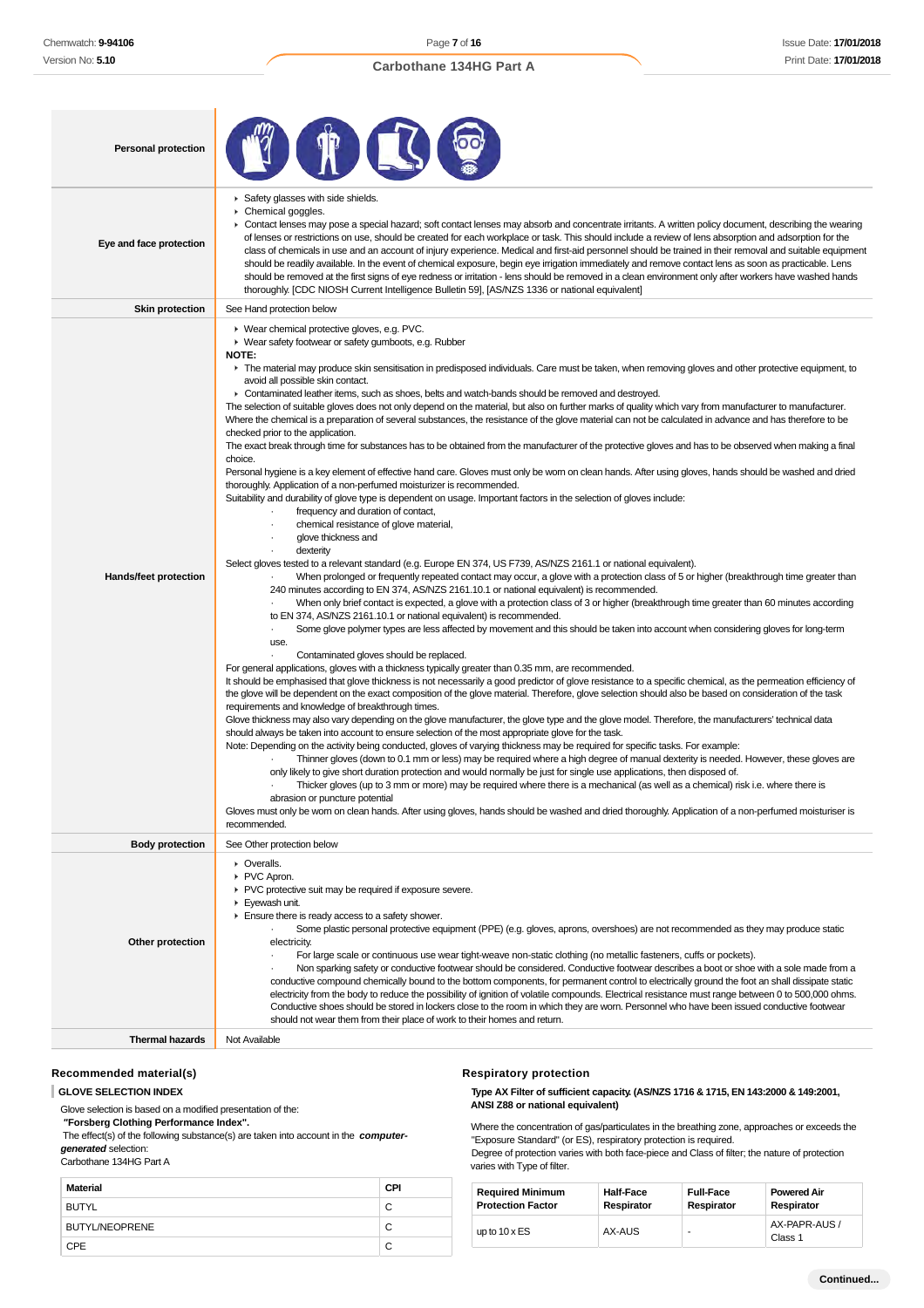| <b>HYPALON</b>        | C |
|-----------------------|---|
| NAT+NEOPR+NITRILE     | C |
| <b>NATURAL RUBBER</b> | C |
| NATURAL+NEOPRENE      | C |
| <b>NEOPRENE</b>       | C |
| NEOPRENE/NATURAL      | C |
| <b>NITRILE</b>        | C |
| NITRILE+PVC           | C |
| PE                    | C |
| PE/EVAL/PE            | C |
| <b>PVA</b>            | C |
| <b>PVC</b>            | C |
| PVDC/PE/PVDC          | C |
| SARANEX-23            | C |
| SARANEX-23 2-PLY      | C |
| <b>TEFLON</b>         | C |
| <b>VITON</b>          | C |
| VITON/BUTYL           | C |
| VITON/CHLOROBUTYL     | C |
| VITON/NEOPRENE        | C |

\* CPI - Chemwatch Performance Index

A: Best Selection

B: Satisfactory; may degrade after 4 hours continuous immersion

C: Poor to Dangerous Choice for other than short term immersion

**NOTE**: As a series of factors will influence the actual performance of the glove, a final selection must be based on detailed observation. -

\* Where the glove is to be used on a short term, casual or infrequent basis, factors such as "feel" or convenience (e.g. disposability), may dictate a choice of gloves which might otherwise

be unsuitable following long-term or frequent use. A qualified practitioner should be consulted.

| up to $50 \times ES$  | - | AX-AUS / Class | ۰           |
|-----------------------|---|----------------|-------------|
| up to $100 \times ES$ | - | $AX-2$         | AX-PAPR-2 ^ |

#### ^ - Full-face

A(All classes) = Organic vapours, B AUS or B1 = Acid gasses, B2 = Acid gas or hydrogen cyanide(HCN), B3 = Acid gas or hydrogen cyanide(HCN), E = Sulfur dioxide(SO2), G = Agricultural chemicals,  $K =$  Ammonia(NH3), Hg = Mercury, NO = Oxides of nitrogen, MB = Methyl bromide, AX = Low boiling point organic compounds(below 65 degC)

**If inhalation risk above the TLV exists, wear approved dust respirator.**

- **Use respirators with protection factors appropriate for the exposure level. Up to 5 X TLV, use valveless mask type; up to 10 X TLV, use 1/2 mask dust respirator**
- **Up to 50 X TLV, use full face dust respirator or demand type C air supplied respirator**
- **Up to 500 X TLV, use powered air-purifying dust respirator or a Type C pressure demand supplied-air respirator**
- **Over 500 X TLV wear full-face self-contained breathing apparatus with positive pressure mode or a combination respirator with a Type C positive pressure supplied-air full-face respirator and an auxiliary self-contained breathing apparatus operated in pressure demand or other positive pressure mode**

Cartridge respirators should never be used for emergency ingress or in areas of unknown vapour concentrations or oxygen content. The wearer must be warned to leave the contaminated area immediately on detecting any odours through the respirator. The odour may indicate that the mask is not functioning properly, that the vapour concentration is too high, or that the mask is not properly fitted. Because of these limitations, only restricted use of cartridge respirators is considered appropriate.

Selection of the Class and Type of respirator will depend upon the level of breathing zone contaminant and the chemical nature of the contaminant. Protection Factors (defined as the ratio of contaminant outside and inside the mask) may also be important.

| <b>Required minimum</b><br>protection factor | Maximum gas/vapour<br>concentration present in air p.p.m. Respirator<br>(by volume) | Half-face            | <b>Full-Face</b><br>Respirator |
|----------------------------------------------|-------------------------------------------------------------------------------------|----------------------|--------------------------------|
| up to 10                                     | 1000                                                                                | A-AUS / Class -<br>1 |                                |
| up to $50$                                   | 1000                                                                                | -                    | A-AUS / Class                  |
| up to $50$                                   | 5000                                                                                | Airline *            |                                |
| up to $100$                                  | 5000                                                                                | ۰                    | $A-2$                          |
| up to $100$                                  | 10000                                                                               |                      | $A-3$                          |
| $100+$                                       |                                                                                     | -                    | Airline**                      |

\* - Continuous Flow

\*\* - Continuous-flow or positive pressure demand.

A(All classes) = Organic vapours, B AUS or B1 = Acid gases, B2 = Acid gas or hydrogen cyanide(HCN), B3 = Acid gas or hydrogen cyanide(HCN), E = Sulfur dioxide(SO2), G = Agricultural chemicals,  $K =$  Ammonia(NH3), Hg = Mercury, NO = Oxides of nitrogen, MB = Methyl bromide, AX = Low boiling point organic compounds(below 65 deg C)

#### **SECTION 9 PHYSICAL AND CHEMICAL PROPERTIES**

## **Information on basic physical and chemical properties**

| Appearance                                      | Coloured with Characteristic Odour |                                            |               |
|-------------------------------------------------|------------------------------------|--------------------------------------------|---------------|
|                                                 |                                    |                                            |               |
| <b>Physical state</b>                           | Liquid                             | Relative density (Water = 1)               | 1.41          |
| Odour                                           | Not Available                      | Partition coefficient n-octanol /<br>water | Not Available |
| <b>Odour threshold</b>                          | Not Available                      | Auto-ignition temperature (°C)             | 433           |
| pH (as supplied)                                | Not Available                      | <b>Decomposition temperature</b>           | Not Available |
| Melting point / freezing point<br>(°C)          | Not Available                      | <b>Viscosity (cSt)</b>                     | 1950.35       |
| Initial boiling point and boiling<br>range (°C) | 121                                | Molecular weight (g/mol)                   | Not Available |
| Flash point (°C)                                | 17                                 | <b>Taste</b>                               | Not Available |
| <b>Evaporation rate</b>                         | $1.4$ BuAC = 1                     | <b>Explosive properties</b>                | Not Available |
| Flammability                                    | HIGHLY FLAMMABLE.                  | <b>Oxidising properties</b>                | Not Available |
| Upper Explosive Limit (%)                       | 8.6                                | Surface Tension (dyn/cm or<br>$mN/m$ )     | Not Available |
| Lower Explosive Limit (%)                       | 1.9                                | <b>Volatile Component (%vol)</b>           | 20            |
| Vapour pressure (kPa)                           | 2.0                                | Gas group                                  | Not Available |
| Solubility in water (g/L)                       | Immiscible                         | pH as a solution (1%)                      | Not Available |
| Vapour density $(Air = 1)$                      | 3.6                                | VOC g/L                                    | 204.56        |

## **SECTION 10 STABILITY AND REACTIVITY**

**Reactivity** See section 7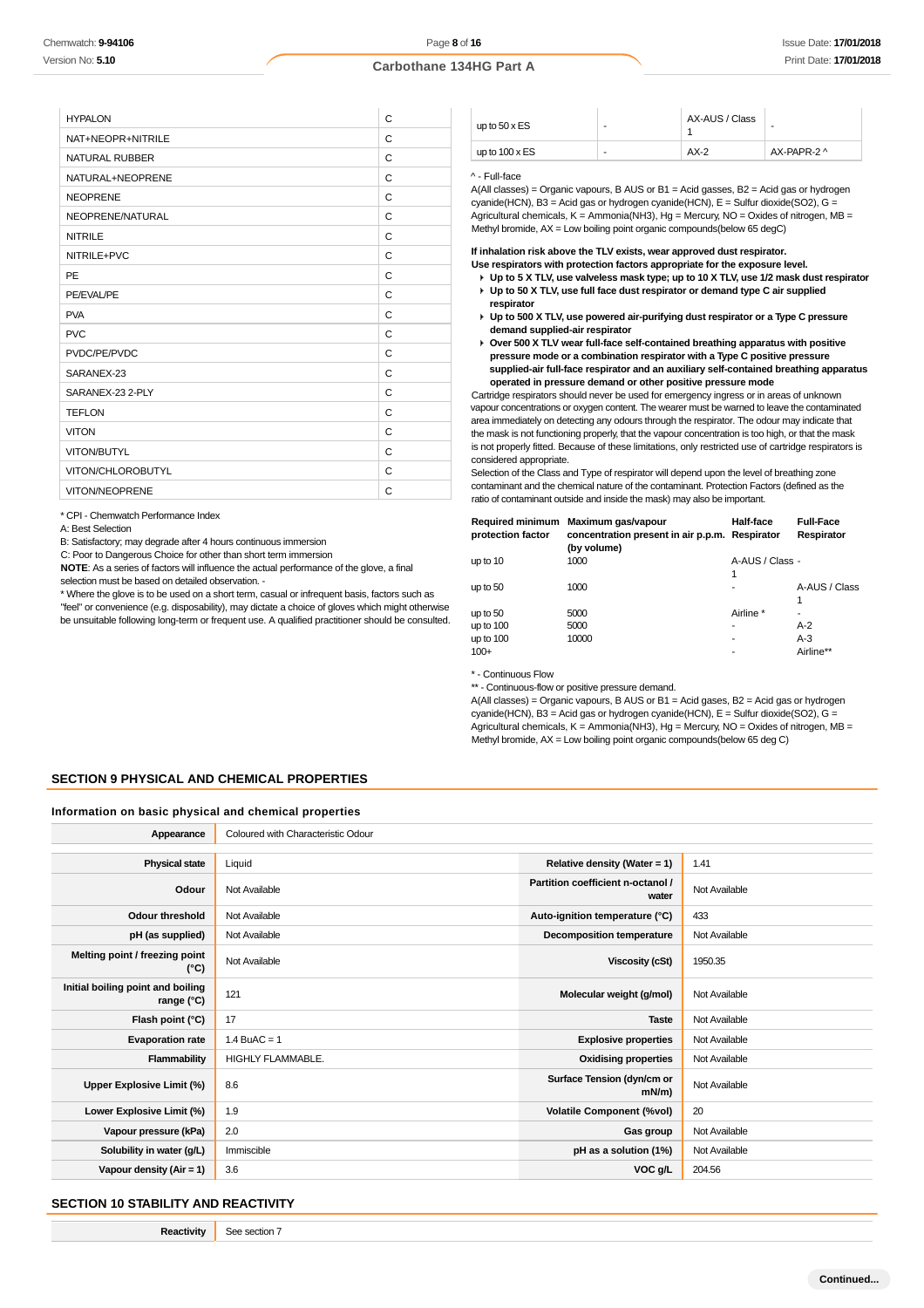| <b>Chemical stability</b>                   | • Unstable in the presence of incompatible materials.<br>$\blacktriangleright$ Product is considered stable.<br>Hazardous polymerisation will not occur. |  |
|---------------------------------------------|----------------------------------------------------------------------------------------------------------------------------------------------------------|--|
| Possibility of hazardous<br>reactions       | See section 7                                                                                                                                            |  |
| <b>Conditions to avoid</b>                  | See section 7                                                                                                                                            |  |
| Incompatible materials                      | See section 7                                                                                                                                            |  |
| <b>Hazardous decomposition</b><br>products  | See section 5                                                                                                                                            |  |
| <b>SECTION 11 TOXICOLOGICAL INFORMATION</b> |                                                                                                                                                          |  |
| Information on toxicological effects        |                                                                                                                                                          |  |

| Inhaled             | The material is not thought to produce either adverse health effects or irritation of the respiratory tract following inhalation (as classified by EC Directives<br>using animal models). Nevertheless, adverse systemic effects have been produced following exposure of animals by at least one other route and good<br>hygiene practice requires that exposure be kept to a minimum and that suitable control measures be used in an occupational setting.<br>The acute toxicity of inhaled alkylbenzene is best described by central nervous system depression. These compounds may also act as general anaesthetics.<br>Whole body symptoms of poisoning include light-headedness, nervousness, apprehension, a feeling of well-being, confusion, dizziness, drowsiness,<br>ringing in the ears, blurred or double vision, vomiting and sensations of heat, cold or numbness, twitching, tremors, convulsions, unconsciousness,<br>depression of breathing, and arrest. Heart stoppage may result from cardiovascular collapse. A slow heart rate and low blood pressure may also occur.<br>Alkylbenzenes are not generally toxic except at high levels of exposure. Their breakdown products have low toxicity and are easily eliminated from the body.<br>On exposure to mixed trimethylbenzenes, some people may become nervous, tensed, anxious and have difficult breathing. There may be a reduction red<br>blood cells and bleeding abnormalities. There may also be drowsiness.<br>Minor but regular methanol exposures may effect the central nervous system, optic nerves and retinae. Symptoms may be delayed, with headache, fatigue,<br>nausea, blurring of vision and double vision. Continued or severe exposures may cause damage to optic nerves, which may become severe with permanent<br>visual impairment even blindness resulting.<br>WARNING: Methanol is only slowly eliminated from the body and should be regarded as a cumulative poison which cannot be made non-harmful<br>[CCINFO]<br>The odour of isopropanol may give some warning of exposure, but odour fatigue may occur. Inhalation of isopropanol may produce irritation of the nose and<br>throat with sneezing, sore throat and runny nose.<br>Headache, fatigue, tiredness, irritability and digestive disturbances (nausea, loss of appetite and bloating) are the most common symptoms of xylene<br>overexposure. Injury to the heart, liver, kidneys and nervous system has also been noted amongst workers.<br>Xylene is a central nervous system depressant                                                                                                                                                                                                                                                                                                                                                                                                                                                                                                                                                                                                                                                                                                                                                                                                       |
|---------------------|---------------------------------------------------------------------------------------------------------------------------------------------------------------------------------------------------------------------------------------------------------------------------------------------------------------------------------------------------------------------------------------------------------------------------------------------------------------------------------------------------------------------------------------------------------------------------------------------------------------------------------------------------------------------------------------------------------------------------------------------------------------------------------------------------------------------------------------------------------------------------------------------------------------------------------------------------------------------------------------------------------------------------------------------------------------------------------------------------------------------------------------------------------------------------------------------------------------------------------------------------------------------------------------------------------------------------------------------------------------------------------------------------------------------------------------------------------------------------------------------------------------------------------------------------------------------------------------------------------------------------------------------------------------------------------------------------------------------------------------------------------------------------------------------------------------------------------------------------------------------------------------------------------------------------------------------------------------------------------------------------------------------------------------------------------------------------------------------------------------------------------------------------------------------------------------------------------------------------------------------------------------------------------------------------------------------------------------------------------------------------------------------------------------------------------------------------------------------------------------------------------------------------------------------------------------------------------------------------------------------------------------------------------------------------------------------------------------------------------------------------------------------------------------------------------------------------------------------------------------------------------------------------------------------------------------------------------------------------------------------------------------------------------------------------------------------------------------------------------------------------------------------------------------------------------------------------------------------------------------------------------------------------------------------------------------------------------------------------------------------|
| Ingestion           | Accidental ingestion of the material may be damaging to the health of the individual.<br>Swallowing of the liquid may cause aspiration into the lungs with the risk of chemical pneumonitis; serious consequences may result. (ICSC13733)<br>Swallowing 10 millilitres of isopropanol may cause serious injury; 100 millilitres may be fatal if not properly treated. The adult single lethal dose is<br>approximately 250 millilitres. Isopropanol is twice as poisonous as ethanol, and the effects caused are similar, except that isopropanol does not cause an<br>initial feeling of well-being. Swallowing may cause nausea, vomiting and diarrhea; vomiting and stomach inflammation is more prominent with isopropanol<br>than with ethanol. Animals given near-lethal doses also showed inco-ordination, lethargy, inactivity and loss of consciousness.<br>There is evidence that a slight tolerance to isopropanol may be acquired.                                                                                                                                                                                                                                                                                                                                                                                                                                                                                                                                                                                                                                                                                                                                                                                                                                                                                                                                                                                                                                                                                                                                                                                                                                                                                                                                                                                                                                                                                                                                                                                                                                                                                                                                                                                                                                                                                                                                                                                                                                                                                                                                                                                                                                                                                                                                                                                                                      |
| <b>Skin Contact</b> | Skin contact is not thought to have harmful health effects (as classified under EC Directives); the material may still produce health damage following entry<br>through wounds, lesions or abrasions.<br>There is some evidence to suggest that this material can cause inflammation of the skin on contact in some persons.<br>Toxic effects may result from skin absorption<br>Open cuts, abraded or irritated skin should not be exposed to this material<br>Entry into the blood-stream, through, for example, cuts, abrasions or lesions, may produce systemic injury with harmful effects. Examine the skin prior to the<br>use of the material and ensure that any external damage is suitably protected.<br>511ipa                                                                                                                                                                                                                                                                                                                                                                                                                                                                                                                                                                                                                                                                                                                                                                                                                                                                                                                                                                                                                                                                                                                                                                                                                                                                                                                                                                                                                                                                                                                                                                                                                                                                                                                                                                                                                                                                                                                                                                                                                                                                                                                                                                                                                                                                                                                                                                                                                                                                                                                                                                                                                                          |
| Eye                 | This material can cause eye irritation and damage in some persons.<br>Isopropanol vapour may cause mild eye irritation at 400 parts per million. Splashes may cause severe eye irritation, possible burns to the cornea and eye<br>damage. Eye contact may cause tearing and blurring of vision.                                                                                                                                                                                                                                                                                                                                                                                                                                                                                                                                                                                                                                                                                                                                                                                                                                                                                                                                                                                                                                                                                                                                                                                                                                                                                                                                                                                                                                                                                                                                                                                                                                                                                                                                                                                                                                                                                                                                                                                                                                                                                                                                                                                                                                                                                                                                                                                                                                                                                                                                                                                                                                                                                                                                                                                                                                                                                                                                                                                                                                                                    |
| Chronic             | There has been concern that this material can cause cancer or mutations, but there is not enough data to make an assessment.<br>Repeated or long-term occupational exposure is likely to produce cumulative health effects involving organs or biochemical systems.<br>Skin contact with the material is more likely to cause a sensitisation reaction in some persons compared to the general population.<br>Harmful: danger of serious damage to health by prolonged exposure through inhalation, in contact with skin and if swallowed.<br>This material can cause serious damage if one is exposed to it for long periods. It can be assumed that it contains a substance which can produce severe<br>defects.<br>Ample evidence from experiments exists that there is a suspicion this material directly reduces fertility.<br>Based on experience with animal studies, exposure to the material may result in toxic effects to the development of the foetus, at levels which do not cause<br>significant toxic effects to the mother.<br>Crystalline silicas activate the inflammatory response of white blood cells after they injure the lung epithelium. Chronic exposure to crystalline silicas<br>reduces lung capacity and predisposes to chest infections.<br>Intentional abuse (glue sniffing) or occupational exposure to toluene can result in chronic habituation. Chronic abuse has caused inco-ordination, tremors<br>of the extremeties (due to widespread cerebrum withering), headache, abnormal speech, temporary memory loss, convulsions, coma, drowsiness, reduced<br>colour perception, blindness, nystagmus (rapid, involuntary eye movements), hearing loss leading to deafness and mild dementia.<br>Women exposed to xylene in the first 3 months of pregnancy showed a slightly increased risk of miscarriage and birth defects. Evaluation of workers<br>chronically exposed to xylene has demonstrated lack of genetic toxicity.<br>Prolonged exposure to ethanol may cause damage to the liver and cause scarring. It may also worsen damage caused by other agents.<br>Long-term exposure to methanol vapour, at concentrations exceeding 3000 ppm, may produce cumulative effects characterised by gastrointestinal<br>disturbances (nausea, vomiting), headache, ringing in the ears, insomnia, trembling, unsteady gait, vertigo, conjunctivitis and clouded or double vision.<br>Liver and/or kidney injury may also result.<br>Long term, or repeated exposure of isopropanol may cause inco-ordination and tiredness.<br>Repeated inhalation exposure to isopropanol may produce sleepiness, inco-ordination and liver degeneration. Animal data show developmental effects only<br>at exposure levels that produce toxic effects in adult animals. Isopropanol does not cause genetic damage.<br>There are inconclusive reports of human sensitisation from skin contacts with isopropanol. Chronic alcoholics are more tolerant of the whole-body effects of<br>isopropanol.<br>Animal testing showed the chronic exposure did not produce reproductive effects.<br>NOTE: Commercial isopropanol does not contain "isopropyl oil", which caused an excess incidence of sinus and throat cancers in isoproanol production<br>workers in the past. "Isopropyl oil" is no longer formed during production of isopropanol. |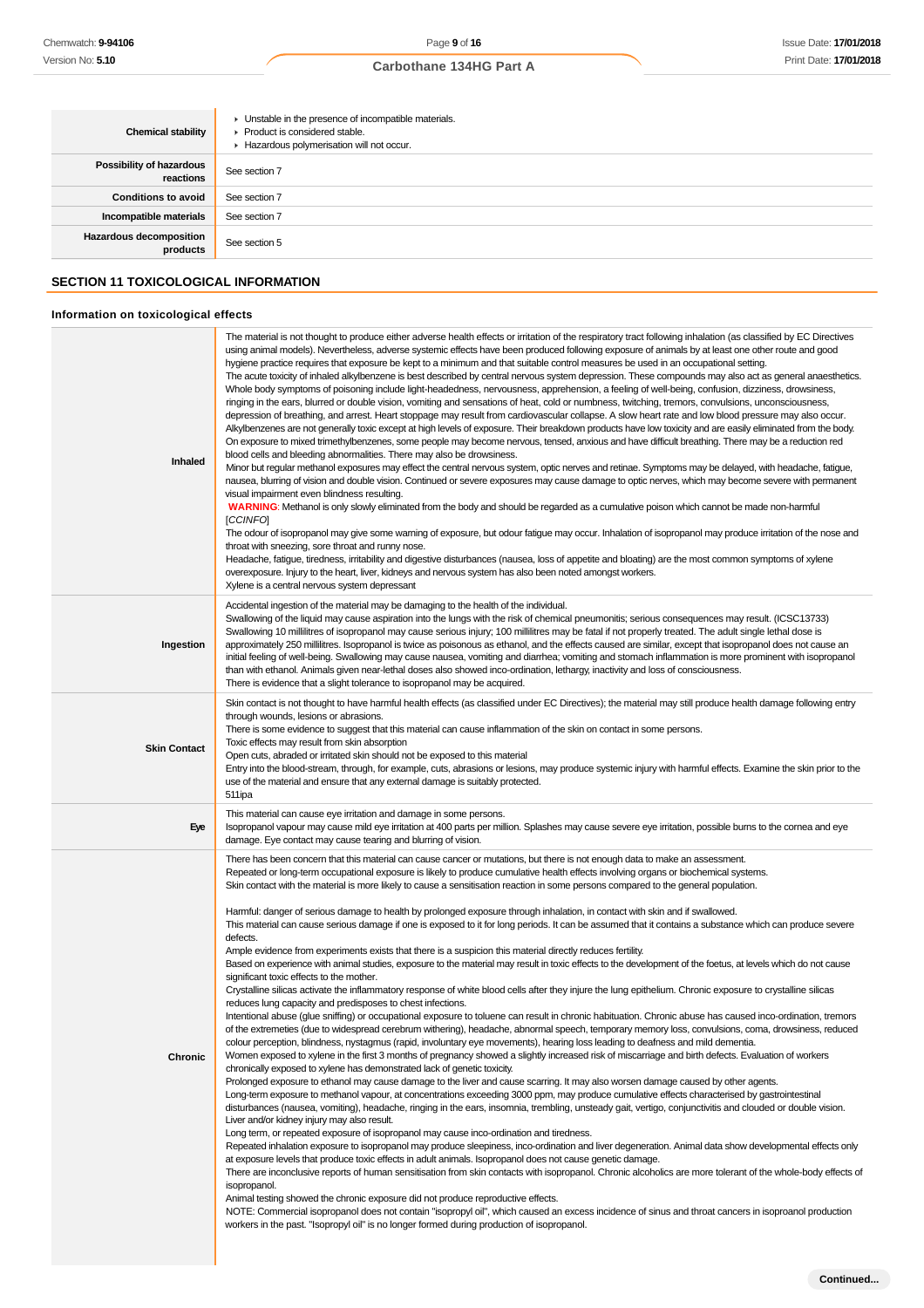|                         | Speculative discussions suspects that the absorption of UVB by the sunscreens chemical agents may enhance free radical formation, DNA damage and<br>possible increase in melanoma formation as well as, decrease in Vitamin D production, which has been suggested to potentiate melanoma, breast and<br>colonic cancer formation.<br>Overexposure to the breathable dust may cause coughing, wheezing, difficulty in breathing and impaired lung function. Chronic symptoms may include<br>decreased vital lung capacity and chest infections. Repeated exposures in the workplace to high levels of fine-divided dusts may produce a condition known<br>as pneumoconiosis, which is the lodgement of any inhaled dusts in the lung, irrespective of the effect. This is particularly true when a significant number of<br>particles less than 0.5 microns (1/50000 inch) are present. Lung shadows are seen in the X-ray. Symptoms of pneumoconiosis may include a progressive<br>dry cough, shortness of breath on exertion, increased chest expansion, weakness and weight loss. As the disease progresses, the cough produces stringy<br>phlegm, vital capacity decreases further, and shortness of breath becomes more severe. Other signs or symptoms include changed breath sounds,<br>reduced oxygen uptake during exercise, emphysema and rarely, pneumothorax (air in the lung cavity).<br>Removing workers from the possibility of further exposure to dust generally stops the progress of lung abnormalities. When there is high potential for<br>worker exposure, examinations at regular period with emphasis on lung function should be performed.<br>Inhaling dust over an extended number of years may cause pneumoconiosis, which is the accumulation of dusts in the lungs and the subsequent tissue<br>reaction. This may or may not be reversible. |                                   |  |
|-------------------------|---------------------------------------------------------------------------------------------------------------------------------------------------------------------------------------------------------------------------------------------------------------------------------------------------------------------------------------------------------------------------------------------------------------------------------------------------------------------------------------------------------------------------------------------------------------------------------------------------------------------------------------------------------------------------------------------------------------------------------------------------------------------------------------------------------------------------------------------------------------------------------------------------------------------------------------------------------------------------------------------------------------------------------------------------------------------------------------------------------------------------------------------------------------------------------------------------------------------------------------------------------------------------------------------------------------------------------------------------------------------------------------------------------------------------------------------------------------------------------------------------------------------------------------------------------------------------------------------------------------------------------------------------------------------------------------------------------------------------------------------------------------------------------------------------------------------------------------------------------------------------|-----------------------------------|--|
|                         | <b>TOXICITY</b>                                                                                                                                                                                                                                                                                                                                                                                                                                                                                                                                                                                                                                                                                                                                                                                                                                                                                                                                                                                                                                                                                                                                                                                                                                                                                                                                                                                                                                                                                                                                                                                                                                                                                                                                                                                                                                                           | <b>IRRITATION</b>                 |  |
| Carbothane 134HG Part A | Not Available                                                                                                                                                                                                                                                                                                                                                                                                                                                                                                                                                                                                                                                                                                                                                                                                                                                                                                                                                                                                                                                                                                                                                                                                                                                                                                                                                                                                                                                                                                                                                                                                                                                                                                                                                                                                                                                             | Not Available                     |  |
|                         | <b>TOXICITY</b>                                                                                                                                                                                                                                                                                                                                                                                                                                                                                                                                                                                                                                                                                                                                                                                                                                                                                                                                                                                                                                                                                                                                                                                                                                                                                                                                                                                                                                                                                                                                                                                                                                                                                                                                                                                                                                                           | <b>IRRITATION</b>                 |  |
|                         | Dermal (rabbit) LD50: 3200 mg/kg <sup>[2]</sup>                                                                                                                                                                                                                                                                                                                                                                                                                                                                                                                                                                                                                                                                                                                                                                                                                                                                                                                                                                                                                                                                                                                                                                                                                                                                                                                                                                                                                                                                                                                                                                                                                                                                                                                                                                                                                           | Eye (human): 300 mg               |  |
| n-butyl acetate         | Inhalation (rat) LC50: 1.802 mg/l4 $h^{[1]}$                                                                                                                                                                                                                                                                                                                                                                                                                                                                                                                                                                                                                                                                                                                                                                                                                                                                                                                                                                                                                                                                                                                                                                                                                                                                                                                                                                                                                                                                                                                                                                                                                                                                                                                                                                                                                              | Eye (rabbit): 20 mg (open)-SEVERE |  |

Oral (rat) LD50: 10768 mg/kg<sup>[2]</sup> exercise the state of the state of the System of the System of the System of the System of the System of the System of the System of the System of the System of the System of the System of

Skin (rabbit): 500 mg/24h-moderate

| toluene                     | <b>TOXICITY</b>                                  | <b>IRRITATION</b>                |
|-----------------------------|--------------------------------------------------|----------------------------------|
|                             | Dermal (rabbit) LD50: 12124 mg/kg <sup>[2]</sup> | Eye (rabbit): 2mg/24h - SEVERE   |
|                             | Inhalation (rat) LC50: 49 mg/l/4H <sup>[2]</sup> | Eye (rabbit):0.87 mg - mild      |
|                             | Oral (rat) LD50: 636 mg/kg <sup>[2]</sup>        | Eye (rabbit):100 mg/30sec - mild |
|                             |                                                  | Skin (rabbit):20 mg/24h-moderate |
|                             |                                                  | Skin (rabbit):500 mg - moderate  |
|                             |                                                  |                                  |
| silica crystalline - quartz | <b>TOXICITY</b>                                  | <b>IRRITATION</b>                |
|                             | Not Available                                    | Not Available                    |

| xylene | <b>TOXICITY</b>                                        | <b>IRRITATION</b>                 |
|--------|--------------------------------------------------------|-----------------------------------|
|        | Dermal (rabbit) LD50: >1700 mg/kg <sup>[2]</sup>       | Eye (human): 200 ppm irritant     |
|        | Inhalation (rat) LC50: 4994.295 mg/l/4h <sup>[2]</sup> | Eye (rabbit): 5 mg/24h SEVERE     |
|        | Oral (rat) LD50: 4300 mg/kg <sup>[2]</sup>             | Eye (rabbit): 87 mg mild          |
|        |                                                        | Skin (rabbit):500 mg/24h moderate |
|        |                                                        |                                   |

1. Value obtained from Europe ECHA Registered Substances - Acute toxicity 2.\* Value obtained from manufacturer's SDS. Unless otherwise specified<br>data extracted from RTECS - Register of Toxic Effect of chemical Substances

| For toluene:<br>Acute toxicity: Humans exposed to high levels of toluene for short periods of time experience adverse central nervous system effects ranging from<br>headaches to intoxication, convulsions, narcosis (sleepiness) and death. When inhaled or swallowed, toluene can cause severe central nervous system<br>depression, and in large doses has a narcotic effect. 60mL has caused death. Death of heart muscle fibres, liver swelling, congestion and bleeding of the<br>lungs and kidney injury were all found on autopsy.<br>Exposure to inhalation at a concentration of 600 parts per million for 8 hours resulted in the same and more serious symptoms including euphoria (a feeling<br>of well-being), dilated pupils, convulsions and nausea. Exposure to 10000-30000 parts per million (1-3%) has been reported to cause narcosis and death.<br>Toluene can also strip the skin of lipids, causing skin inflammation.<br>Subchronic/chronic effects: Repeat doses of toluene cause adverse central nervous system effects and can damage the upper airway, the liver and the<br>kidney. Adverse effects occur from both swallowing and inhalation. In humans, a reported lowest level causing adverse effects on the nervous system is 88<br>parts per million. In one case, toluene caused heart sensitization and death. In several cases of "glue sniffing", damage to the cerebellum was noted.<br>Workers chronically exposed to toluene fumes have reported reduced white cell counts.<br><b>TOLUENE</b><br>Developmental/Reproductive toxicity: Exposure to high levels of toluene can result in adverse effects in the developing foetus. Several studies have indicated<br>that high levels of toluene can also adversely affect the developing offspring in laboratory animals. In children who were exposed to toluene before birth, as a | <b>N-BUTYL ACETATE</b> | The material may produce severe irritation to the eye causing pronounced inflammation. Repeated or prolonged exposure to irritants may produce<br>conjunctivitis. |
|-------------------------------------------------------------------------------------------------------------------------------------------------------------------------------------------------------------------------------------------------------------------------------------------------------------------------------------------------------------------------------------------------------------------------------------------------------------------------------------------------------------------------------------------------------------------------------------------------------------------------------------------------------------------------------------------------------------------------------------------------------------------------------------------------------------------------------------------------------------------------------------------------------------------------------------------------------------------------------------------------------------------------------------------------------------------------------------------------------------------------------------------------------------------------------------------------------------------------------------------------------------------------------------------------------------------------------------------------------------------------------------------------------------------------------------------------------------------------------------------------------------------------------------------------------------------------------------------------------------------------------------------------------------------------------------------------------------------------------------------------------------------------------------------------------------------------------------------------------------------------------|------------------------|-------------------------------------------------------------------------------------------------------------------------------------------------------------------|
| abnormalities, and developmental delay were seen.<br>Absorption: Studies in humans and animals have shown that toluene is easily absorbed through the lungs and gastrointestinal tract, with much less being<br>absorbed through the skin.<br>Distribution: Animal studies show that toluene may be distributed in the body fat, bone marrow, spinal nerves, spinal cord and brain white matter, with lower<br>levels in the blood, kidney and liver. Toluene has generally been found to accumulate in fatty tissue, and in highly vascularised tissues.<br>Metabolism: Inhaled or ingested toluene may be metabolized to benzyl alcohol, after which it is further oxidized to benzaldehyde and benzoic acid. Benzoic<br>acid is sometimes conjugated with glycine to form hippuric acid or reacted with glucuronic acid to form benzoyl glucuronide. O-cresol and p-cresol formed<br>by ring hydroxylation are considered minor metabolites.                                                                                                                                                                                                                                                                                                                                                                                                                                                                                                                                                                                                                                                                                                                                                                                                                                                                                                                               |                        | result of solvent abuse by the mother, variable growth, a small head, central nervous system dysfunction, attention deficits, minor facial and limb               |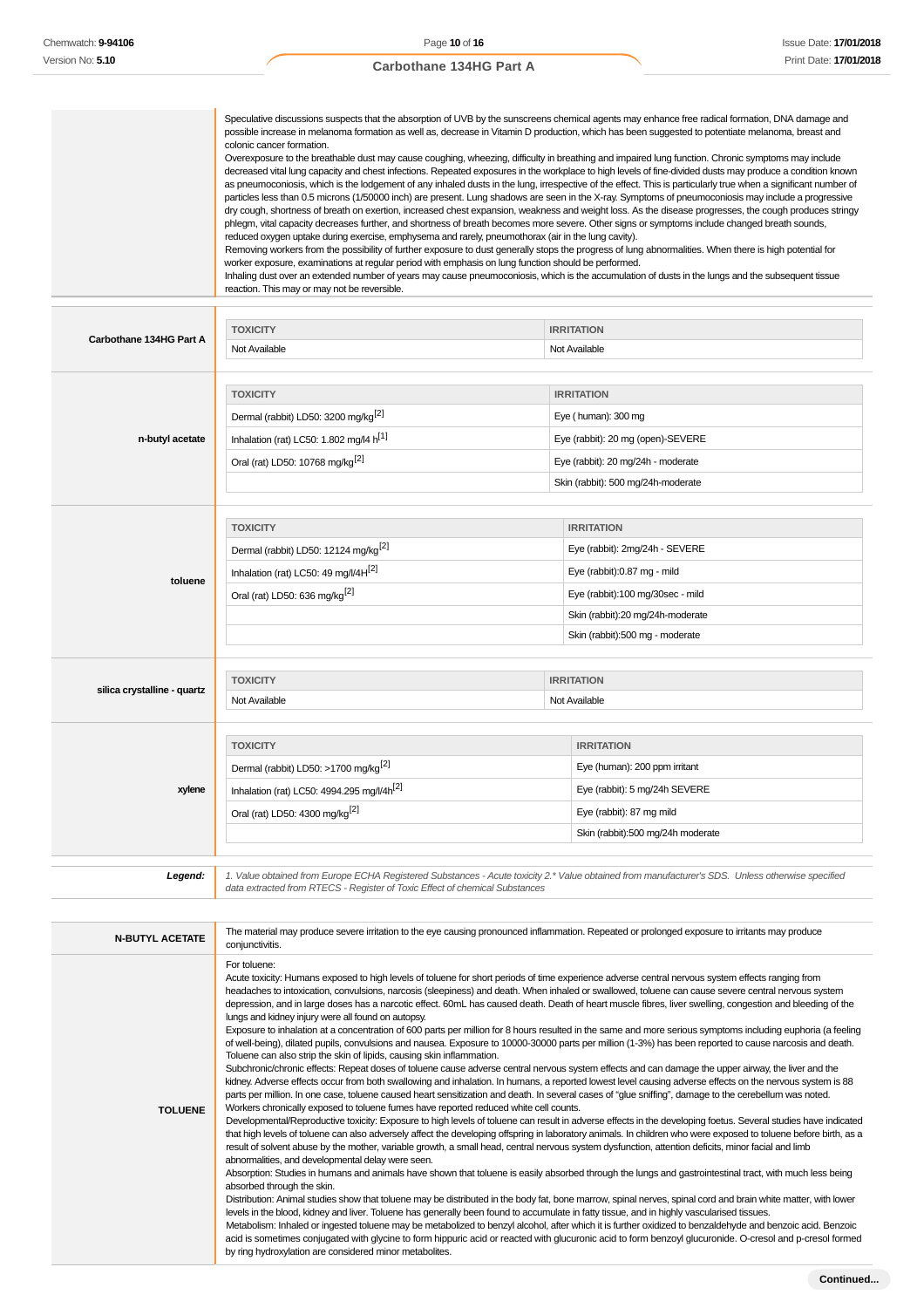Chemwatch: **9-94106** Version No: **5.10**

|                                                | Excretion: Toluene is mainly (60-70%) excreted through the urine as hippuric acid. Benzoyl glucuronide accounts for 10-20% of excretion, and unchanged<br>toluene through exhaled air also accounts for 10-20%. Excretion of hippuric acid is usually complete within 24 hours of exposure.                                                                                                                                                                                                                                                                                                                                                                                                                                                                                                                                                                                                                                                                                                                                   |                                 |                                                                                                                                                           |  |  |
|------------------------------------------------|-------------------------------------------------------------------------------------------------------------------------------------------------------------------------------------------------------------------------------------------------------------------------------------------------------------------------------------------------------------------------------------------------------------------------------------------------------------------------------------------------------------------------------------------------------------------------------------------------------------------------------------------------------------------------------------------------------------------------------------------------------------------------------------------------------------------------------------------------------------------------------------------------------------------------------------------------------------------------------------------------------------------------------|---------------------------------|-----------------------------------------------------------------------------------------------------------------------------------------------------------|--|--|
| SILICA CRYSTALLINE -<br><b>QUARTZ</b>          | WARNING: For inhalation exposure ONLY: This substance has been classified by the IARC as Group 1: CARCINOGENIC TO HUMANS<br>The International Agency for Research on Cancer (IARC) has classified occupational exposures to respirable (<5 um) crystalline silica as being<br>carcinogenic to humans. This classification is based on what IARC considered sufficient evidence from epidemiological studies of humans for the<br>carcinogenicity of inhaled silica in the forms of quartz and cristobalite. Crystalline silica is also known to cause silicosis, a non-cancerous lung disease.<br>Intermittent exposure produces; focal fibrosis, (pneumoconiosis), cough, dyspnoea, liver tumours.<br>* Millions of particles per cubic foot (based on impinger samples counted by light field techniques).<br>NOTE: the physical nature of quartz in the product determines whether it is likely to present a chronic health problem. To be a hazard the material must<br>enter the breathing zone as respirable particles. |                                 |                                                                                                                                                           |  |  |
| <b>N-BUTYL ACETATE &amp;</b><br><b>TOLUENE</b> | The material may cause skin irritation after prolonged or repeated exposure and may produce on contact skin redness, swelling, the production of vesicles,<br>scaling and thickening of the skin.                                                                                                                                                                                                                                                                                                                                                                                                                                                                                                                                                                                                                                                                                                                                                                                                                             |                                 |                                                                                                                                                           |  |  |
| <b>Acute Toxicity</b>                          | $\checkmark$                                                                                                                                                                                                                                                                                                                                                                                                                                                                                                                                                                                                                                                                                                                                                                                                                                                                                                                                                                                                                  | Carcinogenicity                 | ✔                                                                                                                                                         |  |  |
| <b>Skin Irritation/Corrosion</b>               | ✓                                                                                                                                                                                                                                                                                                                                                                                                                                                                                                                                                                                                                                                                                                                                                                                                                                                                                                                                                                                                                             | Reproductivity                  | ✔                                                                                                                                                         |  |  |
| <b>Serious Eye Damage/Irritation</b>           | ✓                                                                                                                                                                                                                                                                                                                                                                                                                                                                                                                                                                                                                                                                                                                                                                                                                                                                                                                                                                                                                             | <b>STOT - Single Exposure</b>   | Q                                                                                                                                                         |  |  |
| <b>Respiratory or Skin</b><br>sensitisation    | ✔                                                                                                                                                                                                                                                                                                                                                                                                                                                                                                                                                                                                                                                                                                                                                                                                                                                                                                                                                                                                                             | <b>STOT - Repeated Exposure</b> | ✔                                                                                                                                                         |  |  |
| <b>Mutagenicity</b>                            | ◎                                                                                                                                                                                                                                                                                                                                                                                                                                                                                                                                                                                                                                                                                                                                                                                                                                                                                                                                                                                                                             | <b>Aspiration Hazard</b>        | 0                                                                                                                                                         |  |  |
|                                                |                                                                                                                                                                                                                                                                                                                                                                                                                                                                                                                                                                                                                                                                                                                                                                                                                                                                                                                                                                                                                               | Legend:                         | $\blacktriangleright$ - Data available but does not fill the criteria for classification<br>$\blacktriangleright$ - Data available to make classification |  |  |

 $\bigcirc$  – Data Not Available to make classification

## **SECTION 12 ECOLOGICAL INFORMATION**

|                             | <b>ENDPOINT</b> | <b>TEST DURATION (HR)</b> |                | <b>SPECIES</b>                | VALUE         |                            | <b>SOURCE</b> |                |  |
|-----------------------------|-----------------|---------------------------|----------------|-------------------------------|---------------|----------------------------|---------------|----------------|--|
| Carbothane 134HG Part A     | Not Available   | Not Available             |                | Not Available                 |               | Not Available              |               | Not Available  |  |
|                             |                 |                           |                |                               |               |                            |               |                |  |
|                             | <b>ENDPOINT</b> | <b>TEST DURATION (HR)</b> |                | <b>SPECIES</b>                |               | VALUE                      |               | <b>SOURCE</b>  |  |
|                             | <b>LC50</b>     | 96                        | Fish           |                               |               | 18mg/L                     |               | 4              |  |
| n-butyl acetate             | <b>EC50</b>     | 48                        | Crustacea      |                               |               | $=32$ mg/L<br>$\mathbf{1}$ |               |                |  |
|                             | <b>EC50</b>     | 72                        |                | Algae or other aquatic plants |               | $=674.7$ mg/L              |               | $\mathbf{1}$   |  |
|                             | EC <sub>0</sub> | 192                       |                | Algae or other aquatic plants |               | $=21$ mg/L                 |               | 1              |  |
|                             |                 |                           |                |                               |               |                            |               |                |  |
|                             | <b>ENDPOINT</b> | <b>TEST DURATION (HR)</b> |                | <b>SPECIES</b>                |               | VALUE                      |               | <b>SOURCE</b>  |  |
|                             | <b>LC50</b>     | 96                        | Fish           |                               |               | 0.0073mg/L                 |               | $\overline{4}$ |  |
|                             | <b>EC50</b>     | 48                        |                | Crustacea                     |               | 3.78mg/L                   |               | 5              |  |
| toluene                     | <b>EC50</b>     | 72                        |                | Algae or other aquatic plants |               | 12.5mg/L                   |               | 4              |  |
|                             | <b>BCF</b>      | 24                        |                | Algae or other aquatic plants |               | 10mg/L                     |               | 4              |  |
|                             | <b>NOEC</b>     | 168                       | Crustacea      |                               |               | $0.74$ mg/L                |               | 5              |  |
|                             |                 |                           |                |                               |               |                            |               |                |  |
|                             | <b>ENDPOINT</b> | <b>TEST DURATION (HR)</b> |                | <b>SPECIES</b>                | VALUE         |                            | <b>SOURCE</b> |                |  |
| silica crystalline - quartz | Not Available   | Not Available             |                | Not Available                 | Not Available |                            | Not Available |                |  |
|                             |                 |                           |                |                               |               |                            |               |                |  |
|                             | <b>ENDPOINT</b> | <b>TEST DURATION (HR)</b> | <b>SPECIES</b> |                               |               | VALUE                      |               | <b>SOURCE</b>  |  |
| xylene                      | <b>LC50</b>     | 96                        | Fish           |                               |               | $2.6$ mg/L                 |               | $\overline{2}$ |  |
|                             | <b>EC50</b>     | 48                        | Crustacea      |                               |               | $>3.4$ mg/L                |               | $\overline{2}$ |  |
|                             | <b>EC50</b>     | 72                        |                | Algae or other aquatic plants |               | $4.6$ mg/L                 |               | $\overline{2}$ |  |
|                             | <b>NOEC</b>     | 73                        |                | Algae or other aquatic plants |               | $0.44$ mg/L                |               | $\overline{2}$ |  |

12.0 Extracted from 1. IUCLID Toxicity Data 2. Europe ECHA Registered Substances - Ecotoxicological Information - Aquatic Toxicity 3. EPIWIN Suite V3.12<br>QSAR) - Aquatic Toxicity Data (Estimated) 4. US EPA, Ecotox database (Japan) - Bioconcentration Data 7. METI (Japan) - Bioconcentration Data 8. Vendor Data

Harmful to aquatic organisms, may cause long-term adverse effects in the aquatic environment.

Do NOT allow product to come in contact with surface waters or to intertidal areas below the mean high water mark. Do not contaminate water when cleaning equipment or disposing of equipment wash-waters.

Wastes resulting from use of the product must be disposed of on site or at approved waste sites.

For 1,2,4 - Trimethylbenzene:

Half-life (hr) air: 0.48-16;

Half-life (hr) H2O surface water: 0.24 -672; Half-life (hr) H2O ground: 336-1344;

Half-life (hr) soil: 168-672;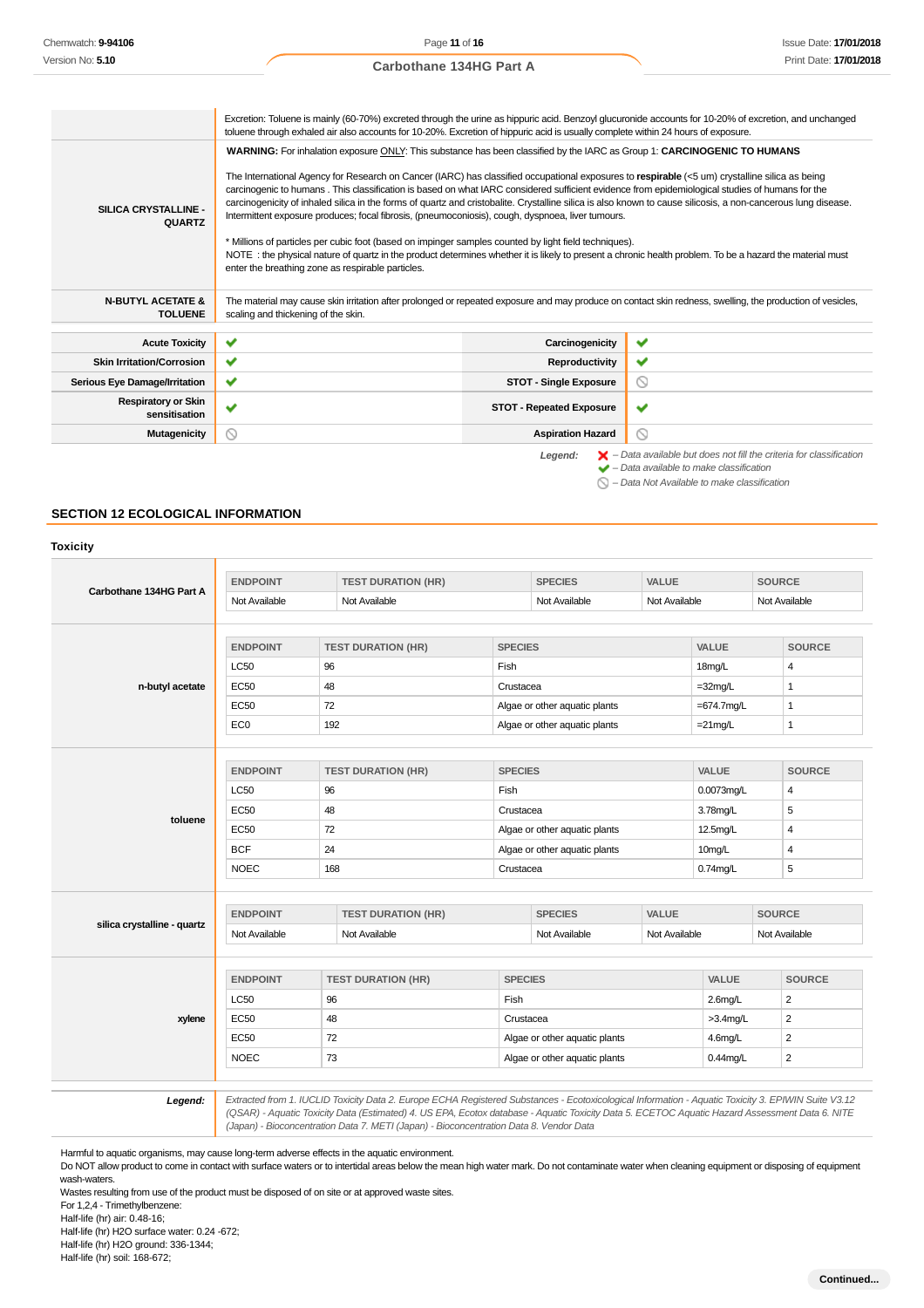Henry's Pa m3 /mol: 385 -627;

Bioaccumulation: not significant. 1,2,4-Trimethylbenzene is a volatile organic compound (VOC) substance.

Atmospheric Fate: 1,2,4-trimethylbenzene can contribute to the formation of photochemical smog in the presence of other VOCs. Degradation of 1,2,4-trimethylbenzene in the atmosphere occurs by reaction with hydroxyl radicals. Reaction also occurs with ozone but very slowly (half life 8820 days).

Aquatic Fate: 1,2,4-Trimethylbenzene volatilizes rapidly from surface waters with volatilization half-life from a model river calculated to be 3.4 hours. Biodegradation of 1,2,4-trimethylbenzene has been noted in both seawater and ground water. Various strains of Pseudomonas can biodegrade 1,2,4-trimethylbenzene.

Terrestrial Fate: 1,2,4-Trimethylbenzene also volatilizes from soils however; moderate adsorption to soils and sediments may occur. Volatilization is the major route of removal of 1,2,4 trimethylbenzene from soils; although, biodegradation may also occur. Due to the high volatility of the chemical it is unlikely to accumulate in soil or surface water to toxic concentrations. Ecotoxicity: No significant bioaccumulation has been noted. 1,2,4-Trimethylbenzene is moderately toxic to fathead minnow and slightly toxic to dungeness crab. 1,2,4-Trimethylbenzene has moderate acute toxicity to aquatic organisms. No stress was observed in rainbow trout, sea lamprey and Daphnia magna water fleas. The high concentrations required to induce toxicity in laboratory animals are not likely to be reached in the environment.

#### For Aromatic Substances Series:

Environmental Fate: Large, molecularly complex polycyclic aromatic hydrocarbons, or PAHs, are persistent in the environment longer than smaller PAHs.

Atmospheric Fate: PAHs are 'semi-volatile substances" which can move between the atmosphere and the Earth's surface in repeated, temperature-driven cycles of deposition and volatilization. Terrestrial Fate: BTEX compounds have the potential to move through soil and contaminate ground water, and their vapors are highly flammable and explosive.

Ecotoxicity - Within an aromatic series, acute toxicity increases with increasing alkyl substitution on the aromatic nucleus. The order of most toxic to least in a study using grass shrimp and brown shrimp was dimethylnaphthalenes > methylnaphthalenes >naphthalenes. Anthrcene is a phototoxic PAH. UV light greatly increases the toxicity of anthracene to bluegill sunfish. Biological resources in strong sunlight are at more risk than those that are not. PAHs in general are more frequently associated with chronic risks.

#### For Silica:

Environmental Fate: Most documentation on the fate of silica in the environment concerns dissolved silica, in the aquatic environment, regardless of origin, (man-made or natural), or structure, (crystalline or amorphous).

Terrestrial Fate: Silicon makes up 25.7% of the Earth�s crust, by weight, and is the second most abundant element, being exceeded only by oxygen. Silicon is not found free in nature, but occurs chiefly as the oxide and as silicates. Once released into the environment, no distinction can be made between the initial forms of silica.

Aquatic Fate: At normal environmental pH, dissolved silica exists exclusively as monosilicic acid. At pH 9.4, amorphous silica is highly soluble in water. Crystalline silica, in the form of quartz, has low solubility in water. Silicic acid plays an important role in the biological/geological/chemical cycle of silicon, especially in the ocean. Marine organisms such as diatoms, silicoflagellates and radiolarians use silicic acid in their skeletal structures and their skeletal remains leave silica in sea sediment

Ecotoxicity: Silicon is important to plant and animal life and is practically non-toxic to fish including zebrafish, and Daphnia magna water fleas.

For Surfactants: Kow cannot be easily determined due to hydrophilic/hydrophobic properties of the molecules in surfactants. BCF value: 1-350.

Aquatic Fate: Surfactants tend to accumulate at the interface of the air with water and are not extracted into one or the other liquid phases.

Terrestrial Fate: Anionic surfactants are not appreciably sorbed by inorganic solids. Cationic surfactants are strongly sorbed by solids, particularly clays. Significant sorption of anionic and non-ionic surfactants has been observed in activated sludge and organic river sediments. Surfactants have been shown to improve water infiltration into soils with moderate to severe hydrophobic or water-repellent properties.

Ecotoxicity: Some surfactants are known to be toxic to animals, ecosystems and humans, and can increase the diffusion of other environmental contaminants. The acute aquatic toxicity generally is considered to be related to the effects of the surfactant properties on the organism and not to direct chemical toxicity. Surfactants should be considered to be toxic to aquatic species under conditions that allow contact of the chemicals with the organisms. Surfactants are expected to transfer slowly from water into the flesh of fish. During this process, readily biodegradable surfactants are expected to be metabolized rapidly during the process of bioaccumulation. Surfactants are not to be considered to show bioaccumulation potential if they are readily biodegradable. For Xylenes:

log Koc : 2.05-3.08; Koc : 25.4-204; Half-life (hr) air : 0.24-42; Half-life (hr) H2O surface water : 24-672; Half-life (hr) H2O ground : 336-8640; Half-life (hr) soil : 52-672; Henry's Pa m3 /mol : 637-879; Henry's atm m3 /mol - 7.68E-03; BOD 5 if unstated - 1.4,1%; COD - 2.56,13% ThOD - 3.125 : BCF : 23; log BCF : 1.17-2.41.

Environmental Fate: Most xylenes released to the environment will occur in the atmosphere and volatilisation is the dominant environmental fate process. Soil - Xylenes are expected to have moderate mobility in soil evaporating rapidly from soil surfaces. The extent of the degradation is expected to depend on its concentration, residence time in the soil, the nature of the soil, and whether resident microbial populations have been acclimated. Xylene can remain below the soil surface for several days and may travel through the soil profile and enter groundwater. Soil and water microbes may transform it into other, less harmful compounds, although this happens slowly. It is not clear how long xylene remains trapped deep underground in soil or groundwater, but it may be months or years.

Atmospheric Fate: Xylene evaporates quickly into the air from surface soil and water and can remain in the air for several days until it is broken down by sunlight into other less harmful chemicals. In the ambient atmosphere, xylenes are expected to exist solely in the vapour phase. Xylenes are degraded in the atmosphere with an estimated atmospheric lifetime of about 0.5 to 2 days. Xylene may contribute to photochemical smog formation. p-Xylene has a moderately high photochemical reactivity under smog conditions, higher than the other xylene isomers. The photooxidation of p-xylene results in the production of carbon monoxide, formaldehyde, glyoxal, methylglyoxal, 3-methylbenzylnitrate, m-tolualdehyde, 4-nitro-3-xylene, 5-nitro-3-xylene, 2,6-dimethyl-p-benzoquinone, 2,4-dimethylphenol, 6-nitro-2,4-dimethylphenol, 2,6-dimethylphenol, and 4-nitro-2,6-dimethylphenol.

Aquatic Fate: p-xylene may adsorb to suspended solids and sediment in water and is expected to volatilise from water surfaces. Estimated volatilisation half-lives for a model river and model lake are 3 hours and 4 days, respectively. Measurements taken from goldfish, eels and clams indicate that bioconcentration in aquatic organisms is low. Photo-oxidation in the presence of humic acids may play an important role in the abiotic degradation of p-xylene. p-Xylene is biodegradable and has been observed to degrade in pond water however; it is unclear if it degrades in surface waters. p-Xylene has been observed to degrade in anaerobic and aerobic groundwater; however, it is known to persist for many years in groundwater, at least at sites where the concentration might have been quite high. Ecotoxicity: Xylenes are slightly toxic to fathead minnow, rainbow trout and bluegill and not acutely toxic to water fleas. For Photobacterium phosphoreum EC50 (24 h): 0.0084 mg/L. and Gammarus lacustris LC50 (48 h): 0.6 mg/L.

#### For UV Filters:

Aquatic Fate/Ecotoxicity: UV filters have been detected in surface water, wastewater and fish, and some of them having an action similar to that of an estrogen in fish. At present, little is known about their additional hormonal activities in different hormonal receptor systems despite their increasing use and environmental persistence. Besides estrogenic activity, UV filters may have additional activities, both agonistic and antagonistic, in aquatic organisms. Although most of the UV filters exert hormonal effects at concentrations that are orders of magnitude higher than in the environment, wide distribution and exposure to UV filter mixtures may have environmental consequences due to additive effects. The UV filters 4-methylbenzylidene camphor, benzophenone-3, benzophenone-4, octyl methoxycinnamate, octocrylene and homosalate that repeatedly were detected in the aquatic environment, may contribute with their multiple hormonal activities in a complex manner to the mixture of endocrine disrupting chemicals already present in surface water and fish. For most of the UV filters with multiple hormonal activities residues in the aquatic environment and in biota are not yet known, and therefore their environmental relevance remains elusive. For Toluene:

log Kow : 2.1-3; log Koc : 1.12-2.85; Koc : 37-260; log Kom : 1.39-2.89; Half-life (hr) air : 2.4-104; Half-life (hr) H2O surface water : 5.55-528; Half-life (hr) H2O ground : 168-2628; Half-life (hr) soil : <48-240; Henry's Pa m3 /mol : 518-694; Henry's atm m3 /mol : 5.94; E-03BOD 5 0.86-2.12, 5%COD - 0.7-2.52,21-27%; ThOD - 3.13 ; BCF - 1.67-380; log BCF - 0.22-3.28.

Atmospheric Fate: The majority of toluene evaporates to the atmosphere from the water and soil. The main degradation pathway for toluene in the atmosphere is reaction with photochemically produced hydroxyl radicals. The estimated atmospheric half life for toluene is about 13 hours. Toluene is also oxidized by reactions with atmospheric nitrogen dioxide, oxygen, and ozone, but these are minor degradation pathways. Photolysis is not considered a significant degradative pathway for toluene.

Terrestrial Fate: Toluene is moderately retarded by adsorption to soils rich in organic material, therefore, transport to ground water is dependent on soil composition. In unsaturated topsoil containing organic material, it has been estimated that 97% of the toluene is adsorbed to the soil and only about 2% is in the soil-water phase and transported with flowing groundwater. There is little retardation in sandy soils and 2-13% of the toluene was estimated to migrate with flowing water; the remainder was volatilized, biodegraded, or unaccounted for. In saturated deep soils with no soil-air phase, about 48% may be transported with flowing groundwater. In surface soil, volatilization to air is an important fate process for toluene. In the environment, biodegradation of toluene to carbon dioxide occurs with a typical half life of 1-7 days.

Aquatic Fate: An important fate process for toluene is volatilization, the rate of which depends on the amount of turbulence in the surface water. The volatilization of toluene from static water has a half life of 1-16 days, whereas from turbulent water the half life is 5-6 hours. Degradation of toluene in surface water occurs primarily by biodegradation with a half life of less than one day under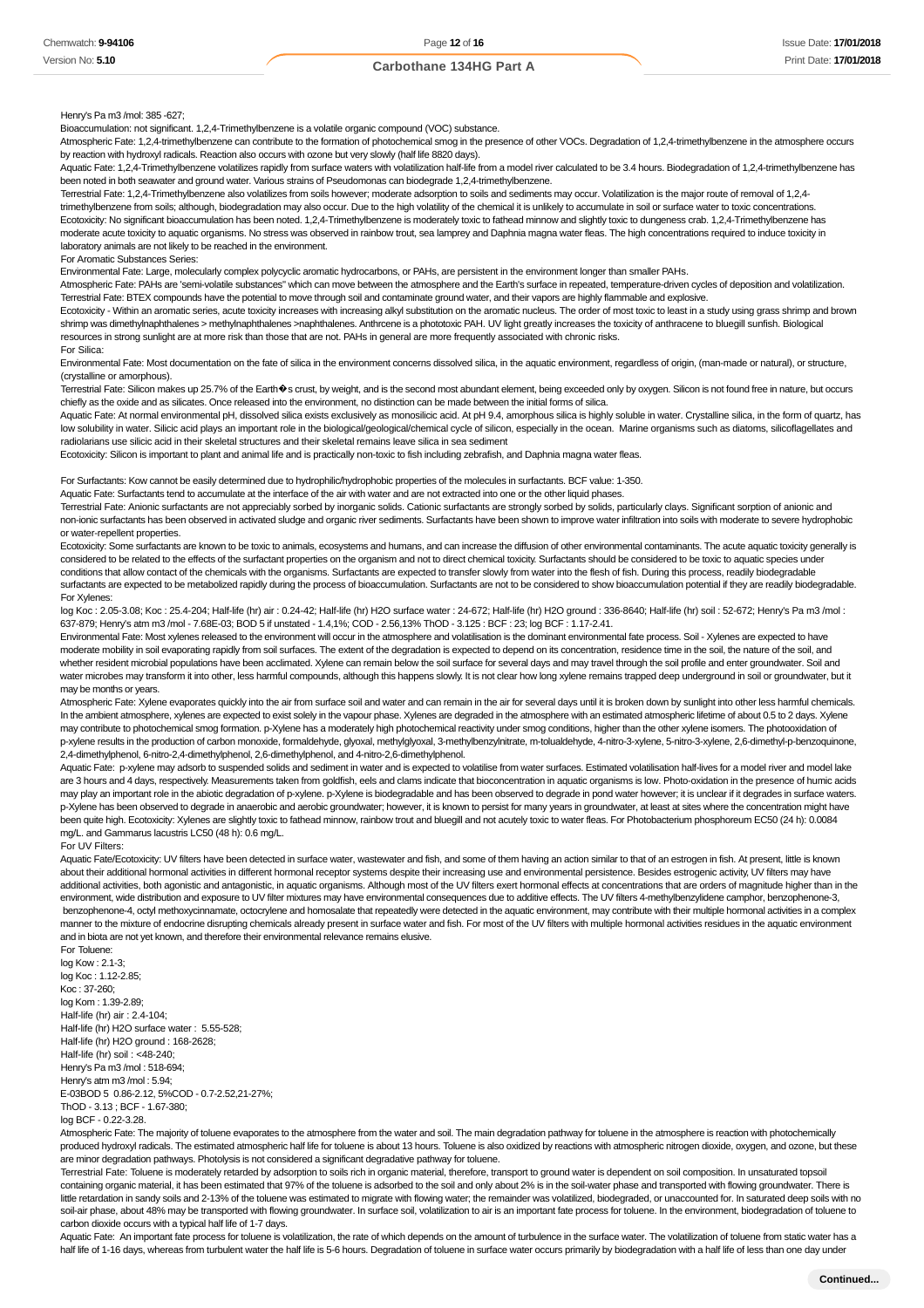favorable conditions (presence of microorganisms, microbial adaptation, and optimum temperature). Biodegradation also occurs in shallow groundwater and in salt water (at a reduced rate). No data are available on anaerobic degradation of toluene in deep ground water conditions where aerobic degradation would be minimal.

Ecotoxicity: Bioaccumulation in the food chain is predicted to be low. Toluene has moderate acute toxicity to aquatic organisms. Toluene is, on the average, slightly toxic to fathead minnow, guppies and goldfish and not acutely toxic to bluegill or channel catfish and crab. Toluene, on the average, is slightly toxic to crustaceans specifically, shrimp species including grass shrimp and daggerblade grass shrimp. Toluene has a negative effect on green algae during their growth phase. For n-Butyl Acetate:

 $K<sub>OC</sub>: ~200$ log Kow: 1.78; Half-life (hr) air: 144; Half-life (hr) H2O surface water: 178 - 27156; Henry's atm: m3 /mol: 3.20E-04 BOD 5 if unstated: 0.15-1.02,7%; COD: 78%;  $ThOP: 2.207$ BCF : 4-14.

Environmental Fate: Terrestrial Fate - Butyl acetate is expected to have moderate mobility in soil. Volatilization of n-butyl acetate is expected from moist and dry soil surfaces. n-Butyl acetate may biodegrade in soil. Aquatic Fate: n-Butyl acetate is not expected to adsorb to suspended solids and sediment in water. Butyl acetate is expected to volatilize from water surfaces. Estimated half-lives for a model river and model lake are 7 and 127 hours respectively. Hydrolysis may be an important environmental fate for this compound. Atmospheric Fate: n-Butyl acetate is expected to exist solely as a vapour in the ambient atmosphere. Vapour-phase n-butyl acetate is degraded in the atmosphere by reaction with photochemically-produced hydroxyl radicals; the half-life for this reaction in air is estimated to be about 4 days.

Ecotoxicity: It is expected that bioconcentration in aquatic organisms is low. n-Butyl acetate is not acutely toxic to fish specifically, island silverside, bluegill sunfish, fathead minnow, and water fleas and has low toxicity to algae.

**DO NOT** discharge into sewer or waterways.

#### **Persistence and degradability**

| Ingredient      | Persistence: Water/Soil       | Persistence: Air              |
|-----------------|-------------------------------|-------------------------------|
| n-butyl acetate | LOW                           | LOW                           |
| toluene         | LOW (Half-life = $28$ days)   | LOW (Half-life = $4.33$ days) |
| xylene          | $HIGH$ (Half-life = 360 days) | LOW (Half-life = $1.83$ days) |

#### **Bioaccumulative potential**

| Ingredient      | <b>Bioaccumulation</b> |
|-----------------|------------------------|
| n-butyl acetate | $LOW (BCF = 14)$       |
| toluene         | $LOW (BCF = 90)$       |
| xylene          | $MEDIUM (BCF = 740)$   |

#### **Mobility in soil**

| Ingredient      | <b>Mobility</b>       |
|-----------------|-----------------------|
| n-butyl acetate | LOW ( $KOC = 20.86$ ) |
| toluene         | LOW ( $KOC = 268$ )   |

## **SECTION 13 DISPOSAL CONSIDERATIONS**

#### **Waste treatment methods** ▶ Containers may still present a chemical hazard/ danger when empty. ▶ Return to supplier for reuse/ recycling if possible. Otherwise: If container can not be cleaned sufficiently well to ensure that residuals do not remain or if the container cannot be used to store the same product, then puncture containers, to prevent re-use, and bury at an authorised landfill. Where possible retain label warnings and SDS and observe all notices pertaining to the product. Legislation addressing waste disposal requirements may differ by country, state and/ or territory. Each user must refer to laws operating in their area. In some areas, certain wastes must be tracked. A Hierarchy of Controls seems to be common - the user should investigate: ▶ Reduction Reuse Recycling ¥. Disposal (if all else fails) **Product / Packaging disposal** This material may be recycled if unused, or if it has not been contaminated so as to make it unsuitable for its intended use. If it has been contaminated, it may be possible to reclaim the product by filtration, distillation or some other means. Shelf life considerations should also be applied in making decisions of this type. Note that properties of a material may change in use, and recycling or reuse may not always be appropriate. **DO NOT** allow wash water from cleaning or process equipment to enter drains. It may be necessary to collect all wash water for treatment before disposal. In all cases disposal to sewer may be subject to local laws and regulations and these should be considered first. Where in doubt contact the responsible authority. Recycle wherever possible. Consult manufacturer for recycling options or consult local or regional waste management authority for disposal if no suitable treatment or disposal facility can be identified. ▶ Dispose of by: burial in a land-fill specifically licensed to accept chemical and / or pharmaceutical wastes or Incineration in a licensed apparatus (after admixture with suitable combustible material). **Decontaminate empty containers. Observe all label safeguards until containers are cleaned and destroyed.**

Ensure that the disposal of material is carried out in accordance with Hazardous Substances (Disposal) Regulations 2001.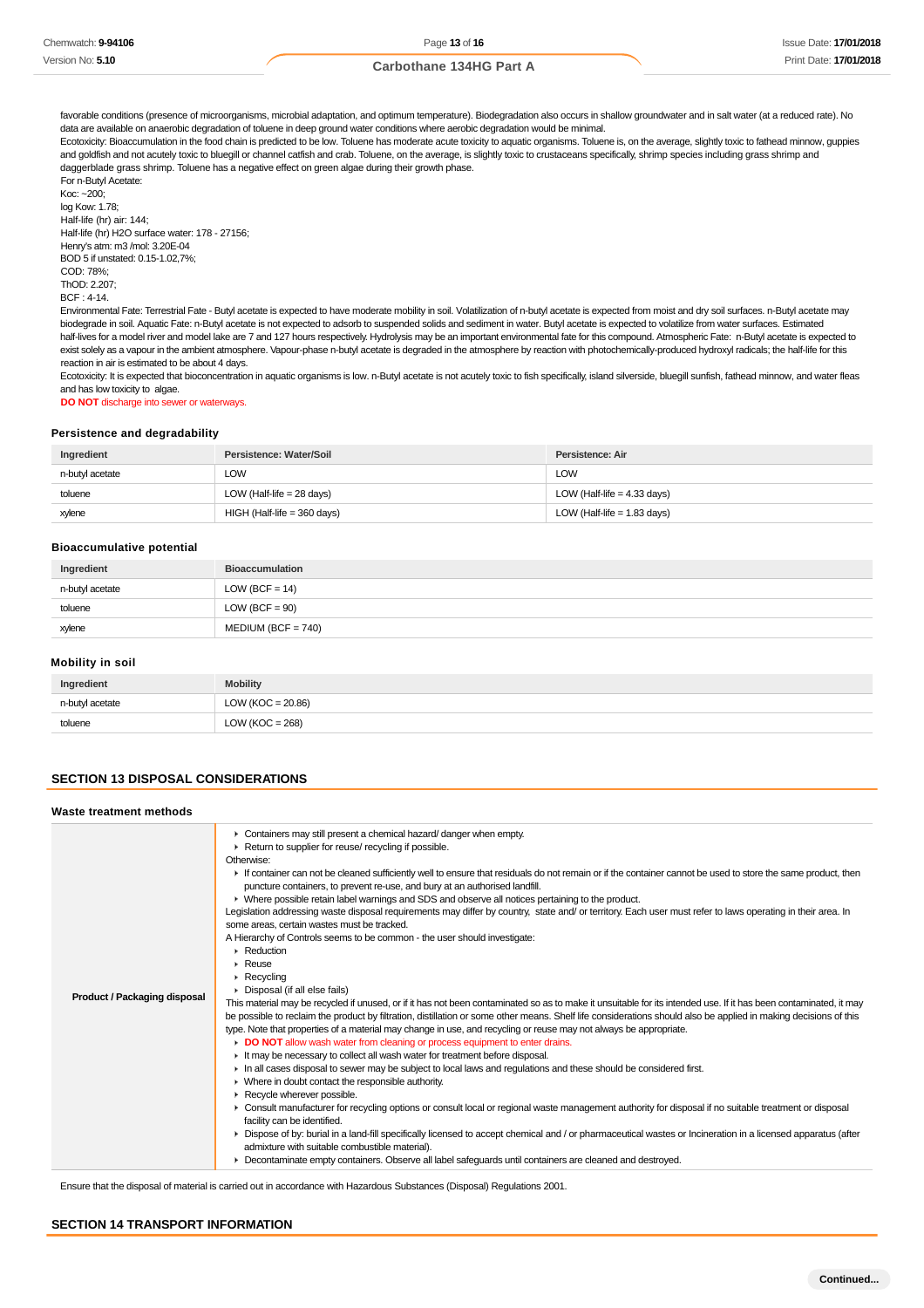## **Labels Required**

| <b>Marine Pollutant</b> | $\sqrt{10}$ |
|-------------------------|-------------|
| <b>HAZCHEM</b>          | $-3YE$      |

## **Land transport (UN)**

| <b>UN number</b>             | 1263                                                                                                                                                                                          |
|------------------------------|-----------------------------------------------------------------------------------------------------------------------------------------------------------------------------------------------|
| UN proper shipping name      | PAINT (including paint, lacquer, enamel, stain, shellac, varnish, polish, liquid filler and liquid lacquer base) or PAINT RELATED MATERIAL (including<br>paint thinning or reducing compound) |
| Transport hazard class(es)   | Class<br>3<br><b>Subrisk</b><br>Not Applicable                                                                                                                                                |
| Packing group                | $\mathbf{I}$                                                                                                                                                                                  |
| <b>Environmental hazard</b>  | Not Applicable                                                                                                                                                                                |
| Special precautions for user | Special provisions<br>163; 367<br>5L<br>Limited quantity                                                                                                                                      |

## **Air transport (ICAO-IATA / DGR)**

| <b>UN number</b>             | 1263                                                                                                                                                                         |                                                                                                             |                                                                  |                                                                                                                                                                    |
|------------------------------|------------------------------------------------------------------------------------------------------------------------------------------------------------------------------|-------------------------------------------------------------------------------------------------------------|------------------------------------------------------------------|--------------------------------------------------------------------------------------------------------------------------------------------------------------------|
| UN proper shipping name      | or reducing compounds)                                                                                                                                                       |                                                                                                             |                                                                  | Paint (including paint, lacquer, enamel, stain, shellac, varnish, polish, liquid filler and liquid lacquer base); Paint related material (including paint thinning |
| Transport hazard class(es)   | <b>ICAO/IATA Class</b><br>ICAO / IATA Subrisk<br><b>ERG Code</b>                                                                                                             | 3<br>Not Applicable<br>3L                                                                                   |                                                                  |                                                                                                                                                                    |
| Packing group                | $\mathbf{H}$                                                                                                                                                                 |                                                                                                             |                                                                  |                                                                                                                                                                    |
| <b>Environmental hazard</b>  | Not Applicable                                                                                                                                                               |                                                                                                             |                                                                  |                                                                                                                                                                    |
| Special precautions for user | Special provisions<br>Cargo Only Packing Instructions<br>Cargo Only Maximum Qty / Pack<br>Passenger and Cargo Packing Instructions<br>Passenger and Cargo Maximum Qty / Pack | Passenger and Cargo Limited Quantity Packing Instructions<br>Passenger and Cargo Limited Maximum Qty / Pack | A3 A72 A192<br>364<br>60L<br>353<br>5L<br>Y341<br>1 <sub>L</sub> |                                                                                                                                                                    |

## **Sea transport (IMDG-Code / GGVSee)**

| UN number                    | 1263                                                                                                                                                                                          |
|------------------------------|-----------------------------------------------------------------------------------------------------------------------------------------------------------------------------------------------|
| UN proper shipping name      | PAINT (including paint, lacquer, enamel, stain, shellac, varnish, polish, liquid filler and liquid lacquer base) or PAINT RELATED MATERIAL (including<br>paint thinning or reducing compound) |
| Transport hazard class(es)   | 3<br><b>IMDG Class</b><br><b>IMDG Subrisk</b><br>Not Applicable                                                                                                                               |
| Packing group                | $\mathbf{I}$                                                                                                                                                                                  |
| <b>Environmental hazard</b>  | Not Applicable                                                                                                                                                                                |
| Special precautions for user | $F-E$ , S-E<br><b>EMS Number</b><br>163 367<br>Special provisions<br>Limited Quantities $\vert 5 \, \vert$                                                                                    |

**Transport in bulk according to Annex II of MARPOL and the IBC code** Not Applicable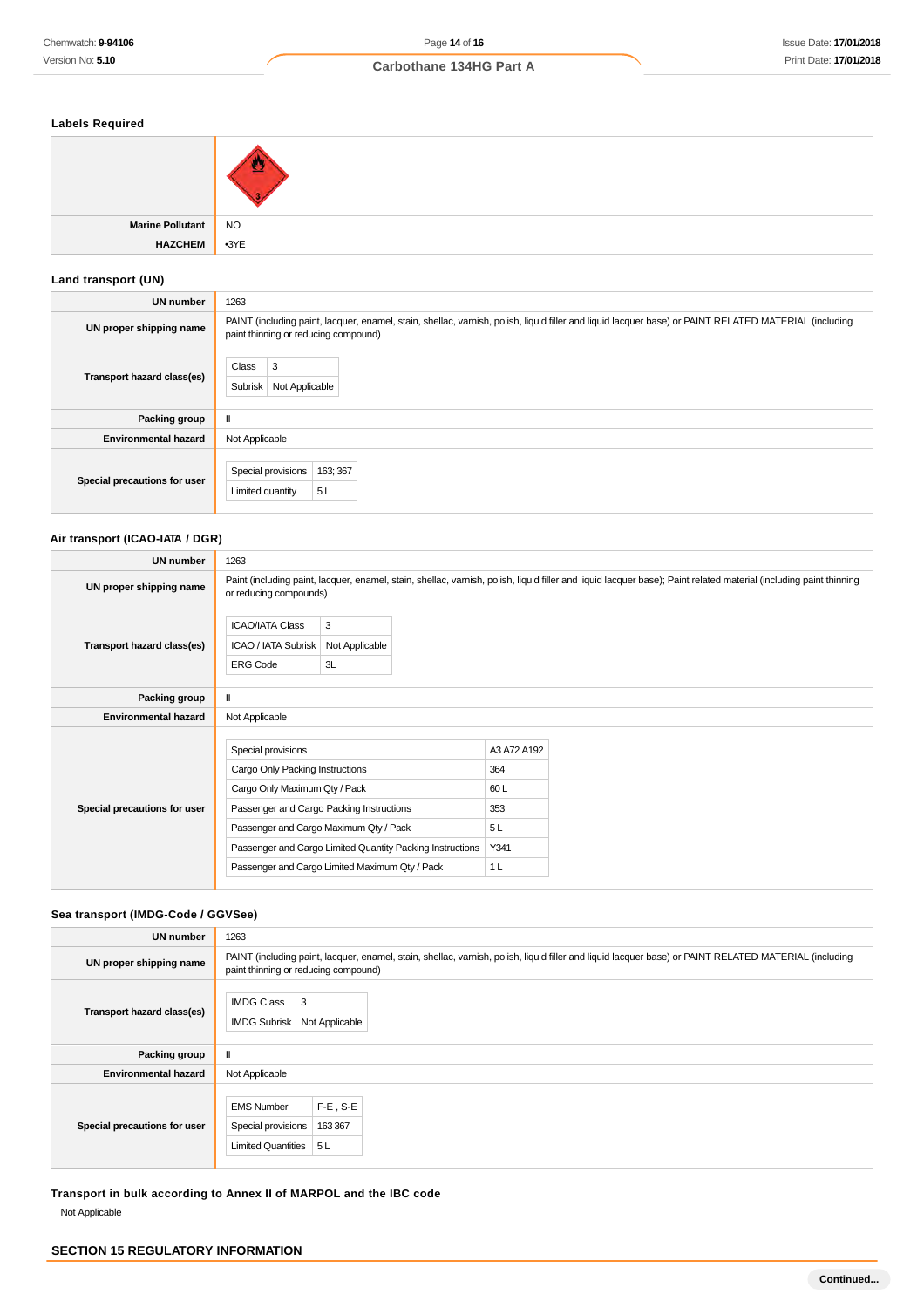#### **Safety, health and environmental regulations / legislation specific for the substance or mixture**

This substance is to be managed using the conditions specified in an applicable Group Standard

| <b>HSR Number</b>                                                                              | <b>Group Standard</b>                                                              |                                                |  |  |  |
|------------------------------------------------------------------------------------------------|------------------------------------------------------------------------------------|------------------------------------------------|--|--|--|
| HSR002669                                                                                      | Surface Coatings and Colourants (Flammable, Toxic [6.7]) Group Standard 2006       |                                                |  |  |  |
| N-BUTYL ACETATE(123-86-4) IS FOUND ON THE FOLLOWING REGULATORY LISTS                           |                                                                                    |                                                |  |  |  |
| Chemicals                                                                                      | New Zealand Hazardous Substances and New Organisms (HSNO) Act - Classification of  | New Zealand Workplace Exposure Standards (WES) |  |  |  |
| New Zealand Inventory of Chemicals (NZIoC)                                                     |                                                                                    |                                                |  |  |  |
|                                                                                                | TOLUENE(108-88-3) IS FOUND ON THE FOLLOWING REGULATORY LISTS                       |                                                |  |  |  |
|                                                                                                | International Agency for Research on Cancer (IARC) - Agents Classified by the IARC | New Zealand Inventory of Chemicals (NZIoC)     |  |  |  |
| Monographs                                                                                     |                                                                                    | New Zealand Workplace Exposure Standards (WES) |  |  |  |
| New Zealand Hazardous Substances and New Organisms (HSNO) Act - Classification of<br>Chemicals |                                                                                    |                                                |  |  |  |
|                                                                                                | SILICA CRYSTALLINE - QUARTZ(14808-60-7) IS FOUND ON THE FOLLOWING REGULATORY LISTS |                                                |  |  |  |
| International Agency for Research on Cancer (IARC) - Agents Classified by the IARC             |                                                                                    | New Zealand Inventory of Chemicals (NZIoC)     |  |  |  |
| Monographs                                                                                     |                                                                                    | New Zealand Workplace Exposure Standards (WES) |  |  |  |
| New Zealand Hazardous Substances and New Organisms (HSNO) Act - Classification of<br>Chemicals |                                                                                    |                                                |  |  |  |
| XYLENE(1330-20-7) IS FOUND ON THE FOLLOWING REGULATORY LISTS                                   |                                                                                    |                                                |  |  |  |
| International Agency for Research on Cancer (IARC) - Agents Classified by the IARC             |                                                                                    | New Zealand Inventory of Chemicals (NZIoC)     |  |  |  |
| Monographs                                                                                     |                                                                                    | New Zealand Workplace Exposure Standards (WES) |  |  |  |
| New Zealand Hazardous Substances and New Organisms (HSNO) Act - Classification of<br>Chemicals |                                                                                    |                                                |  |  |  |

## **Location Test Certificate**

Subject to Regulation 55 of the Hazardous Substances (Classes 1 to 5 Controls) Regulations, a location test certificate is required when quantity greater than or equal to those indicated below are present.

| <b>Hazard Class</b> | Quantity beyond which controls apply for closed<br>containers                       | Quantity beyond which controls apply when use occurring in open<br>containers |
|---------------------|-------------------------------------------------------------------------------------|-------------------------------------------------------------------------------|
| 3.1B                | 100 L in containers greater than 5 L<br>250 L in containers up to and including 5 L | 50L<br>50L                                                                    |

#### **Approved Handler**

Subject to Regulation 56 of the Hazardous Substances (Classes 1 to 5 Controls) Regulations and Regulation 9 of the Hazardous Substances (Classes 6, 8, and 9 Controls) Regulations, the substance must be under the personal control of an Approved Handler when present in a quantity greater than or equal to those indicated below.

| <b>Class of substance</b> | Quantities                                         |
|---------------------------|----------------------------------------------------|
| 3.1B                      | 250 L (when in containers greater than 5 L)        |
|                           | 500 L (when in containers up to and including 5 L) |

Refer Group Standards for further information

#### **Tracking Requirements**

#### Not Applicable

| <b>National Inventory</b>     | <b>Status</b>                                                                                                                                                                              |
|-------------------------------|--------------------------------------------------------------------------------------------------------------------------------------------------------------------------------------------|
| Australia - AICS              | Υ                                                                                                                                                                                          |
| Canada - DSL                  | Υ                                                                                                                                                                                          |
| Canada - NDSL                 | N (toluene; xylene; n-butyl acetate; silica crystalline - quartz)                                                                                                                          |
| China - IECSC                 | Y                                                                                                                                                                                          |
| Europe - EINEC / ELINCS / NLP | Y                                                                                                                                                                                          |
| Japan - ENCS                  | Υ                                                                                                                                                                                          |
| Korea - KECI                  | Y                                                                                                                                                                                          |
| New Zealand - NZIoC           | Υ                                                                                                                                                                                          |
| Philippines - PICCS           | Υ                                                                                                                                                                                          |
| <b>USA - TSCA</b>             | Υ                                                                                                                                                                                          |
| Legend:                       | $Y = All$ ingredients are on the inventory<br>N = Not determined or one or more ingredients are not on the inventory and are not exempt from listing(see specific ingredients in brackets) |

## **SECTION 16 OTHER INFORMATION**

#### **Other information**

#### **Ingredients with multiple cas numbers**

| <b>Name</b>                 | CAS No                                                                                           |
|-----------------------------|--------------------------------------------------------------------------------------------------|
| silica crystalline - quartz | 14808-60-7, 122304-48-7, 122304-49-8, 12425-26-2, 1317-79-9, 70594-95-5, 87347-84-0, 308075-07-2 |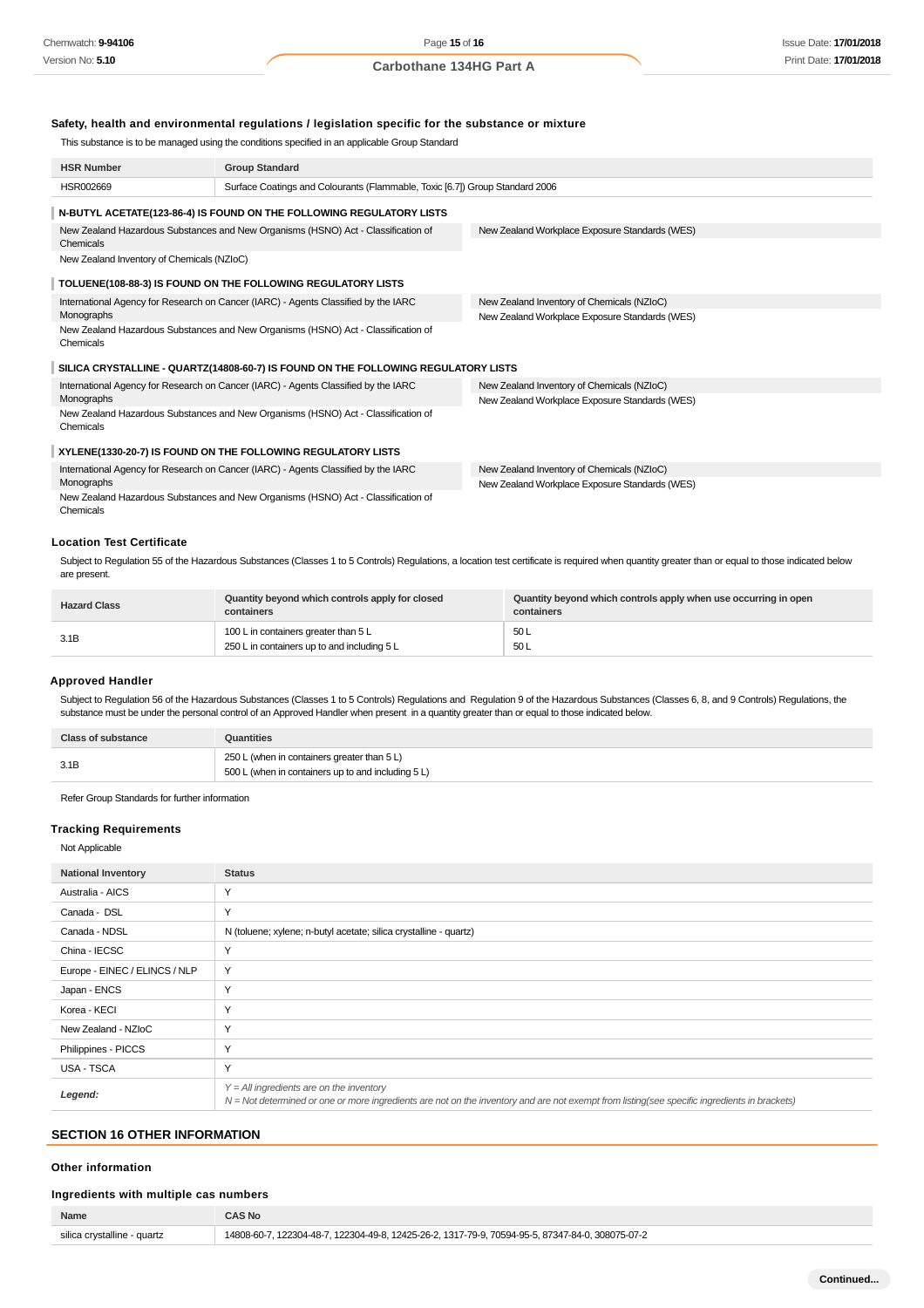Classification of the preparation and its individual components has drawn on official and authoritative sources as well as independent review by the Chemwatch Classification committee using available literature references.

The SDS is a Hazard Communication tool and should be used to assist in the Risk Assessment. Many factors determine whether the reported Hazards are Risks in the workplace or other settings. Risks may be determined by reference to Exposures Scenarios. Scale of use, frequency of use and current or available engineering controls must be considered.

#### **Definitions and abbreviations**

PC-TWA: Permissible Concentration-Time Weighted Average PC-STEL: Permissible Concentration-Short Term Exposure Limit IARC: International Agency for Research on Cancer ACGIH: American Conference of Governmental Industrial Hygienists STEL: Short Term Exposure Limit TEEL: Temporary Emergency Exposure Limit。 IDLH: Immediately Dangerous to Life or Health Concentrations OSF: Odour Safety Factor NOAEL :No Observed Adverse Effect Level LOAEL: Lowest Observed Adverse Effect Level TLV: Threshold Limit Value LOD: Limit Of Detection OTV: Odour Threshold Value BCF: BioConcentration Factors BEI: Biological Exposure Index

Powered by AuthorITe, from Chemwatch.

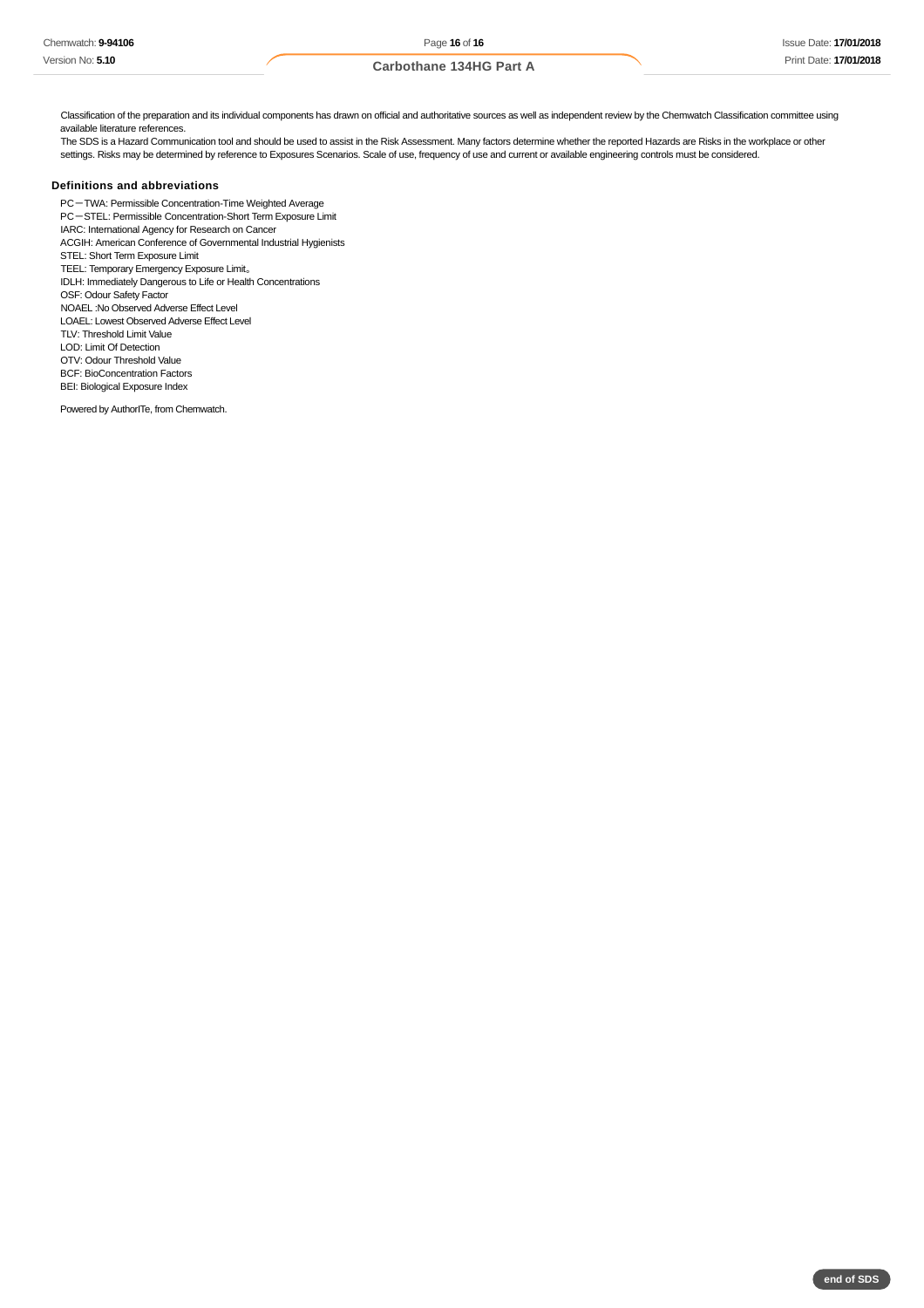Version No: **4.8**

Safety Data Sheet according to HSNO Regulations

**ALTEX COATINGS LTD Chemwatch Hazard Alert Code: 2** 

Issue Date: **18/01/2018** Print Date: **18/01/2018** S.GHS.NZL.EN

## **SECTION 1 IDENTIFICATION OF THE SUBSTANCE / MIXTURE AND OF THE COMPANY / UNDERTAKING**

#### **Product Identifier**

| <b>Product name</b>           | Carbothane 134HG Part B                                                                                                                                                                       |
|-------------------------------|-----------------------------------------------------------------------------------------------------------------------------------------------------------------------------------------------|
| Synonyms                      | Not Available                                                                                                                                                                                 |
| Proper shipping name          | PAINT (including paint, lacquer, enamel, stain, shellac, varnish, polish, liquid filler and liquid lacquer base) or PAINT RELATED MATERIAL (including<br>paint thinning or reducing compound) |
| Other means of identification | Not Available                                                                                                                                                                                 |

#### **Relevant identified uses of the substance or mixture and uses advised against**

| * "dentified uses"<br>⊷ | יart<br>$\sim$<br>יוממי<br>. 1.02<br>:oatino<br>янане. |
|-------------------------|--------------------------------------------------------|
|                         |                                                        |

#### **Details of the supplier of the safety data sheet**

| Registered company name | ALTEX COATINGS LTD                                        |
|-------------------------|-----------------------------------------------------------|
| <b>Address</b>          | 91-111 Oropi Road Tauranga Bay of Plenty 3112 New Zealand |
| Telephone               | +64 7 5411221                                             |
| Fax                     | +64 7 5411310                                             |
| Website                 | www.altexcoatings.com                                     |
| Email                   | neil.debenham@carboline.co.nz                             |

#### **Emergency telephone number**

|                                      | Association / Organisation   NZ POISONS (24hr 7 days) |
|--------------------------------------|-------------------------------------------------------|
| <b>Emergency telephone numbers</b>   | 0800 764766                                           |
| Other emergency telephone<br>numbers | Not Available                                         |

#### **CHEMWATCH EMERGENCY RESPONSE**

|  | . |
|--|---|

**Once connected and if the message is not in your prefered language then please dial 01**

#### **SECTION 2 HAZARDS IDENTIFICATION**

#### **Classification of the substance or mixture**

## **Considered a Hazardous Substance according to the criteria of the New Zealand Hazardous Substances New Organisms legislation. Classified as Dangerous Goods for transport purposes.**

| Classification <sup>[1]</sup>                      | Acute Toxicity (Inhalation) Category 4, Skin Sensitizer Category 1, Respiratory Sensitizer Category 1, Chronic Aquatic Hazard Category 3, Flammable<br>Liquid Category 3, Specific target organ toxicity - single exposure Category 3 (respiratory tract irritation) |  |
|----------------------------------------------------|----------------------------------------------------------------------------------------------------------------------------------------------------------------------------------------------------------------------------------------------------------------------|--|
| Leaend:                                            | 1. Classified by Chemwatch; 2. Classification drawn from CCID EPA NZ ; 3. Classification drawn from EC Directive 1272/2008 - Annex VI                                                                                                                                |  |
| Determined by Chemwatch<br>using GHS/HSNO criteria | 6.9 (respiratory), 6.5B (contact), 9.1C, 6.1D (inhalation), 3.1C, 6.5A (respiratory)                                                                                                                                                                                 |  |

#### **Label elements**

| Hazard pictogram(s) |                                      |
|---------------------|--------------------------------------|
| <b>SIGNAL WORD</b>  | <b>DANGER</b>                        |
| Hazard statement(s) |                                      |
| H332                | Harmful if inhaled.                  |
| H317                | May cause an allergic skin reaction. |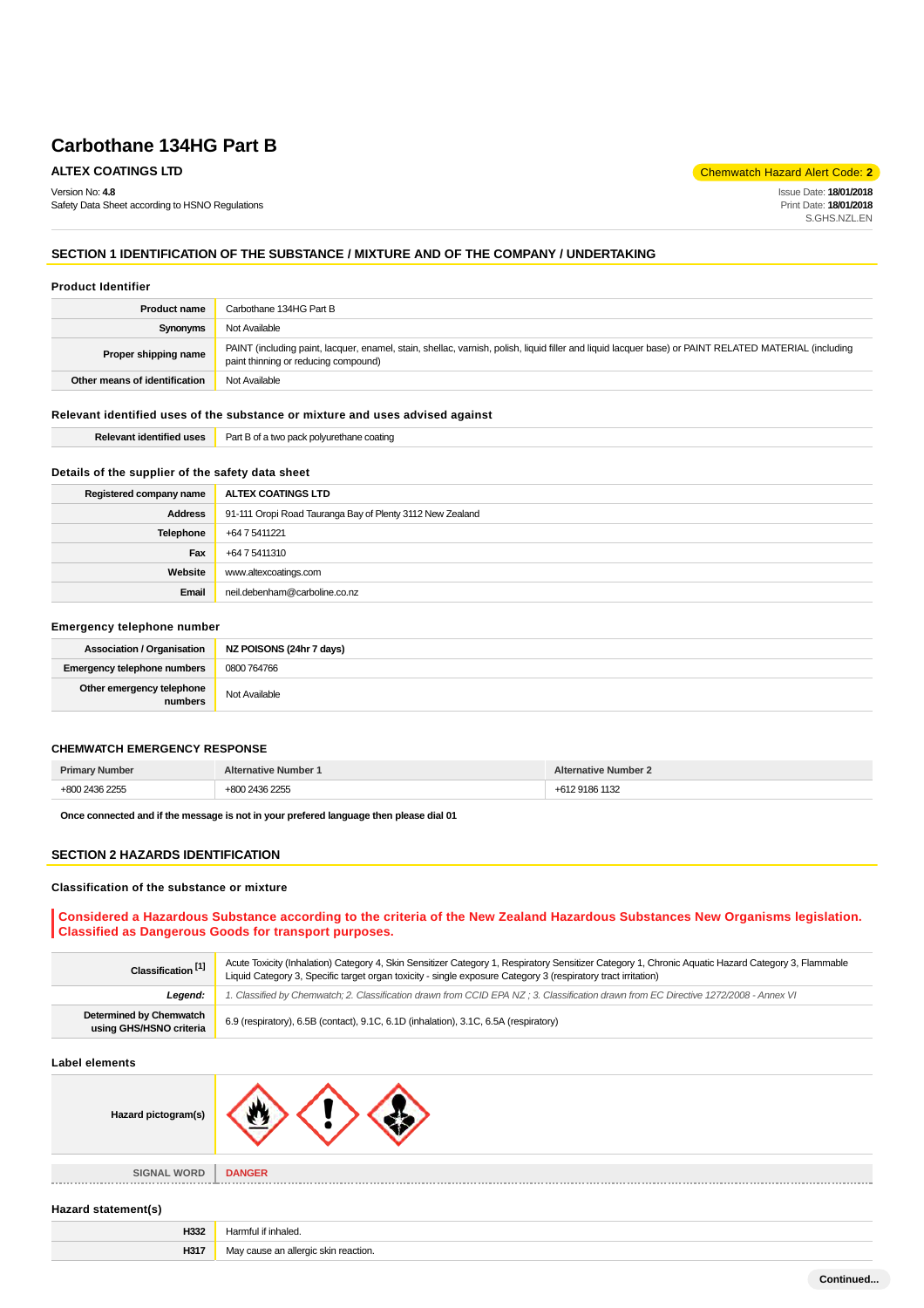| H334             | May cause allergy or asthma symptoms or breathing difficulties if inhaled. |
|------------------|----------------------------------------------------------------------------|
| H412             | Harmful to aquatic life with long lasting effects.                         |
| H <sub>226</sub> | Flammable liquid and vapour.                                               |
| H335             | May cause respiratory irritation.                                          |

## **Precautionary statement(s) Prevention**

| Keep away from heat/sparks/open flames/hot surfaces. - No smoking.                |
|-----------------------------------------------------------------------------------|
| Avoid breathing mist/vapours/spray.                                               |
| Use in a well-ventilated area.                                                    |
| Wear protective gloves/protective clothing/eye protection/face protection.        |
| In case of inadequate ventilation wear respiratory protection.                    |
| Ground/bond container and receiving equipment.                                    |
| Use explosion-proof electrical/ventilating/lighting/intrinsically safe equipment. |
| Use only non-sparking tools.                                                      |
| Take precautionary measures against static discharge.                             |
| Avoid release to the environment.                                                 |
| Contaminated work clothing should not be allowed out of the workplace.            |
|                                                                                   |

## **Precautionary statement(s) Response**

| P304+P340      | IF INHALED: Remove victim to fresh air and keep at rest in a position comfortable for breathing.           |
|----------------|------------------------------------------------------------------------------------------------------------|
| P342+P311      | If experiencing respiratory symptoms: Call a POISON CENTER or doctor/physician.                            |
| P363           | Wash contaminated clothing before reuse.                                                                   |
| P370+P378      | In case of fire: Use alcohol resistant foam or normal protein foam for extinction.                         |
| P302+P352      | IF ON SKIN: Wash with plenty of soap and water.                                                            |
| P312           | Call a POISON CENTER or doctor/physician if you feel unwell.                                               |
| P333+P313      | If skin irritation or rash occurs: Get medical advice/attention.                                           |
| P303+P361+P353 | IF ON SKIN (or hair): Remove/Take off immediately all contaminated clothing. Rinse skin with water/shower. |

## **Precautionary statement(s) Storage**

| P403+P235 | Store in a well-ventilated place. Keep cool.<br>. |
|-----------|---------------------------------------------------|
| P40       |                                                   |

## **Precautionary statement(s) Disposal**

**P501** Dispose of contents/container in accordance with local regulations.

## **SECTION 3 COMPOSITION / INFORMATION ON INGREDIENTS**

#### **Substances**

See section below for composition of Mixtures

#### **Mixtures**

| <b>CAS No</b> | %[weight] | Name                                      |  |  |  |
|---------------|-----------|-------------------------------------------|--|--|--|
| 28182-81-2    | $>= 80$   | hexamethylene diisocyanate polymer        |  |  |  |
| 64742-95-6.   | $1 - 10$  | naphtha petroleum, light aromatic solvent |  |  |  |
| 822-06-0      | $=0.2$    | hexamethylene diisocyanate                |  |  |  |

## **SECTION 4 FIRST AID MEASURES**

NZ Poisons Centre 0800 POISON (0800 764 766) | NZ Emergency Services: 111

#### **Description of first aid measures**

| <b>Eye Contact</b>  | If this product comes in contact with the eyes:<br>• Wash out immediately with fresh running water.<br>Ensure complete irrigation of the eye by keeping eyelids apart and away from eye and moving the eyelids by occasionally lifting the upper and lower lids.<br>► Seek medical attention without delay; if pain persists or recurs seek medical attention.<br>Removal of contact lenses after an eye injury should only be undertaken by skilled personnel. |
|---------------------|-----------------------------------------------------------------------------------------------------------------------------------------------------------------------------------------------------------------------------------------------------------------------------------------------------------------------------------------------------------------------------------------------------------------------------------------------------------------|
| <b>Skin Contact</b> | If skin contact occurs:<br>Immediately remove all contaminated clothing, including footwear.<br>Flush skin and hair with running water (and soap if available).<br>$\blacktriangleright$ Seek medical attention in event of irritation.                                                                                                                                                                                                                         |
| Inhalation          | If fumes or combustion products are inhaled remove from contaminated area.<br>Lay patient down. Keep warm and rested.<br>► Prostheses such as false teeth, which may block airway, should be removed, where possible, prior to initiating first aid procedures.<br>▶ Apply artificial respiration if not breathing, preferably with a demand valve resuscitator, bag-valve mask device, or pocket mask as trained. Perform CPR if<br>necessary.                 |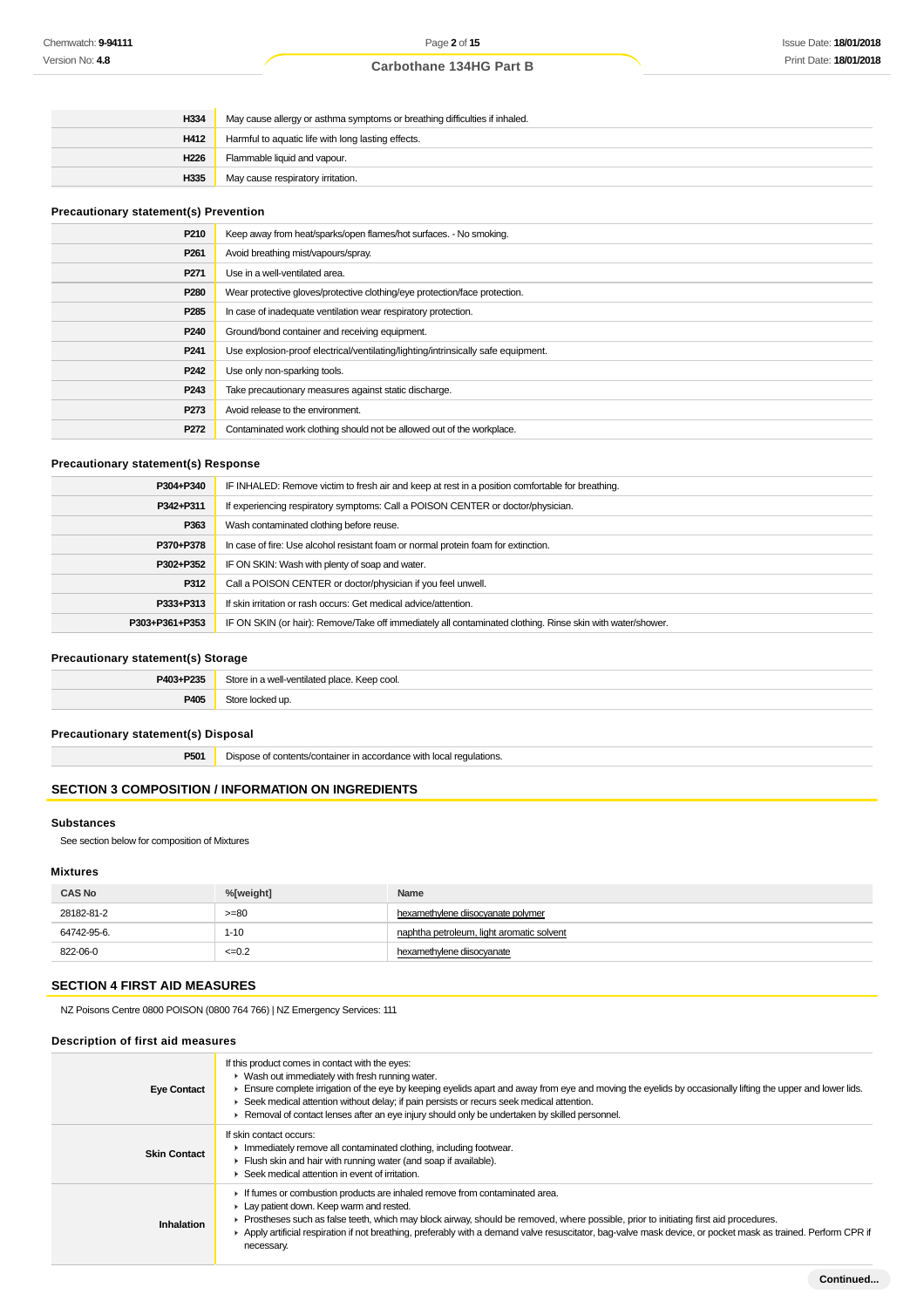|           | Transport to hospital, or doctor, without delay.<br>Following uptake by inhalation, move person to an area free from risk of further exposure. Oxygen or artificial respiration should be administered as needed.<br>Asthmatic-type symptoms may develop and may be immediate or delayed up to several hours. Treatment is essentially symptomatic. A physician should be<br>consulted.                                                                                                          |
|-----------|--------------------------------------------------------------------------------------------------------------------------------------------------------------------------------------------------------------------------------------------------------------------------------------------------------------------------------------------------------------------------------------------------------------------------------------------------------------------------------------------------|
| Ingestion | <b>If swallowed do NOT induce vomiting.</b><br>If vomiting occurs, lean patient forward or place on left side (head-down position, if possible) to maintain open airway and prevent aspiration.<br>• Observe the patient carefully.<br>► Never give liquid to a person showing signs of being sleepy or with reduced awareness; i.e. becoming unconscious.<br>► Give water to rinse out mouth, then provide liquid slowly and as much as casualty can comfortably drink.<br>Seek medical advice. |

#### **Indication of any immediate medical attention and special treatment needed**

For sub-chronic and chronic exposures to isocyanates:

- This material may be a potent pulmonary sensitiser which causes bronchospasm even in patients without prior airway hyperreactivity.
- Clinical symptoms of exposure involve mucosal irritation of respiratory and gastrointestinal tracts.
- Conjunctival irritation, skin inflammation (erythema, pain vesiculation) and gastrointestinal disturbances occur soon after exposure.
- Pulmonary symptoms include cough, burning, substernal pain and dyspnoea.
- Some cross-sensitivity occurs between different isocyanates.
- ▶ Noncardiogenic pulmonary oedema and bronchospasm are the most serious consequences of exposure. Markedly symptomatic patients should receive oxygen, ventilatory support and an intravenous line.
- Treatment for asthma includes inhaled sympathomimetics (epinephrine [adrenalin], terbutaline) and steroids.
- Activated charcoal (1 g/kg) and a cathartic (sorbitol, magnesium citrate) may be useful for ingestion.
- Mydriatics, systemic analgesics and topical antibiotics (Sulamyd) may be used for corneal abrasions.
- $\triangleright$  There is no effective therapy for sensitised workers.

#### [Ellenhorn and Barceloux; Medical Toxicology]

**NOTE:** Isocyanates cause airway restriction in naive individuals with the degree of response dependant on the concentration and duration of exposure. They induce smooth muscle contraction which leads to bronchoconstrictive episodes. Acute changes in lung function, such as decreased FEV1, may not represent sensitivity.

[Karol & Jin, Frontiers in Molecular Toxicology, pp 56-61, 1992]

Personnel who work with isocyanates, isocyanate prepolymers or polyisocyanates should have a pre-placement medical examination and periodic examinations thereafter, including a pulmonary function test. Anyone with a medical history of chronic respiratory disease, asthmatic or bronchial attacks, indications of allergic responses, recurrent eczema or sensitisation conditions of the skin should not handle or work with isocyanates. Anyone who develops chronic respiratory distress when working with isocyanates should be removed from exposure and examined by a physician. Further exposure must be avoided if a sensitivity to isocyanates or polyisocyanates has developed.

### **SECTION 5 FIREFIGHTING MEASURES**

#### **Extinguishing media**

- Small quantities of water in contact with hot liquid may react violently with generation of a large volume of rapidly expanding hot sticky semi-solid foam.
- Presents additional hazard when fire fighting in a confined space.
- ▶ Cooling with flooding quantities of water reduces this risk.
- Water spray or fog may cause frothing and should be used in large quantities.
- Foam.
- Dry chemical powder.
- BCF (where regulations permit).
- Carbon dioxide.
- Water spray or fog Large fires only.

#### **Special hazards arising from the substrate or mixture**

| Fire Incompatibility | Avoid contamination with oxidising agents i.e. nitrates, oxidising acids, chlorine bleaches, pool chlorine etc. as ignition may result |
|----------------------|----------------------------------------------------------------------------------------------------------------------------------------|
|----------------------|----------------------------------------------------------------------------------------------------------------------------------------|

#### **Advice for firefighters**

| <b>Fire Fighting</b>         | Alert Fire Brigade and tell them location and nature of hazard.<br>• May be violently or explosively reactive.<br>▶ Wear breathing apparatus plus protective gloves.<br>▶ Prevent, by any means available, spillage from entering drains or water course.<br>If safe, switch off electrical equipment until vapour fire hazard removed.<br>• Use water delivered as a fine spray to control fire and cool adjacent area.<br>Avoid spraying water onto liquid pools.<br>DO NOT approach containers suspected to be hot.<br>• Cool fire exposed containers with water spray from a protected location.<br>If safe to do so, remove containers from path of fire.                                                                                                                                                                                                                                                                                                               |
|------------------------------|------------------------------------------------------------------------------------------------------------------------------------------------------------------------------------------------------------------------------------------------------------------------------------------------------------------------------------------------------------------------------------------------------------------------------------------------------------------------------------------------------------------------------------------------------------------------------------------------------------------------------------------------------------------------------------------------------------------------------------------------------------------------------------------------------------------------------------------------------------------------------------------------------------------------------------------------------------------------------|
| <b>Fire/Explosion Hazard</b> | ► Liquid and vapour are flammable.<br>• Moderate fire hazard when exposed to heat or flame.<br>• Vapour forms an explosive mixture with air.<br>• Moderate explosion hazard when exposed to heat or flame.<br>• Vapour may travel a considerable distance to source of ignition.<br>► Heating may cause expansion or decomposition leading to violent rupture of containers.<br>• On combustion, may emit toxic fumes of carbon monoxide (CO).<br>Combustion products include:<br>carbon dioxide (CO2)<br>carbon monoxide (CO)<br>isocyanates<br>hydrogen cyanide<br>and minor amounts of<br>nitrogen oxides (NOx)<br>other pyrolysis products typical of burning organic material.<br>When heated at high temperatures many isocyanates decompose rapidly generating a vapour which pressurises containers, possibly to the point of rupture.<br>Release of toxic and/or flammable isocyanate vapours may then occur<br>$\blacktriangleright$ Burns with acrid black smoke. |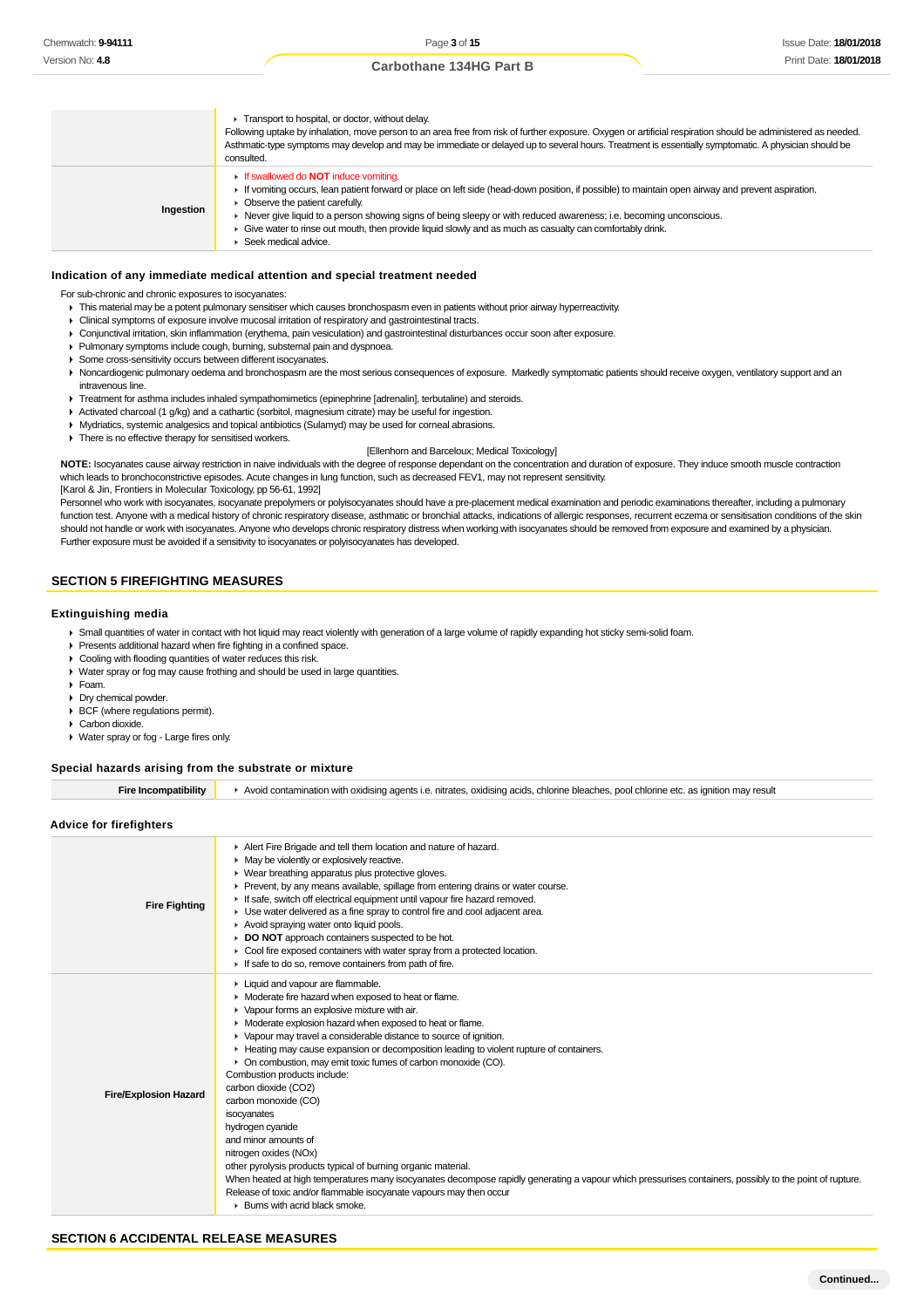**Personal precautions, protective equipment and emergency procedures**

See section 8

#### **Environmental precautions**

See section 12

## **Methods and material for containment and cleaning up**

| <b>Minor Spills</b> | ▶ Remove all ignition sources.<br>• Clean up all spills immediately.<br>Avoid breathing vapours and contact with skin and eyes.<br>$\triangleright$ Control personal contact with the substance, by using protective equipment.<br>• Contain and absorb small quantities with vermiculite or other absorbent material.<br>$\triangleright$ Wipe up.<br>Collect residues in a flammable waste container.                                                                                                                                                                                                                                                                                                                                                                                                                                                                                                                                                                                                                                                                                                                                                                                                                                                                                                                                                                                                                                                                                                                                                                                                                                                                                                                                                                                                                                                                                                                                                                                                                                                                                                                                                                                                                                                                                                                                                                                                                                                                                                                                                                                                                                                                                                                                                                                                                                                                                                                                                                                                                                                                                                                                                                                                                                                                                                                                                                                                                                                                                                                                                                                                                                                                                                                                                                                                                                                                                                                                                                                                                                                                                                                                                                                                                                                                                                                                                                                                                                                                                                                                                                                                                                                                                                        |  |  |  |  |  |
|---------------------|----------------------------------------------------------------------------------------------------------------------------------------------------------------------------------------------------------------------------------------------------------------------------------------------------------------------------------------------------------------------------------------------------------------------------------------------------------------------------------------------------------------------------------------------------------------------------------------------------------------------------------------------------------------------------------------------------------------------------------------------------------------------------------------------------------------------------------------------------------------------------------------------------------------------------------------------------------------------------------------------------------------------------------------------------------------------------------------------------------------------------------------------------------------------------------------------------------------------------------------------------------------------------------------------------------------------------------------------------------------------------------------------------------------------------------------------------------------------------------------------------------------------------------------------------------------------------------------------------------------------------------------------------------------------------------------------------------------------------------------------------------------------------------------------------------------------------------------------------------------------------------------------------------------------------------------------------------------------------------------------------------------------------------------------------------------------------------------------------------------------------------------------------------------------------------------------------------------------------------------------------------------------------------------------------------------------------------------------------------------------------------------------------------------------------------------------------------------------------------------------------------------------------------------------------------------------------------------------------------------------------------------------------------------------------------------------------------------------------------------------------------------------------------------------------------------------------------------------------------------------------------------------------------------------------------------------------------------------------------------------------------------------------------------------------------------------------------------------------------------------------------------------------------------------------------------------------------------------------------------------------------------------------------------------------------------------------------------------------------------------------------------------------------------------------------------------------------------------------------------------------------------------------------------------------------------------------------------------------------------------------------------------------------------------------------------------------------------------------------------------------------------------------------------------------------------------------------------------------------------------------------------------------------------------------------------------------------------------------------------------------------------------------------------------------------------------------------------------------------------------------------------------------------------------------------------------------------------------------------------------------------------------------------------------------------------------------------------------------------------------------------------------------------------------------------------------------------------------------------------------------------------------------------------------------------------------------------------------------------------------------------------------------------------------------------------------------------------|--|--|--|--|--|
| <b>Major Spills</b> | ► Liquid Isocyanates and high isocyanate vapour concentrations will penetrate seals on self contained breathing apparatus - SCBA should be used inside<br>encapsulating suit where this exposure may occur.<br>For isocyanate spills of less than 40 litres (2 m2):<br>Evacuate area from everybody not dealing with the emergency, keep them upwind and prevent further access, remove ignition sources and, if inside<br>building, ventilate area as well as possible.<br>• Notify supervision and others as necessary.<br>► Put on personal protective equipment (suitable respiratory protection, face and eye protection, protective suit, gloves and impermeable boots).<br>• Control source of leakage (where applicable).<br>• Dike the spill to prevent spreading and to contain additions of decontaminating solution.<br>• Prevent the material from entering drains.<br>Estimate spill pool volume or area.<br>Absorb and decontaminate. - Completely cover the spill with wet sand, wet earth, vermiculite or other similar absorbent. - Add neutraliser (for suitable<br>formulations: see below) to the adsorbent materials (equal to that of estimated spill pool volume). Intensify contact between spill, absorbent and<br>neutraliser by carefully mixing with a rake and allow to react for 15 minutes<br>• Shovel absorbent/decontaminant solution mixture into a steel drum.<br>▶ Decontaminate surface. - Pour an equal amount of neutraliser solution over contaminated surface. - Scrub area with a stiff bristle brush, using moderate<br>pressure. - Completely cover decontaminant with vermiculite or other similar absorbent. - After 5 minutes, shovel absorbent/decontamination solution<br>mixture into the same steel drum used above.<br>• Monitor for residual isocyanate. If surface is decontaminated, proceed to next step. If contamination persists, repeat decontaminate procedure<br>immediately above<br>▶ Place loosely covered drum (release of carbon dioxide) outside for at least 72 hours. Label waste-containing drum appropriately. Remove waste materials<br>for incineration.<br>• Decontaminate and remove personal protective equipment.<br>Return to normal operation.<br>• Conduct accident investigation and consider measures to prevent reoccurrence.<br>Decontamination:<br>Treat isocyanate spills with sufficient amounts of isocyanate decontaminant preparation ("neutralising fluid"). Isocyanates and polyisocyanates are<br>generally not miscible with water. Liquid surfactants are necessary to allow better dispersion of isocyanate and neutralising fluids/ preparations. Alkaline<br>neutralisers react faster than water/surfactant mixtures alone.<br>Typically, such a preparation may consist of:<br>Sawdust: 20 parts by weight Kieselguhr 40 parts by weight plus a mixture of {ammonia (s.g. 0.880) 8% v/v non-ionic surfactant 2% v/v water 90% v/v}.<br>Let stand for 24 hours<br>Three commonly used neutralising fluids each exhibit advantages in different situations.<br><b>Formulation A:</b><br>$0.2 - 2%$<br>liquid surfactant<br>5-10%<br>sodium carbonate<br>100%<br>water to<br><b>Formulation B</b><br>$0.2 - 2%$<br>liquid surfactant<br>$3 - 8%$<br>concentrated ammonia<br>water to<br>100%<br><b>Formulation C</b><br>ethanol, isopropanol or butanol 50%<br>concentrated ammonia<br>5%<br>100%<br>water to<br>After application of any of these formulae, let stand for 24 hours.<br>Formulation B reacts faster than Formulation A. However, ammonia-based neutralisers should be used only under well-ventilated conditions to avoid<br>overexposure to ammonia or if members of the emergency team wear suitable respiratory protection. Formulation C is especially suitable for cleaning of<br>equipment from unreacted isocyanate and neutralizing under freezing conditions. Regard has to be taken to the flammability of the alcoholic solution.<br>Avoid contamination with water, alkalies and detergent solutions.<br>• Material reacts with water and generates gas, pressurises containers with even drum rupture resulting.<br>DO NOT reseal container if contamination is suspected.<br>• Open all containers with care.<br>Clear area of personnel and move upwind.<br>Alert Fire Brigade and tell them location and nature of hazard.<br>• May be violently or explosively reactive.<br>• Wear breathing apparatus plus protective gloves.<br>Prevent, by any means available, spillage from entering drains or water course.<br>Consider evacuation (or protect in place).<br>▶ No smoking, naked lights or ignition sources.<br>Increase ventilation.<br>Stop leak if safe to do so. |  |  |  |  |  |
|                     | • Water spray or fog may be used to disperse /absorb vapour.<br>Contain spill with cand parth or varmioulita                                                                                                                                                                                                                                                                                                                                                                                                                                                                                                                                                                                                                                                                                                                                                                                                                                                                                                                                                                                                                                                                                                                                                                                                                                                                                                                                                                                                                                                                                                                                                                                                                                                                                                                                                                                                                                                                                                                                                                                                                                                                                                                                                                                                                                                                                                                                                                                                                                                                                                                                                                                                                                                                                                                                                                                                                                                                                                                                                                                                                                                                                                                                                                                                                                                                                                                                                                                                                                                                                                                                                                                                                                                                                                                                                                                                                                                                                                                                                                                                                                                                                                                                                                                                                                                                                                                                                                                                                                                                                                                                                                                                   |  |  |  |  |  |

- Contain spill with sand, earth or vermiculite.
- Use only spark-free shovels and explosion proof equipment.
- ▶ Collect recoverable product into labelled containers for recycling.
- Absorb remaining product with sand, earth or vermiculite.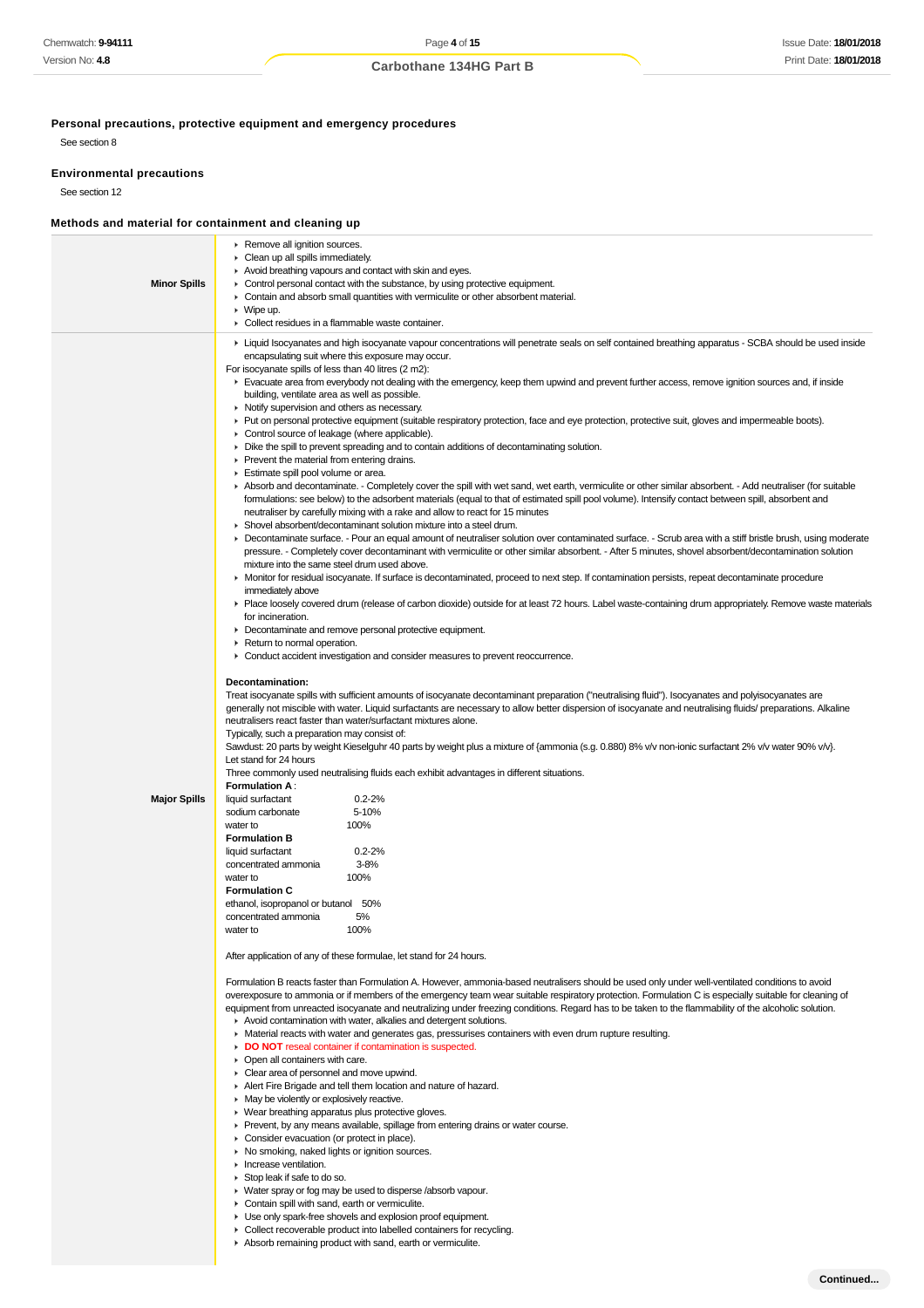- Collect solid residues and seal in labelled drums for disposal.
- Wash area and prevent runoff into drains.
	- If contamination of drains or waterways occurs, advise emergency services.

Personal Protective Equipment advice is contained in Section 8 of the SDS.

#### **SECTION 7 HANDLING AND STORAGE**

| Precautions for safe handling |                                                                                                                                                                                                                                                                                                                                                                                                                                                                                                                                                                                                                                                                                                                                                                                                                                                                                                                                                                                                                                                                                                                                                                                                                                                                                                                                                                                                                                                                                                                                                                                                                                                                                                                                                                                                                                                                                                                                                                                                                                                                                                                                                                                                                                                                                                                                                                                                                                                                                                                                                                                                                                                                                                                                                                                                                                                                                                                                                                                                                                                   |
|-------------------------------|---------------------------------------------------------------------------------------------------------------------------------------------------------------------------------------------------------------------------------------------------------------------------------------------------------------------------------------------------------------------------------------------------------------------------------------------------------------------------------------------------------------------------------------------------------------------------------------------------------------------------------------------------------------------------------------------------------------------------------------------------------------------------------------------------------------------------------------------------------------------------------------------------------------------------------------------------------------------------------------------------------------------------------------------------------------------------------------------------------------------------------------------------------------------------------------------------------------------------------------------------------------------------------------------------------------------------------------------------------------------------------------------------------------------------------------------------------------------------------------------------------------------------------------------------------------------------------------------------------------------------------------------------------------------------------------------------------------------------------------------------------------------------------------------------------------------------------------------------------------------------------------------------------------------------------------------------------------------------------------------------------------------------------------------------------------------------------------------------------------------------------------------------------------------------------------------------------------------------------------------------------------------------------------------------------------------------------------------------------------------------------------------------------------------------------------------------------------------------------------------------------------------------------------------------------------------------------------------------------------------------------------------------------------------------------------------------------------------------------------------------------------------------------------------------------------------------------------------------------------------------------------------------------------------------------------------------------------------------------------------------------------------------------------------------|
| Safe handling                 | • Containers, even those that have been emptied, may contain explosive vapours.<br>► Do NOT cut, drill, grind, weld or perform similar operations on or near containers.<br>Avoid all personal contact, including inhalation.<br>• Wear protective clothing when risk of overexposure occurs.<br>Use in a well-ventilated area.<br>▶ Prevent concentration in hollows and sumps.<br>DO NOT enter confined spaces until atmosphere has been checked.<br>Avoid smoking, naked lights or ignition sources.<br>Avoid generation of static electricity.<br>DO NOT use plastic buckets.<br>Earth all lines and equipment.<br>• Use spark-free tools when handling.<br>Avoid contact with incompatible materials.<br>• When handling, <b>DO NOT</b> eat, drink or smoke.<br>▶ Keep containers securely sealed when not in use.<br>Avoid physical damage to containers.<br>Always wash hands with soap and water after handling.<br>• Work clothes should be laundered separately.<br>• Use good occupational work practice.<br>▶ Observe manufacturer's storage and handling recommendations contained within this SDS.<br>Atmosphere should be regularly checked against established exposure standards to ensure safe working conditions.<br>• DO NOT allow clothing wet with material to stay in contact with skin                                                                                                                                                                                                                                                                                                                                                                                                                                                                                                                                                                                                                                                                                                                                                                                                                                                                                                                                                                                                                                                                                                                                                                                                                                                                                                                                                                                                                                                                                                                                                                                                                                                                                                                                    |
| Other information             | Store in original containers in approved flammable liquid storage area.<br>• Store away from incompatible materials in a cool, dry, well-ventilated area.<br>DO NOT store in pits, depressions, basements or areas where vapours may be trapped.<br>• No smoking, naked lights, heat or ignition sources.<br>► Storage areas should be clearly identified, well illuminated, clear of obstruction and accessible only to trained and authorised personnel - adequate<br>security must be provided so that unauthorised personnel do not have access.<br>▶ Store according to applicable regulations for flammable materials for storage tanks, containers, piping, buildings, rooms, cabinets, allowable quantities<br>and minimum storage distances.<br>• Use non-sparking ventilation systems, approved explosion proof equipment and intrinsically safe electrical systems.<br>Have appropriate extinguishing capability in storage area (e.g. portable fire extinguishers - dry chemical, foam or carbon dioxide) and flammable gas<br>detectors.<br>► Keep adsorbents for leaks and spills readily available.<br>▶ Protect containers against physical damage and check regularly for leaks.<br>• Observe manufacturer's storage and handling recommendations contained within this SDS.<br>In addition, for tank storages (where appropriate):<br>► Store in grounded, properly designed and approved vessels and away from incompatible materials.<br>For bulk storages, consider use of floating roof or nitrogen blanketed vessels; where venting to atmosphere is possible, equip storage tank vents with<br>flame arrestors; inspect tank vents during winter conditions for vapour/ice build-up.<br>Storage tanks should be above ground and diked to hold entire contents.<br>for commercial quantities of isocyanates:<br>In Isocyanates should be stored in adequately bunded areas. Nothing else should be kept within the same bunding. Pre-polymers need not be segregated.<br>Drums of isocyanates should be stored under cover, out of direct sunlight, protected from rain, protected from physical damage and well away from<br>moisture, acids and alkalis.<br>• Where isocyanates are stored at elevated temperatures to prevent solidifying, adequate controls should be installed to prevent the high temperatures and<br>precautions against fire should be taken.<br>> Where stored in tanks, the more reactive isocyanates should be blanketed with a non-reactive gas such as nitrogen and equipped with absorptive type<br>breather valve (to prevent vapour emissions)<br>F Transfer systems for isocyanates in bulk storage should be fully enclosed and use pump or vacuum systems. Warning signs, in appropriate languages,<br>should be posted where necessary.<br>Areas in which polyurethane foam products are stored should be supplied with good general ventilation. Residual amounts of unreacted isocyanate may<br>be present in the finished foam, resulting in hazardous atmospheric concentrations. |

## **Conditions for safe storage, including any incompatibilities**

| Suitable container      | • Packing as supplied by manufacturer.<br>• Plastic containers may only be used if approved for flammable liquid.<br>• Check that containers are clearly labelled and free from leaks.<br>For low viscosity materials (i) : Drums and jerry cans must be of the non-removable head type. (ii) : Where a can is to be used as an inner package, the<br>can must have a screwed enclosure.<br>For materials with a viscosity of at least 2680 cSt. (23 deg. C)<br>For manufactured product having a viscosity of at least 250 cSt. $(23 \text{ deg. C})$<br>► Manufactured product that requires stirring before use and having a viscosity of at least 20 cSt (25 deg. C): (i) Removable head packaging; (ii) Cans<br>with friction closures and (iii) low pressure tubes and cartridges may be used.<br>▶ Where combination packages are used, and the inner packages are of glass, there must be sufficient inert cushioning material in contact with inner and<br>outer packages<br>In addition, where inner packagings are glass and contain liquids of packing group I there must be sufficient inert absorbent to absorb any spillage,<br>unless the outer packaging is a close fitting moulded plastic box and the substances are not incompatible with the plastic. |
|-------------------------|----------------------------------------------------------------------------------------------------------------------------------------------------------------------------------------------------------------------------------------------------------------------------------------------------------------------------------------------------------------------------------------------------------------------------------------------------------------------------------------------------------------------------------------------------------------------------------------------------------------------------------------------------------------------------------------------------------------------------------------------------------------------------------------------------------------------------------------------------------------------------------------------------------------------------------------------------------------------------------------------------------------------------------------------------------------------------------------------------------------------------------------------------------------------------------------------------------------------------------------------------------------------------|
| Storage incompatibility | Avoid cross contamination between the two liquid parts of product (kit).<br>If two part products are mixed or allowed to mix in proportions other than manufacturer's recommendation, polymerisation with gelation and evolution of<br>heat (exotherm) may occur.<br>This excess heat may generate toxic vapour                                                                                                                                                                                                                                                                                                                                                                                                                                                                                                                                                                                                                                                                                                                                                                                                                                                                                                                                                            |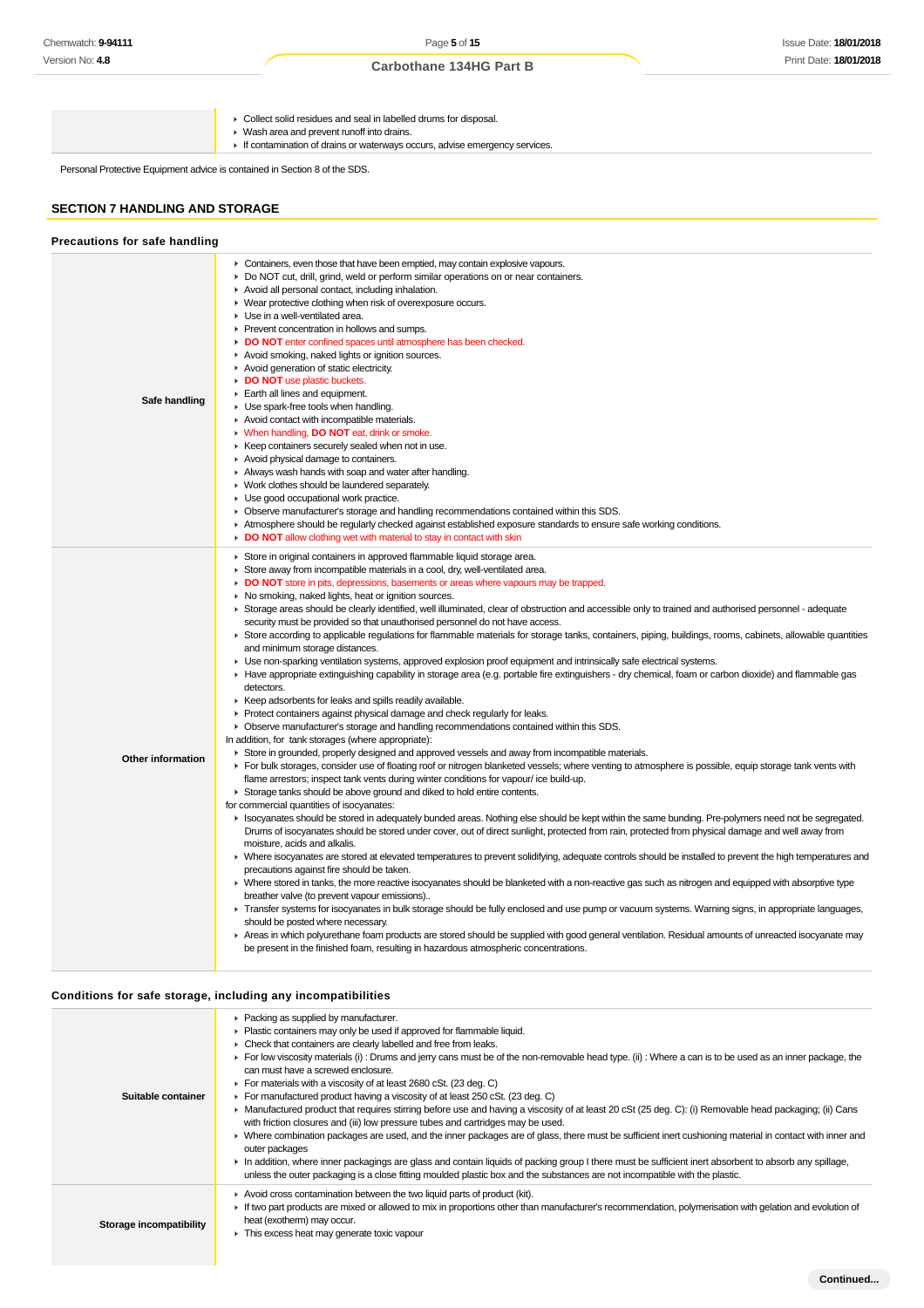For alkyl aromatics: The alkyl side chain of aromatic rings can undergo oxidation by several mechanisms. The most common and dominant one is the attack by oxidation at benzylic carbon as the intermediate formed is stabilised by resonance structure of the ring. Following reaction with oxygen and under the influence of sunlight, a hydroperoxide at the alpha-position to the aromatic ring, is the primary oxidation product formed (provided a hydrogen atom is initially available at this position) - this product is often short-lived but may be stable dependent on the nature of the aromatic substitution; a secondary C-H bond is more easily attacked than a primary C-H bond whilst a tertiary C-H bond is even more susceptible to attack by oxygen Monoalkylbenzenes may subsequently form monocarboxylic acids; alkyl naphthalenes mainly produce the corresponding naphthalene carboxylic acids. Oxidation in the presence of transition metal salts not only accelerates but also selectively decomposes the hydroperoxides. Hock-rearrangement by the influence of strong acids converts the hydroperoxides to hemiacetals. Peresters formed from the hydroperoxides undergo Criegee rearrangement easily. Alkali metals accelerate the oxidation while CO2 as co-oxidant enhances the selectivity. Microwave conditions give improved yields of the oxidation products. Photo-oxidation products may occur following reaction with hydroxyl radicals and NOx - these may be components of photochemical smogs. Oxidation of Alkylaromatics: T.S.S Rao and Shubhra Awasthi: E-Journal of Chemistry Vol 4, No. 1, pp 1-13 January 2007 Vigorous reactions, sometimes amounting to explosions, can result from the contact between aromatic rings and strong oxidising agents. Aromatics can react exothermically with bases and with diazo compounds. Avoid reaction with water, alcohols and detergent solutions. Isocyanates and thioisocyanates are incompatible with many classes of compounds, reacting exothermically to release toxic gases. Reactions with amines, strong bases, aldehydes, alcohols, alkali metals, ketones, mercaptans, strong oxidisers, hydrides, phenols, and peroxides can cause vigorous releases of heat. Acids and bases initiate polymerisation reactions in these materials. Isocyanates easily form adducts with carbodiimides, isothiocyanates, ketenes, or with substrates containing activated CC or CN bonds. Some isocyanates react with water to form amines and liberate carbon dioxide. This reaction may also generate large volumes of foam and heat. Foaming in confined spaces may produce pressure in confined spaces or containers. Gas generation may pressurise drums to the point of rupture. Do NOT reseal container if contamination is expected Open all containers with care ► Base-catalysed reactions of isocyanates with alcohols should be carried out in inert solvents. Such reactions in the absence of solvents often occur with explosive violence, **If** Isocyanates will attack and embrittle some plastics and rubbers. A range of exothermic decomposition energies for isocyanates is given as 20-30 kJ/mol. The relationship between energy of decomposition and processing hazards has been the subject of discussion; it is suggested that values of energy released per unit of mass, rather than on a molar basis (J/g) be used in the assessment. F For example, in "open vessel processes" (with man-hole size openings, in an industrial setting), substances with exothermic decomposition energies below 500 J/g are unlikely to present a danger, whilst those in "closed vessel processes" (opening is a safety valve or bursting disk) present some danger where the decomposition energy exceeds 150 J/g. BRETHERICK: Handbook of Reactive Chemical Hazards, 4th Edition

 $\begin{array}{ccc} \mathbf{X} & -$  Must not be stored together<br>  $\mathbf{0} & -$  May be stored together with **0** — May be stored together with specific preventions

**-** May be stored together

#### **SECTION 8 EXPOSURE CONTROLS / PERSONAL PROTECTION**

+ X X X + + +

#### **Control parameters**

#### **OCCUPATIONAL EXPOSURE LIMITS (OEL)**

#### **INGREDIENT DATA**

| Source                                            | Ingredient                            | <b>Material name</b>                               | TWA           | <b>STEL</b>   | Peak             | <b>Notes</b>                                                                                                                                         |  |
|---------------------------------------------------|---------------------------------------|----------------------------------------------------|---------------|---------------|------------------|------------------------------------------------------------------------------------------------------------------------------------------------------|--|
| New Zealand Workplace Exposure<br>Standards (WES) | hexamethylene<br>diisocyanate polymer | Isocyanates, all, (as<br>-NCO)                     | 0.02<br>mq/m3 | 0.07<br>mq/m3 | Not<br>Available | (sen) - Sensitiser; Note: These values apply to all<br>isocyanates, including prepolymers, present in the<br>workplace air as vapours, mist or dust. |  |
| New Zealand Workplace Exposure<br>Standards (WES) | hexamethylene<br>diisocyanate         | Hexamethylene<br>diisocyanate (see<br>Isocyanates) | 0.02<br>mq/m3 | 0.07<br>mq/m3 | Not<br>Available | Not Available                                                                                                                                        |  |

## **EMERGENCY LIMITS**

| Ingredient                                   | <b>Material name</b>                                 | TEEL-1              | TEEL-2    | TEEL-3    |  |  |
|----------------------------------------------|------------------------------------------------------|---------------------|-----------|-----------|--|--|
| hexamethylene diisocyanate<br>polymer        | Hexamethylene diisocyanate polymer                   | 7.8 mg/m3           | 86 mg/m3  | 510 mg/m3 |  |  |
| hexamethylene diisocyanate                   | Hexamethylene diisocyanate; (1,6-Diisocyanatohexane) | $0.018$ ppm         | $0.2$ ppm | 3 ppm     |  |  |
|                                              |                                                      |                     |           |           |  |  |
| Ingredient                                   | <b>Original IDLH</b>                                 | <b>Revised IDLH</b> |           |           |  |  |
| hexamethylene diisocyanate<br>polymer        | Not Available                                        | Not Available       |           |           |  |  |
| naphtha petroleum, light aromatic<br>solvent | Not Available                                        | Not Available       |           |           |  |  |
| hexamethylene diisocyanate                   | Not Available                                        | Not Available       |           |           |  |  |

#### **Exposure controls**

Engineering controls are used to remove a hazard or place a barrier between the worker and the hazard. Well-designed engineering controls can be highly effective in protecting workers and will typically be independent of worker interactions to provide this high level of protection. The basic types of engineering controls are:

**Appropriate engineering controls**

Process controls which involve changing the way a job activity or process is done to reduce the risk. Enclosure and/or isolation of emission source which keeps a selected hazard "physically" away from the worker and ventilation that strategically "adds" and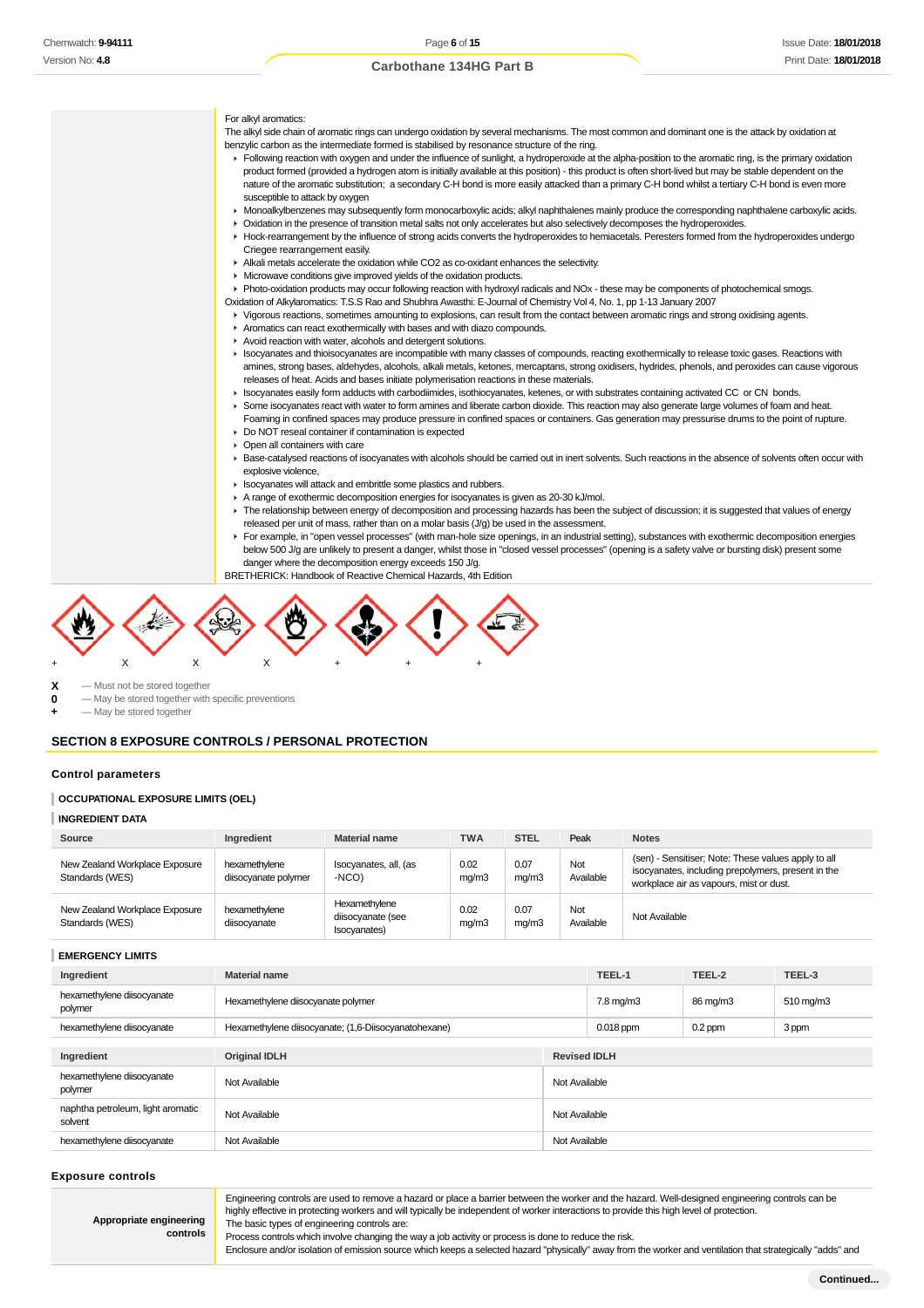"removes" air in the work environment. Ventilation can remove or dilute an air contaminant if designed properly. The design of a ventilation system must match the particular process and chemical or contaminant in use. Employers may need to use multiple types of controls to prevent employee overexposure. For flammable liquids and flammable gases, local exhaust ventilation or a process enclosure ventilation system may be required. Ventilation equipment should be explosion-resistant. Spraying of material or material in admixture with other components must be carried out in conditions conforming to local state regulations. Local exhaust ventilation with full face air supplied breathing apparatus (hood or helmet type) is normally required. Unprotected personnel must vacate spraying area. **NOTE**: Isocyanate vapours will not be adequately absorbed by organic vapour respirators. Air contaminants generated in the workplace possess varying "escape" velocities which, in turn, determine the "capture velocities" of fresh circulating air required to effectively remove the contaminant. Type of Contaminant: Air Speed: Air Speed: Air Speed: Air Speed: Air Speed: Air Speed: Air Speed: Air Speed: Air Speed: Air Speed: Air Speed: Air Speed: Air Speed: Air Speed: Air Speed: Air Speed: Air Speed: Air Speed: Air direct spray, spray painting in shallow booths, drum filling, conveyer loading, crusher dusts, gas discharge (active generation into zone of rapid air motion) 1-2.5 m/s (200-500 f/min.) Within each range the appropriate value depends on: Lower end of the range **Lower end of the range** Upper end of the range 1: Room air currents minimal or favourable to capture 1: Disturbing room air currents 2: Contaminants of low toxicity or of nuisance value only 2000 and 2: Contaminants of high toxicity 3: Intermittent, low production.  $\overline{\phantom{a}}$  3: High production, heavy use 4: Large hood or large air mass in motion 4: Small hood-local control only Simple theory shows that air velocity falls rapidly with distance away from the opening of a simple extraction pipe. Velocity generally decreases with the square of distance from the extraction point should be adjusted, accordingly, after reference to distance from the contaminating source. The air velocity at the extraction fan, for example, should be a minimum of 4-10 m/s (800-2000 f/min.) for extraction of solvents generated by spraying at a point 2 meters distant from the extraction point. Other mechanical considerations, producing performance deficits within the extraction apparatus, make it essential that theoretical air velocities are multiplied by factors of 10 or more when extraction systems are installed or used. All processes in which isocyanates are used should be enclosed wherever possible. Total enclosure, accompanied by good general ventilation, should be used to keep atmospheric concentrations below the relevant exposure standards. If total enclosure of the process is not feasible, local exhaust ventilation may be necessary. Local exhaust ventilation is essential where lower molecular weight isocyanates (such as TDI or HDI) is used or where isocyanate or polyurethane is sprayed. Where other isocyanates or pre-polymers are used and aerosol formation cannot occur, local exhaust ventilation may not be necessary if the atmospheric concentration can be kept below the relevant exposure standards. Where local exhaust ventilation is installed, exhaust vapours should not be vented to the exterior in such a manner as to create a hazard.

| <b>Personal protection</b> |
|----------------------------|
|                            |

| Eye and face protection | Safety glasses with side shields.<br>Chemical goggles.<br>▶ Contact lenses may pose a special hazard; soft contact lenses may absorb and concentrate irritants. A written policy document, describing the wearing<br>of lenses or restrictions on use, should be created for each workplace or task. This should include a review of lens absorption and adsorption for the<br>class of chemicals in use and an account of injury experience. Medical and first-aid personnel should be trained in their removal and suitable equipment<br>should be readily available. In the event of chemical exposure, begin eye irrigation immediately and remove contact lens as soon as practicable. Lens<br>should be removed at the first signs of eye redness or irritation - lens should be removed in a clean environment only after workers have washed hands<br>thoroughly. [CDC NIOSH Current Intelligence Bulletin 59], [AS/NZS 1336 or national equivalent]                                                                                                                                                                                                                                                                                                                                                                                                                                                                                                                                                                                                                                                                                                                                                                                                                                                                                                                                                                                                                                                                                                                                                                                                                                                                                                                                                                                                                                                                                                                                                                                                                                                                                                                                                                                                                                                                                                                                                                                                                                                                                                                                                                                                                                                                                                                                       |
|-------------------------|----------------------------------------------------------------------------------------------------------------------------------------------------------------------------------------------------------------------------------------------------------------------------------------------------------------------------------------------------------------------------------------------------------------------------------------------------------------------------------------------------------------------------------------------------------------------------------------------------------------------------------------------------------------------------------------------------------------------------------------------------------------------------------------------------------------------------------------------------------------------------------------------------------------------------------------------------------------------------------------------------------------------------------------------------------------------------------------------------------------------------------------------------------------------------------------------------------------------------------------------------------------------------------------------------------------------------------------------------------------------------------------------------------------------------------------------------------------------------------------------------------------------------------------------------------------------------------------------------------------------------------------------------------------------------------------------------------------------------------------------------------------------------------------------------------------------------------------------------------------------------------------------------------------------------------------------------------------------------------------------------------------------------------------------------------------------------------------------------------------------------------------------------------------------------------------------------------------------------------------------------------------------------------------------------------------------------------------------------------------------------------------------------------------------------------------------------------------------------------------------------------------------------------------------------------------------------------------------------------------------------------------------------------------------------------------------------------------------------------------------------------------------------------------------------------------------------------------------------------------------------------------------------------------------------------------------------------------------------------------------------------------------------------------------------------------------------------------------------------------------------------------------------------------------------------------------------------------------------------------------------------------------------------------------------|
| <b>Skin protection</b>  | See Hand protection below                                                                                                                                                                                                                                                                                                                                                                                                                                                                                                                                                                                                                                                                                                                                                                                                                                                                                                                                                                                                                                                                                                                                                                                                                                                                                                                                                                                                                                                                                                                                                                                                                                                                                                                                                                                                                                                                                                                                                                                                                                                                                                                                                                                                                                                                                                                                                                                                                                                                                                                                                                                                                                                                                                                                                                                                                                                                                                                                                                                                                                                                                                                                                                                                                                                                          |
| Hands/feet protection   | <b>NOTE:</b><br>The material may produce skin sensitisation in predisposed individuals. Care must be taken, when removing gloves and other protective equipment, to<br>avoid all possible skin contact.<br>► Contaminated leather items, such as shoes, belts and watch-bands should be removed and destroyed.<br>The selection of suitable gloves does not only depend on the material, but also on further marks of quality which vary from manufacturer to manufacturer.<br>Where the chemical is a preparation of several substances, the resistance of the glove material can not be calculated in advance and has therefore to be<br>checked prior to the application.<br>The exact break through time for substances has to be obtained from the manufacturer of the protective gloves and has to be observed when making a final<br>choice.<br>Personal hygiene is a key element of effective hand care. Gloves must only be worn on clean hands. After using gloves, hands should be washed and dried<br>thoroughly. Application of a non-perfumed moisturizer is recommended.<br>Suitability and durability of glove type is dependent on usage. Important factors in the selection of gloves include:<br>frequency and duration of contact,<br>chemical resistance of glove material,<br>glove thickness and<br>dexterity<br>Select gloves tested to a relevant standard (e.g. Europe EN 374, US F739, AS/NZS 2161.1 or national equivalent).<br>When prolonged or frequently repeated contact may occur, a glove with a protection class of 5 or higher (breakthrough time greater than<br>240 minutes according to EN 374, AS/NZS 2161.10.1 or national equivalent) is recommended.<br>When only brief contact is expected, a glove with a protection class of 3 or higher (breakthrough time greater than 60 minutes according<br>to EN 374, AS/NZS 2161.10.1 or national equivalent) is recommended.<br>Some glove polymer types are less affected by movement and this should be taken into account when considering gloves for long-term<br>$\blacksquare$<br>use.<br>Contaminated gloves should be replaced.<br>$\cdot$<br>For general applications, gloves with a thickness typically greater than 0.35 mm, are recommended.<br>It should be emphasised that glove thickness is not necessarily a good predictor of glove resistance to a specific chemical, as the permeation efficiency of<br>the glove will be dependent on the exact composition of the glove material. Therefore, glove selection should also be based on consideration of the task<br>requirements and knowledge of breakthrough times.<br>Glove thickness may also vary depending on the glove manufacturer, the glove type and the glove model. Therefore, the manufacturers' technical data<br>should always be taken into account to ensure selection of the most appropriate glove for the task.<br>Note: Depending on the activity being conducted, gloves of varying thickness may be required for specific tasks. For example:<br>Thinner gloves (down to 0.1 mm or less) may be required where a high degree of manual dexterity is needed. However, these gloves are<br>only likely to give short duration protection and would normally be just for single use applications, then disposed of. |

 $\theta$ 

· Thicker gloves (up to 3 mm or more) may be required where there is a mechanical (as well as a chemical) risk i.e. where there is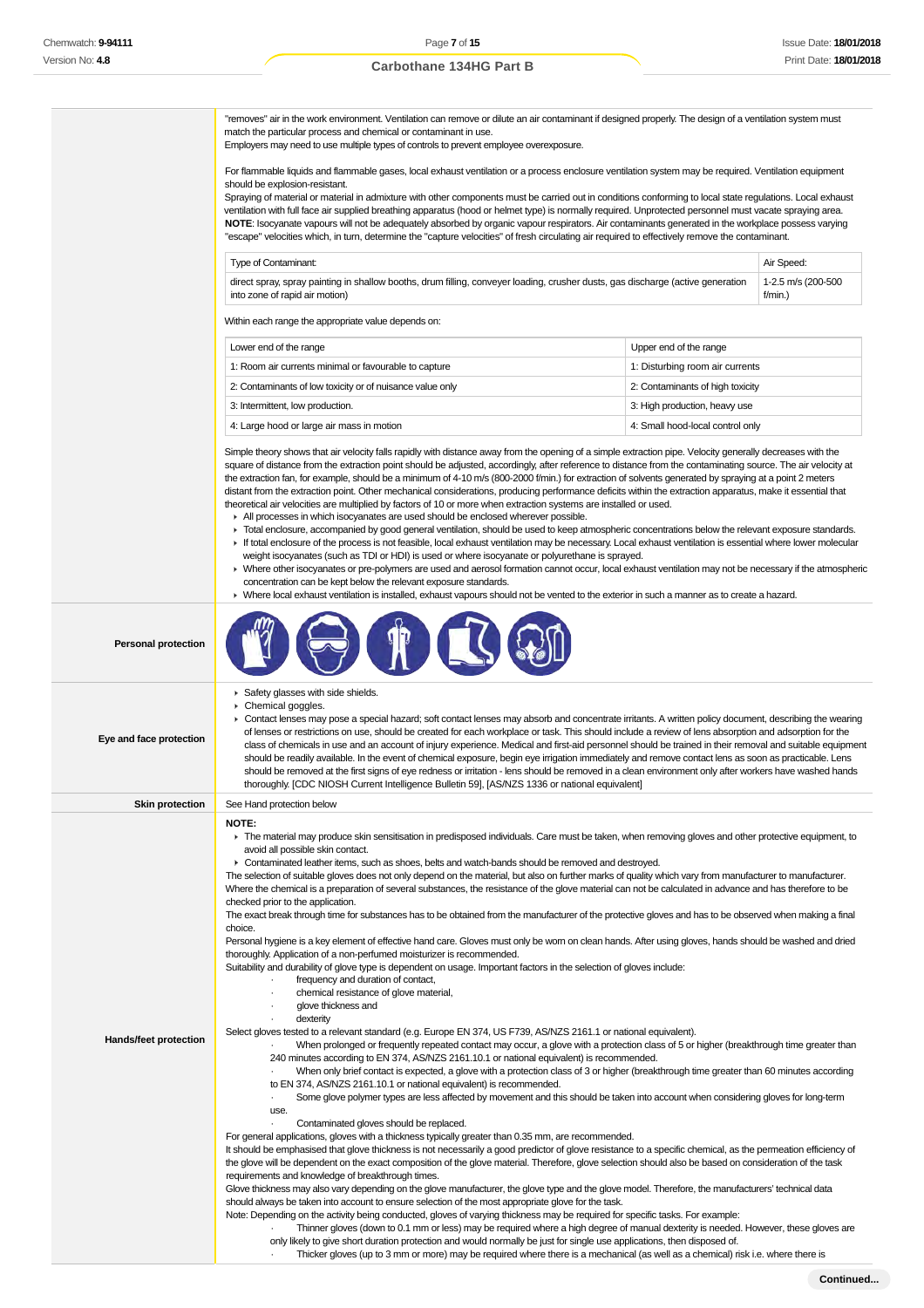|                        | abrasion or puncture potential<br>Gloves must only be wom on clean hands. After using gloves, hands should be washed and dried thoroughly. Application of a non-perfumed moisturiser is<br>recommended.<br>Do NOT wear natural rubber (latex gloves).<br>In Isocyanate resistant materials include Teflon, Viton, nitrile rubber and some PVA gloves.<br>▶ Protective gloves and overalls should be worn as specified in the appropriate national standard.<br>• Contaminated garments should be removed promptly and should not be re-used until they have been decontaminated.<br>• NOTE: Natural rubber, neoprene, PVC can be affected by isocyanates<br>DO NOT use skin cream unless necessary and then use only minimum amount.<br>In Isocyanate vapour may be absorbed into skin cream and this increases hazard.                                                                                                                                                                                                                                                                                                                                                                                                                                                                                                                                                                                                                                                                                                                                                                                                                                                                                                                                                                                                                                                                                                                                                                                                                                                                                                                                     |
|------------------------|-------------------------------------------------------------------------------------------------------------------------------------------------------------------------------------------------------------------------------------------------------------------------------------------------------------------------------------------------------------------------------------------------------------------------------------------------------------------------------------------------------------------------------------------------------------------------------------------------------------------------------------------------------------------------------------------------------------------------------------------------------------------------------------------------------------------------------------------------------------------------------------------------------------------------------------------------------------------------------------------------------------------------------------------------------------------------------------------------------------------------------------------------------------------------------------------------------------------------------------------------------------------------------------------------------------------------------------------------------------------------------------------------------------------------------------------------------------------------------------------------------------------------------------------------------------------------------------------------------------------------------------------------------------------------------------------------------------------------------------------------------------------------------------------------------------------------------------------------------------------------------------------------------------------------------------------------------------------------------------------------------------------------------------------------------------------------------------------------------------------------------------------------------------|
| <b>Body protection</b> | See Other protection below                                                                                                                                                                                                                                                                                                                                                                                                                                                                                                                                                                                                                                                                                                                                                                                                                                                                                                                                                                                                                                                                                                                                                                                                                                                                                                                                                                                                                                                                                                                                                                                                                                                                                                                                                                                                                                                                                                                                                                                                                                                                                                                                  |
| Other protection       | All employees working with isocyanates must be informed of the hazards from exposure to the contaminant and the precautions necessary to prevent<br>damage to their health. They should be made aware of the need to carry out their work so that as little contamination as possible is produced, and of the<br>importance of the proper use of all safeguards against exposure to themselves and their fellow workers. Adequate training, both in the proper execution of<br>the task and in the use of all associated engineering controls, as well as of any personal protective equipment, is essential.<br>Employees exposed to contamination hazards should be educated in the need for, and proper use of, facilities, clothing and equipment and thereby maintain<br>a high standard of personal cleanliness. Special attention should be given to ensuring that all personnel understand instructions, especially newly recruited<br>employees and those with local-language difficulties, where they are known.<br>$\triangleright$ Overalls.<br>PVC Apron.<br>▶ PVC protective suit may be required if exposure severe.<br>Eyewash unit.<br>Ensure there is ready access to a safety shower.<br>Some plastic personal protective equipment (PPE) (e.g. gloves, aprons, overshoes) are not recommended as they may produce static<br>electricity.<br>For large scale or continuous use wear tight-weave non-static clothing (no metallic fasteners, cuffs or pockets).<br>Non sparking safety or conductive footwear should be considered. Conductive footwear describes a boot or shoe with a sole made from a<br>conductive compound chemically bound to the bottom components, for permanent control to electrically ground the foot an shall dissipate static<br>electricity from the body to reduce the possibility of ignition of volatile compounds. Electrical resistance must range between 0 to 500,000 ohms.<br>Conductive shoes should be stored in lockers close to the room in which they are worn. Personnel who have been issued conductive footwear<br>should not wear them from their place of work to their homes and return. |
|                        | .                                                                                                                                                                                                                                                                                                                                                                                                                                                                                                                                                                                                                                                                                                                                                                                                                                                                                                                                                                                                                                                                                                                                                                                                                                                                                                                                                                                                                                                                                                                                                                                                                                                                                                                                                                                                                                                                                                                                                                                                                                                                                                                                                           |

**Thermal hazards** Not Available

#### **Recommended material(s)**

**GLOVE SELECTION INDEX**

Glove selection is based on a modified presentation of the:  **"Forsberg Clothing Performance Index".** The effect(s) of the following substance(s) are taken into account in the **computergenerated** selection: Carbothane 134HG Part B

| <b>Material</b>       | CPI |
|-----------------------|-----|
| <b>BUTYL</b>          | C   |
| <b>BUTYL/NEOPRENE</b> | C   |
| <b>HYPALON</b>        | С   |
| NATURAL RUBBER        | C   |
| <b>NEOPRENE</b>       | C   |
| NEOPRENE/NATURAL      | C   |
| <b>NITRILE</b>        | C   |
| NITRILE+PVC           | C   |
| <b>PE</b>             | C   |
| PE/EVAL/PE            | C   |
| <b>PVA</b>            | C   |
| <b>PVC</b>            | C   |
| SARANEX-23            | C   |
| <b>TEFLON</b>         | C   |
| VITON/BUTYL           | C   |

\* CPI - Chemwatch Performance Index

A: Best Selection

B: Satisfactory; may degrade after 4 hours continuous immersion

C: Poor to Dangerous Choice for other than short term immersion

**NOTE**: As a series of factors will influence the actual performance of the glove, a final selection must be based on detailed observation. -

\* Where the glove is to be used on a short term, casual or infrequent basis, factors such as "feel" or convenience (e.g. disposability), may dictate a choice of gloves which might otherwise be unsuitable following long-term or frequent use. A qualified practitioner should be consulted.

## **SECTION 9 PHYSICAL AND CHEMICAL PROPERTIES**

## **Information on basic physical and chemical properties**

| Clear Colour with Characteristic Odour |                              |      |
|----------------------------------------|------------------------------|------|
|                                        |                              |      |
| Liquid                                 | Relative density (Water = 1) | 1.00 |

#### **Respiratory protection**

**Cartridge respirators should never be used for emergency ingress or in areas of unknown vapour concentrations or oxygen content. The wearer must be warned to leave the contaminated area immediately on detecting any odours through the respirator. The odour may indicate that the mask is not functioning properly, that the vapour concentration is too high, or that the mask is not properly fitted. Because of these limitations, only restricted use of cartridge respirators is considered appropriate.**

For spraying or operations which might generate aerosols:

Full face respirator with supplied air.

- In certain circumstances, personal protection of the individual employee is necessary. Personal protective devices should be regarded as being supplementary to substitution and engineering control and should not be used in preference to them as they do nothing to eliminate the hazard.
- However, in some situations, minimising exposure to isocyanates by enclosure and ventilation is not possible, and occupational exposure standards may be exceeded, particularly during on-site mixing of paints, spray-painting, foaming and maintenance of machine and ventilation systems. In these situations, air-line respirators or self-contained breathing apparatus complying with the appropriate nationals standard must be used.
- Organic vapour respirators with particulate pre- filters and powered, air-purifying respirators are NOT suitable.
- Personal protective equipment must be appropriately selected, individually fitted and workers trained in their correct use and maintenance. Personal protective equipment must be regularly checked and maintained to ensure that the worker is being protected.
- Air- line respirators or self-contained breathing apparatus complying with the appropriate national standard should be used during the clean-up of spills and the repair or clean-up of contaminated equipment and similar situations which cause emergency exposures to hazardous atmospheric concentrations of isocyanate.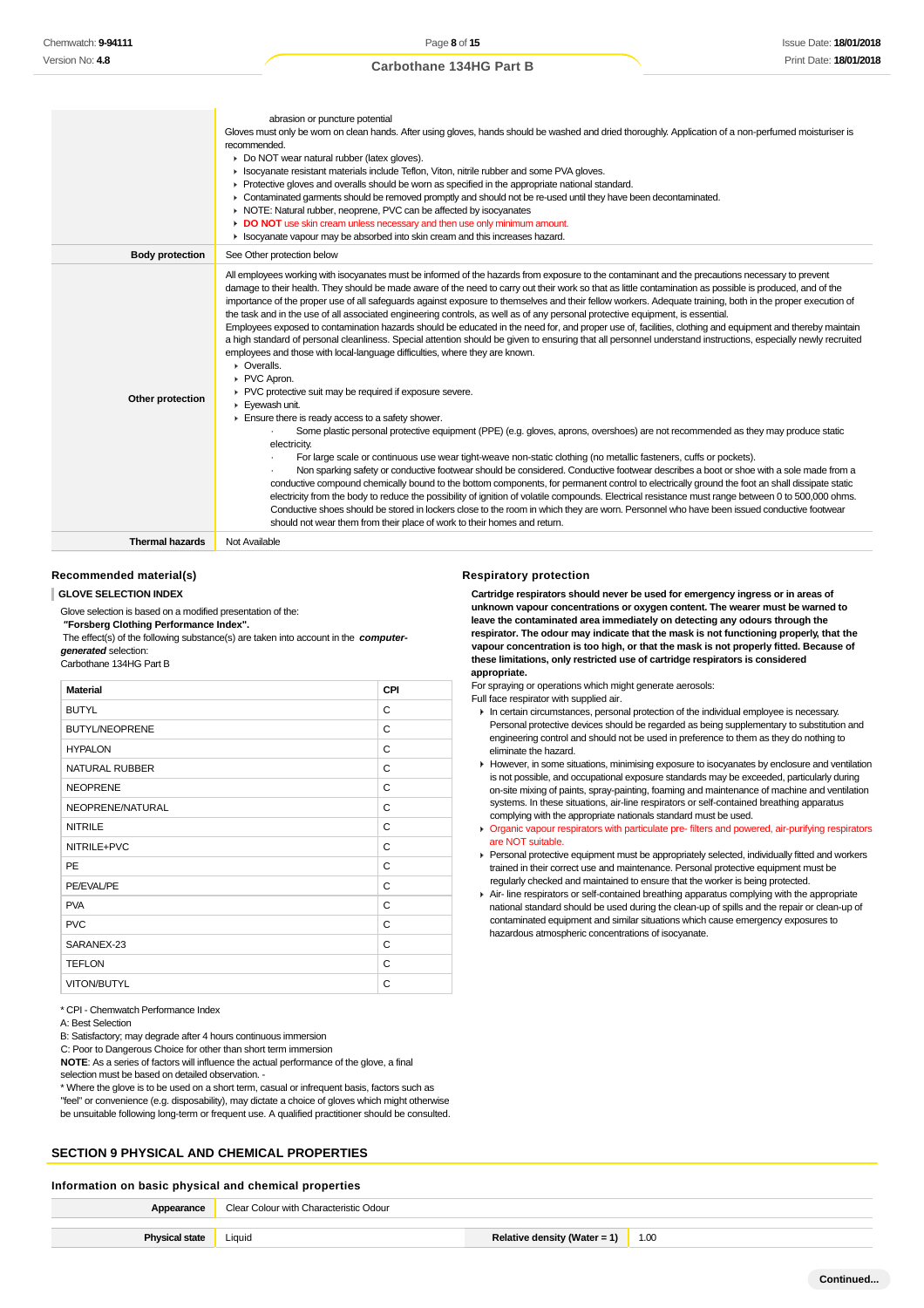| Odour                                           | Not Available  | Partition coefficient n-octanol /<br>water | Not Available |
|-------------------------------------------------|----------------|--------------------------------------------|---------------|
| <b>Odour threshold</b>                          | Not Available  | Auto-ignition temperature (°C)             | 444           |
| pH (as supplied)                                | Not Available  | Decomposition temperature                  | Not Available |
| Melting point / freezing point<br>(°C)          | Not Available  | Viscosity (cSt)                            | Not Available |
| Initial boiling point and boiling<br>range (°C) | 137            | Molecular weight (g/mol)                   | Not Available |
| Flash point (°C)                                | 32             | <b>Taste</b>                               | Not Available |
| <b>Evaporation rate</b>                         | $0.9$ BuAC = 1 | <b>Explosive properties</b>                | Not Available |
| Flammability                                    | Flammable.     | <b>Oxidising properties</b>                | Not Available |
| Upper Explosive Limit (%)                       | 7.3            | Surface Tension (dyn/cm or<br>mN/m         | Not Available |
| Lower Explosive Limit (%)                       | 1.2            | <b>Volatile Component (%vol)</b>           | 10            |
| Vapour pressure (kPa)                           | 1.3            | Gas group                                  | Not Available |
| Solubility in water (g/L)                       | Immiscible     | pH as a solution (1%)                      | Not Available |
| Vapour density $(Air = 1)$                      | 4.0            | VOC g/L                                    | 1114.43       |

## **SECTION 10 STABILITY AND REACTIVITY**

| Reactivity                            | See section 7                                                                                                                        |
|---------------------------------------|--------------------------------------------------------------------------------------------------------------------------------------|
| <b>Chemical stability</b>             | • Unstable in the presence of incompatible materials.<br>▶ Product is considered stable.<br>Hazardous polymerisation will not occur. |
| Possibility of hazardous<br>reactions | See section 7                                                                                                                        |
| <b>Conditions to avoid</b>            | See section 7                                                                                                                        |
| Incompatible materials                | See section 7                                                                                                                        |
| Hazardous decomposition<br>products   | See section 5                                                                                                                        |

## **SECTION 11 TOXICOLOGICAL INFORMATION**

#### **Information on toxicological effects**

| Inhaled             | Inhalation of vapours or aerosols (mists, fumes), generated by the material during the course of normal handling, may be harmful.<br>The material can cause respiratory irritation in some persons. The body's response to such irritation can cause further lung damage.<br>The acute toxicity of inhaled alkylbenzene is best described by central nervous system depression. These compounds may also act as general anaesthetics.<br>Whole body symptoms of poisoning include light-headedness, nervousness, apprehension, a feeling of well-being, confusion, dizziness, drowsiness,<br>ringing in the ears, blurred or double vision, vomiting and sensations of heat, cold or numbness, twitching, tremors, convulsions, unconsciousness,<br>depression of breathing, and arrest. Heart stoppage may result from cardiovascular collapse. A slow heart rate and low blood pressure may also occur.<br>Alkylbenzenes are not generally toxic except at high levels of exposure. Their breakdown products have low toxicity and are easily eliminated from the body.<br>On exposure to mixed trimethylbenzenes, some people may become nervous, tensed, anxious and have difficult breathing. There may be a reduction red<br>blood cells and bleeding abnormalities. There may also be drowsiness.<br>The vapour/mist may be highly irritating to the upper respiratory tract and lungs; the response may be severe enough to produce bronchitis and pulmonary<br>oedema. Possible neurological symptoms arising from isocyanate exposure include headache, insomnia, euphoria, ataxia, anxiety neurosis, depression and<br>paranoia. Gastrointestinal disturbances are characterised by nausea and vomiting. Pulmonary sensitisation may produce asthmatic reactions ranging from<br>minor breathing difficulties to severe allergic attacks; this may occur following a single acute exposure or may develop without warning for several hours<br>after exposure. Sensitized people can react to very low doses, and should not be allowed to work in situations allowing exposure to this material. Continued<br>exposure of sensitised persons may lead to possible long term respiratory impairment.<br>Inhalation hazard is increased at higher temperatures. |
|---------------------|---------------------------------------------------------------------------------------------------------------------------------------------------------------------------------------------------------------------------------------------------------------------------------------------------------------------------------------------------------------------------------------------------------------------------------------------------------------------------------------------------------------------------------------------------------------------------------------------------------------------------------------------------------------------------------------------------------------------------------------------------------------------------------------------------------------------------------------------------------------------------------------------------------------------------------------------------------------------------------------------------------------------------------------------------------------------------------------------------------------------------------------------------------------------------------------------------------------------------------------------------------------------------------------------------------------------------------------------------------------------------------------------------------------------------------------------------------------------------------------------------------------------------------------------------------------------------------------------------------------------------------------------------------------------------------------------------------------------------------------------------------------------------------------------------------------------------------------------------------------------------------------------------------------------------------------------------------------------------------------------------------------------------------------------------------------------------------------------------------------------------------------------------------------------------------------------------------------------------------------------------------------------------|
| Ingestion           | Accidental ingestion of the material may be harmful; animal experiments indicate that ingestion of less than 150 gram may be fatal or may produce serious<br>damage to the health of the individual.                                                                                                                                                                                                                                                                                                                                                                                                                                                                                                                                                                                                                                                                                                                                                                                                                                                                                                                                                                                                                                                                                                                                                                                                                                                                                                                                                                                                                                                                                                                                                                                                                                                                                                                                                                                                                                                                                                                                                                                                                                                                      |
| <b>Skin Contact</b> | Skin contact with the material may damage the health of the individual; systemic effects may result following absorption.<br>Open cuts, abraded or irritated skin should not be exposed to this material<br>Entry into the blood-stream, through, for example, cuts, abrasions or lesions, may produce systemic injury with harmful effects. Examine the skin prior to the<br>use of the material and ensure that any external damage is suitably protected.<br>The material may cause moderate inflammation of the skin either following direct contact or after a delay of some time. Repeated exposure can cause<br>contact dermatitis which is characterised by redness, swelling and blistering.                                                                                                                                                                                                                                                                                                                                                                                                                                                                                                                                                                                                                                                                                                                                                                                                                                                                                                                                                                                                                                                                                                                                                                                                                                                                                                                                                                                                                                                                                                                                                                     |
| Eye                 | This material may produce eye irritation in some persons and produce eye damage 24 hours or more after instillation. Moderate inflammation may be<br>expected with redness; conjunctivitis may occur with prolonged exposure.                                                                                                                                                                                                                                                                                                                                                                                                                                                                                                                                                                                                                                                                                                                                                                                                                                                                                                                                                                                                                                                                                                                                                                                                                                                                                                                                                                                                                                                                                                                                                                                                                                                                                                                                                                                                                                                                                                                                                                                                                                             |
| <b>Chronic</b>      | Long-term exposure to respiratory irritants may result in airways disease, involving difficulty breathing and related whole-body problems.<br>Inhaling this product is more likely to cause a sensitisation reaction in some persons compared to the general population.<br>Skin contact with the material is more likely to cause a sensitisation reaction in some persons compared to the general population.<br>Substance accumulation, in the human body, may occur and may cause some concern following repeated or long-term occupational exposure.<br>Persons with a history of asthma or other respiratory problems or are known to be sensitised, should not be engaged in any work involving the handling of<br>isocyanates. [CCTRADE-Bayer, APMF]<br>Animal testing shows that polymeric MDI can damage the nasal cavities and lungs, causing inflammation.and increased cell growth.<br>This product contains a polymer with a functional group considered to be of high concern. Isothiocyanates may cause hypersensitivity of the skin and<br>airways.<br>CONTAINS free organic isocyanate. Mixing and application requires special precautions and use of personal protective gear [APMF]                                                                                                                                                                                                                                                                                                                                                                                                                                                                                                                                                                                                                                                                                                                                                                                                                                                                                                                                                                                                                                                                  |
|                     |                                                                                                                                                                                                                                                                                                                                                                                                                                                                                                                                                                                                                                                                                                                                                                                                                                                                                                                                                                                                                                                                                                                                                                                                                                                                                                                                                                                                                                                                                                                                                                                                                                                                                                                                                                                                                                                                                                                                                                                                                                                                                                                                                                                                                                                                           |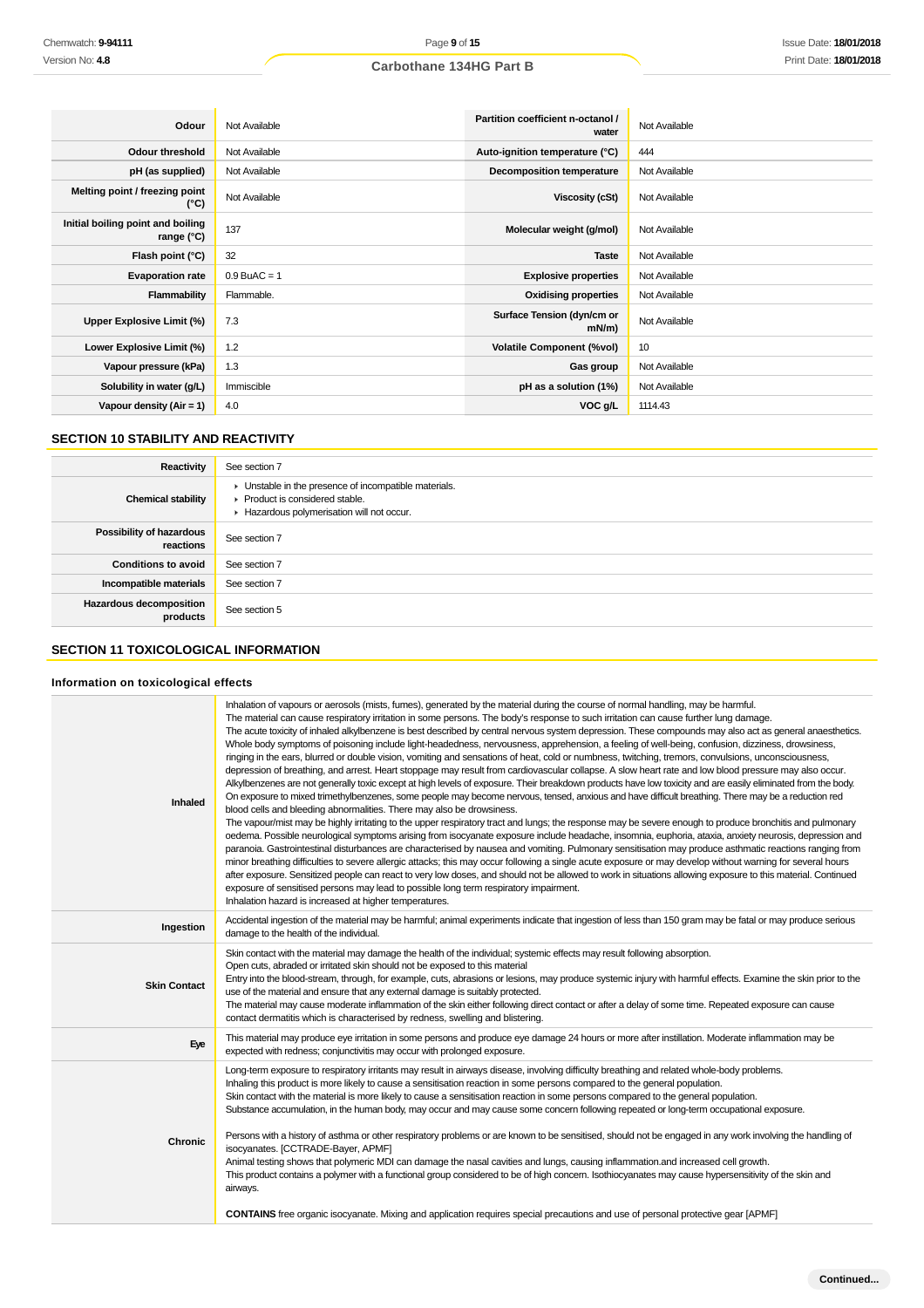| Carbothane 134HG Part B                                    | <b>TOXICITY</b>                                                                                                                                                                                                                                                                                                                                                                                                                                                                                                                                                                                                                                                                                                                                                                                                                                                                                                                                                                                                                                                                                                                                                                                                                                                                                                                                                                                                                                                                                                                                                                                                                                                                                                                                                                                                                                                                                                                                                                                                                                                                                                                                                                                                                                                                                                                                                                                                                                                                                                                                                                                                                                                                                                                                                                                                                                                                                                                                                                                                                                                                                                                                                                                                                                                                                                                                                                                                                                                                                                                                              | <b>IRRITATION</b> |                                  |                   |  |
|------------------------------------------------------------|--------------------------------------------------------------------------------------------------------------------------------------------------------------------------------------------------------------------------------------------------------------------------------------------------------------------------------------------------------------------------------------------------------------------------------------------------------------------------------------------------------------------------------------------------------------------------------------------------------------------------------------------------------------------------------------------------------------------------------------------------------------------------------------------------------------------------------------------------------------------------------------------------------------------------------------------------------------------------------------------------------------------------------------------------------------------------------------------------------------------------------------------------------------------------------------------------------------------------------------------------------------------------------------------------------------------------------------------------------------------------------------------------------------------------------------------------------------------------------------------------------------------------------------------------------------------------------------------------------------------------------------------------------------------------------------------------------------------------------------------------------------------------------------------------------------------------------------------------------------------------------------------------------------------------------------------------------------------------------------------------------------------------------------------------------------------------------------------------------------------------------------------------------------------------------------------------------------------------------------------------------------------------------------------------------------------------------------------------------------------------------------------------------------------------------------------------------------------------------------------------------------------------------------------------------------------------------------------------------------------------------------------------------------------------------------------------------------------------------------------------------------------------------------------------------------------------------------------------------------------------------------------------------------------------------------------------------------------------------------------------------------------------------------------------------------------------------------------------------------------------------------------------------------------------------------------------------------------------------------------------------------------------------------------------------------------------------------------------------------------------------------------------------------------------------------------------------------------------------------------------------------------------------------------------------------|-------------------|----------------------------------|-------------------|--|
|                                                            | Not Available                                                                                                                                                                                                                                                                                                                                                                                                                                                                                                                                                                                                                                                                                                                                                                                                                                                                                                                                                                                                                                                                                                                                                                                                                                                                                                                                                                                                                                                                                                                                                                                                                                                                                                                                                                                                                                                                                                                                                                                                                                                                                                                                                                                                                                                                                                                                                                                                                                                                                                                                                                                                                                                                                                                                                                                                                                                                                                                                                                                                                                                                                                                                                                                                                                                                                                                                                                                                                                                                                                                                                |                   | Not Available                    |                   |  |
|                                                            |                                                                                                                                                                                                                                                                                                                                                                                                                                                                                                                                                                                                                                                                                                                                                                                                                                                                                                                                                                                                                                                                                                                                                                                                                                                                                                                                                                                                                                                                                                                                                                                                                                                                                                                                                                                                                                                                                                                                                                                                                                                                                                                                                                                                                                                                                                                                                                                                                                                                                                                                                                                                                                                                                                                                                                                                                                                                                                                                                                                                                                                                                                                                                                                                                                                                                                                                                                                                                                                                                                                                                              |                   |                                  |                   |  |
|                                                            | <b>TOXICITY</b>                                                                                                                                                                                                                                                                                                                                                                                                                                                                                                                                                                                                                                                                                                                                                                                                                                                                                                                                                                                                                                                                                                                                                                                                                                                                                                                                                                                                                                                                                                                                                                                                                                                                                                                                                                                                                                                                                                                                                                                                                                                                                                                                                                                                                                                                                                                                                                                                                                                                                                                                                                                                                                                                                                                                                                                                                                                                                                                                                                                                                                                                                                                                                                                                                                                                                                                                                                                                                                                                                                                                              |                   | <b>IRRITATION</b>                |                   |  |
| hexamethylene diisocyanate                                 | Dermal (rabbit) LD50: >5000 mg/kg <sup>[2]</sup>                                                                                                                                                                                                                                                                                                                                                                                                                                                                                                                                                                                                                                                                                                                                                                                                                                                                                                                                                                                                                                                                                                                                                                                                                                                                                                                                                                                                                                                                                                                                                                                                                                                                                                                                                                                                                                                                                                                                                                                                                                                                                                                                                                                                                                                                                                                                                                                                                                                                                                                                                                                                                                                                                                                                                                                                                                                                                                                                                                                                                                                                                                                                                                                                                                                                                                                                                                                                                                                                                                             |                   | Skin (rabbit): 500 mg - moderate |                   |  |
| polymer                                                    | Inhalation (rat) LC50: 4.625 mg/l/1he <sup>[2]</sup>                                                                                                                                                                                                                                                                                                                                                                                                                                                                                                                                                                                                                                                                                                                                                                                                                                                                                                                                                                                                                                                                                                                                                                                                                                                                                                                                                                                                                                                                                                                                                                                                                                                                                                                                                                                                                                                                                                                                                                                                                                                                                                                                                                                                                                                                                                                                                                                                                                                                                                                                                                                                                                                                                                                                                                                                                                                                                                                                                                                                                                                                                                                                                                                                                                                                                                                                                                                                                                                                                                         |                   |                                  |                   |  |
|                                                            | Oral (rat) LD50: >10000 mg/kg <sup>[2]</sup>                                                                                                                                                                                                                                                                                                                                                                                                                                                                                                                                                                                                                                                                                                                                                                                                                                                                                                                                                                                                                                                                                                                                                                                                                                                                                                                                                                                                                                                                                                                                                                                                                                                                                                                                                                                                                                                                                                                                                                                                                                                                                                                                                                                                                                                                                                                                                                                                                                                                                                                                                                                                                                                                                                                                                                                                                                                                                                                                                                                                                                                                                                                                                                                                                                                                                                                                                                                                                                                                                                                 |                   |                                  |                   |  |
|                                                            |                                                                                                                                                                                                                                                                                                                                                                                                                                                                                                                                                                                                                                                                                                                                                                                                                                                                                                                                                                                                                                                                                                                                                                                                                                                                                                                                                                                                                                                                                                                                                                                                                                                                                                                                                                                                                                                                                                                                                                                                                                                                                                                                                                                                                                                                                                                                                                                                                                                                                                                                                                                                                                                                                                                                                                                                                                                                                                                                                                                                                                                                                                                                                                                                                                                                                                                                                                                                                                                                                                                                                              |                   |                                  |                   |  |
|                                                            | <b>TOXICITY</b>                                                                                                                                                                                                                                                                                                                                                                                                                                                                                                                                                                                                                                                                                                                                                                                                                                                                                                                                                                                                                                                                                                                                                                                                                                                                                                                                                                                                                                                                                                                                                                                                                                                                                                                                                                                                                                                                                                                                                                                                                                                                                                                                                                                                                                                                                                                                                                                                                                                                                                                                                                                                                                                                                                                                                                                                                                                                                                                                                                                                                                                                                                                                                                                                                                                                                                                                                                                                                                                                                                                                              |                   |                                  | <b>IRRITATION</b> |  |
| naphtha petroleum, light                                   | Dermal (rabbit) LD50: >1900 mg/kg <sup>[1]</sup>                                                                                                                                                                                                                                                                                                                                                                                                                                                                                                                                                                                                                                                                                                                                                                                                                                                                                                                                                                                                                                                                                                                                                                                                                                                                                                                                                                                                                                                                                                                                                                                                                                                                                                                                                                                                                                                                                                                                                                                                                                                                                                                                                                                                                                                                                                                                                                                                                                                                                                                                                                                                                                                                                                                                                                                                                                                                                                                                                                                                                                                                                                                                                                                                                                                                                                                                                                                                                                                                                                             |                   |                                  | Not Available     |  |
| aromatic solvent                                           | Inhalation (rat) LC50: >7331.62506 mg/l/8h <sup>*[2]</sup>                                                                                                                                                                                                                                                                                                                                                                                                                                                                                                                                                                                                                                                                                                                                                                                                                                                                                                                                                                                                                                                                                                                                                                                                                                                                                                                                                                                                                                                                                                                                                                                                                                                                                                                                                                                                                                                                                                                                                                                                                                                                                                                                                                                                                                                                                                                                                                                                                                                                                                                                                                                                                                                                                                                                                                                                                                                                                                                                                                                                                                                                                                                                                                                                                                                                                                                                                                                                                                                                                                   |                   |                                  |                   |  |
|                                                            | Oral (rat) LD50: >4500 mg/kg <sup>[1]</sup>                                                                                                                                                                                                                                                                                                                                                                                                                                                                                                                                                                                                                                                                                                                                                                                                                                                                                                                                                                                                                                                                                                                                                                                                                                                                                                                                                                                                                                                                                                                                                                                                                                                                                                                                                                                                                                                                                                                                                                                                                                                                                                                                                                                                                                                                                                                                                                                                                                                                                                                                                                                                                                                                                                                                                                                                                                                                                                                                                                                                                                                                                                                                                                                                                                                                                                                                                                                                                                                                                                                  |                   |                                  |                   |  |
|                                                            |                                                                                                                                                                                                                                                                                                                                                                                                                                                                                                                                                                                                                                                                                                                                                                                                                                                                                                                                                                                                                                                                                                                                                                                                                                                                                                                                                                                                                                                                                                                                                                                                                                                                                                                                                                                                                                                                                                                                                                                                                                                                                                                                                                                                                                                                                                                                                                                                                                                                                                                                                                                                                                                                                                                                                                                                                                                                                                                                                                                                                                                                                                                                                                                                                                                                                                                                                                                                                                                                                                                                                              |                   |                                  |                   |  |
|                                                            | <b>TOXICITY</b>                                                                                                                                                                                                                                                                                                                                                                                                                                                                                                                                                                                                                                                                                                                                                                                                                                                                                                                                                                                                                                                                                                                                                                                                                                                                                                                                                                                                                                                                                                                                                                                                                                                                                                                                                                                                                                                                                                                                                                                                                                                                                                                                                                                                                                                                                                                                                                                                                                                                                                                                                                                                                                                                                                                                                                                                                                                                                                                                                                                                                                                                                                                                                                                                                                                                                                                                                                                                                                                                                                                                              |                   |                                  | <b>IRRITATION</b> |  |
|                                                            | Dermal (rabbit) LD50: 570 mg/kg <sup>[1]</sup>                                                                                                                                                                                                                                                                                                                                                                                                                                                                                                                                                                                                                                                                                                                                                                                                                                                                                                                                                                                                                                                                                                                                                                                                                                                                                                                                                                                                                                                                                                                                                                                                                                                                                                                                                                                                                                                                                                                                                                                                                                                                                                                                                                                                                                                                                                                                                                                                                                                                                                                                                                                                                                                                                                                                                                                                                                                                                                                                                                                                                                                                                                                                                                                                                                                                                                                                                                                                                                                                                                               |                   |                                  | Not Available     |  |
| hexamethylene diisocyanate                                 | Inhalation (rat) LC50: 0.06 mg/l/4h <sup>[2]</sup>                                                                                                                                                                                                                                                                                                                                                                                                                                                                                                                                                                                                                                                                                                                                                                                                                                                                                                                                                                                                                                                                                                                                                                                                                                                                                                                                                                                                                                                                                                                                                                                                                                                                                                                                                                                                                                                                                                                                                                                                                                                                                                                                                                                                                                                                                                                                                                                                                                                                                                                                                                                                                                                                                                                                                                                                                                                                                                                                                                                                                                                                                                                                                                                                                                                                                                                                                                                                                                                                                                           |                   |                                  |                   |  |
|                                                            | Oral (rat) LD50: 738 mg/kg <sup>[2]</sup>                                                                                                                                                                                                                                                                                                                                                                                                                                                                                                                                                                                                                                                                                                                                                                                                                                                                                                                                                                                                                                                                                                                                                                                                                                                                                                                                                                                                                                                                                                                                                                                                                                                                                                                                                                                                                                                                                                                                                                                                                                                                                                                                                                                                                                                                                                                                                                                                                                                                                                                                                                                                                                                                                                                                                                                                                                                                                                                                                                                                                                                                                                                                                                                                                                                                                                                                                                                                                                                                                                                    |                   |                                  |                   |  |
|                                                            |                                                                                                                                                                                                                                                                                                                                                                                                                                                                                                                                                                                                                                                                                                                                                                                                                                                                                                                                                                                                                                                                                                                                                                                                                                                                                                                                                                                                                                                                                                                                                                                                                                                                                                                                                                                                                                                                                                                                                                                                                                                                                                                                                                                                                                                                                                                                                                                                                                                                                                                                                                                                                                                                                                                                                                                                                                                                                                                                                                                                                                                                                                                                                                                                                                                                                                                                                                                                                                                                                                                                                              |                   |                                  |                   |  |
| Legend:                                                    | 1. Value obtained from Europe ECHA Registered Substances - Acute toxicity 2.* Value obtained from manufacturer's SDS. Unless otherwise specified<br>data extracted from RTECS - Register of Toxic Effect of chemical Substances                                                                                                                                                                                                                                                                                                                                                                                                                                                                                                                                                                                                                                                                                                                                                                                                                                                                                                                                                                                                                                                                                                                                                                                                                                                                                                                                                                                                                                                                                                                                                                                                                                                                                                                                                                                                                                                                                                                                                                                                                                                                                                                                                                                                                                                                                                                                                                                                                                                                                                                                                                                                                                                                                                                                                                                                                                                                                                                                                                                                                                                                                                                                                                                                                                                                                                                              |                   |                                  |                   |  |
|                                                            |                                                                                                                                                                                                                                                                                                                                                                                                                                                                                                                                                                                                                                                                                                                                                                                                                                                                                                                                                                                                                                                                                                                                                                                                                                                                                                                                                                                                                                                                                                                                                                                                                                                                                                                                                                                                                                                                                                                                                                                                                                                                                                                                                                                                                                                                                                                                                                                                                                                                                                                                                                                                                                                                                                                                                                                                                                                                                                                                                                                                                                                                                                                                                                                                                                                                                                                                                                                                                                                                                                                                                              |                   |                                  |                   |  |
| <b>HEXAMETHYLENE</b><br><b>DIISOCYANATE POLYMER</b>        | Contact allergies quickly manifest themselves as contact eczema, more rarely as urticaria or Quincke's oedema. The pathogenesis of contact eczema<br>involves a cell-mediated (T lymphocytes) immune reaction of the delayed type. Other allergic skin reactions, e.g. contact urticaria, involve antibody-mediated<br>immune reactions. The significance of the contact allergen is not simply determined by its sensitisation potential: the distribution of the substance and the<br>opportunities for contact with it are equally important. A weakly sensitising substance which is widely distributed can be a more important allergen than one<br>with stronger sensitising potential with which few individuals come into contact. From a clinical point of view, substances are noteworthy if they produce an<br>allergic test reaction in more than 1% of the persons tested.<br>Allergic reactions involving the respiratory tract are usually due to interactions between IgE antibodies and allergens and occur rapidly. Allergic potential of<br>the allergen and period of exposure often determine the severity of symptoms. Some people may be genetically more prone than others, and exposure to<br>other irritants may aggravate symptoms. Allergy causing activity is due to interactions with proteins.<br>Attention should be paid to atopic diathesis, characterised by increased susceptibility to nasal inflammation, asthma and eczema.<br>Exogenous allergic alveolitis is induced essentially by allergen specific immune-complexes of the IgG type; cell-mediated reactions (T lymphocytes) may<br>be involved. Such allergy is of the delayed type with onset up to four hours following exposure.<br>Isocyanate vapours are irritating to the airways and can cause their inflammation, with wheezing, gasping, severe distress, even loss of consciousness and<br>fluid in the lungs. Nervous system symptoms that may occur include headache, sleep disturbance, euphoria, inco-ordination, anxiety, depression and<br>paranoia.<br>The material may produce moderate eye irritation leading to inflammation. Repeated or prolonged exposure to irritants may produce conjunctivitis.<br>The material may cause skin irritation after prolonged or repeated exposure and may produce on contact skin redness, swelling, the production of vesicles,<br>scaling and thickening of the skin.<br>* Bayer SDS ** Ardex SDS                                                                                                                                                                                                                                                                                                                                                                                                                                                                                                                                                                                                                                                                                                                                                                                                                                                                                                                                                                                                                                                                                                     |                   |                                  |                   |  |
| <b>NAPHTHA PETROLEUM,</b><br><b>LIGHT AROMATIC SOLVENT</b> | For trimethylbenzenes:<br>Absorption of 1,2,4-trimethylbenzene occurs after exposure by swallowing, inhalation, or skin contact. In the workplace, inhalation and skin contact are the<br>most important routes of absorption; whole-body toxic effects from skin absorption are unlikely to occur as the skin irritation caused by the chemical<br>generally leads to quick removal. The substance is fat-soluble and may accumulate in fatty tissues. It is also bound to red blood cells in the bloodstream. It<br>is excreted from the body both by exhalation and in the urine.<br>Acute toxicity: Direct contact with liquid 1,2,4-trimethylbenzene is irritating to the skin, and breathing the vapour is irritating to the airway, causing lung<br>inflammation. Breathing high concentrations of the chemical vapour causes headache, fatigue and drowsiness. In humans, liquid 1,2,4-trimethylbenzene is<br>irritating to the skin and inhalation of the vapour causes chemical pneumonitis. Direct skin contact causes dilation of blood vessels, redness and irritation.<br>Nervous system toxicity: 1,2,4-trimethylbenzene depresses the central nervous system. Exposure to solvent mixtures in the workplace containing the<br>chemical causes headache, fatigue, nervousness and drowsiness.<br>Subacute/chronic toxicity: Long-term exposure to solvents containing 1,2,4-trimethylbenzene may cause nervousness, tension and inflammation of the<br>bronchi. Painters that worked for several years with a solvent containing 50% 1,2,4-trimethylbenzene and 30% 1,3,5-trimethylbenzene showed nervousness,<br>tension and anxiety, asthmatic bronchitis, anaemia and changes in blood clotting; blood effects may have been due to trace amounts of benzene. Animal<br>testing showed that inhaling trimethylbenzene may alter blood counts, with reduction in lymphocytes and an increase in neutrophils.<br>Genetic toxicity: Animal testing does not show that the C9 fraction causes mutations or chromosomal aberrations.<br>Developmental / reproductive toxicity: Animal testing showed that the C9 fraction of 1,2,4-trimethylbenzene caused reproductive toxicity.<br>For C9 aromatics (typically trimethylbenzenes - TMBs)<br>Acute toxicity: Animal testing shows that semi-lethal concentrations and doses vary amongst this group. The semilethal concentrations for inhalation range<br>from 6000 to 10000 mg/cubic metre for C9 aromatic naphtha and 18000-24000 mg/cubic metre for 1,2,4- and 1,3,5-TMB, respectively.<br>Irritation and sensitization: Results from animal testing indicate that C9 aromatic hydrocarbon solvents are mildly to moderately irritating to the skin,<br>minimally irritating to the eye, and have the potential to irritate the airway and cause depression of breathing rate. There is no evidence that it sensitizes<br>skin.<br>Repeated dose toxicity: Animal studies show that chronic inhalation toxicity for C9 aromatic hydrocarbon solvents is slight. Similarly, oral exposure does not<br>appear to pose a high toxicity hazard for pure trimethylbenzene isomers.<br>Mutation-causing ability: No evidence of mutation-causing ability and genetic toxicity was found in animal and laboratory testing.<br>Reproductive and developmental toxicity: No definitive effects on reproduction were seen, although reduction in weight in developing animals may been seen<br>at concentrations that are toxic to the mother.<br>Inhalation (rat) TCLo: 1320 ppm/6h/90D-I * [Devoe] |                   |                                  |                   |  |

**Acute Toxicity** ★ **Carcinogenicity**  $\circlearrowright$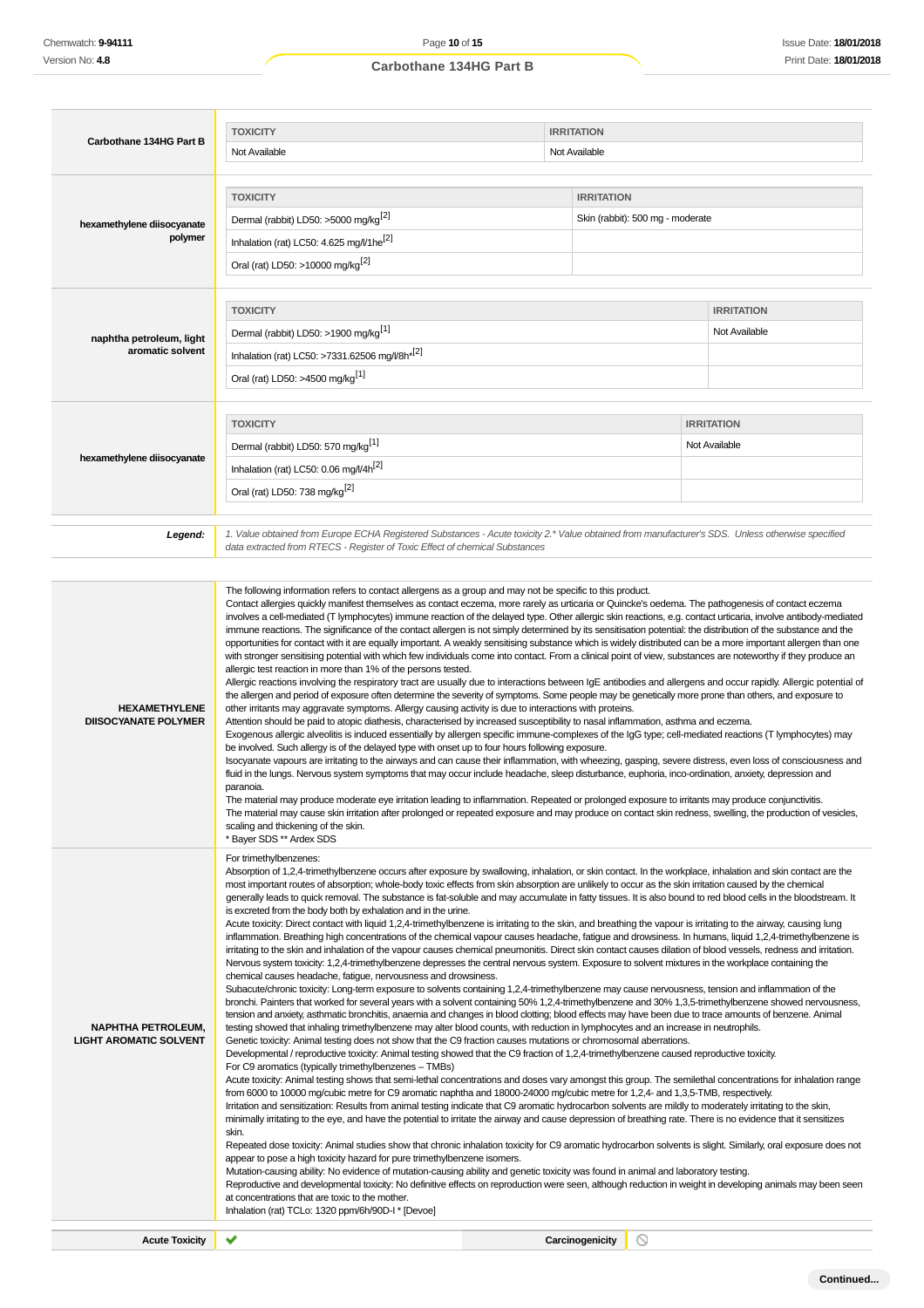| <b>Skin Irritation/Corrosion</b>            |         | Reproductivity                  |                                                                                                                                                           |
|---------------------------------------------|---------|---------------------------------|-----------------------------------------------------------------------------------------------------------------------------------------------------------|
| <b>Serious Eye Damage/Irritation</b>        | $\circ$ | <b>STOT - Single Exposure</b>   | $\checkmark$                                                                                                                                              |
| <b>Respiratory or Skin</b><br>sensitisation | w       | <b>STOT - Repeated Exposure</b> | D                                                                                                                                                         |
| Mutagenicity                                |         | <b>Aspiration Hazard</b>        |                                                                                                                                                           |
|                                             |         | Legend:                         | $\blacktriangleright$ - Data available but does not fill the criteria for classification<br>$\blacktriangleright$ - Data available to make classification |

 $\bigcirc$  – Data Not Available to make classification

## **SECTION 12 ECOLOGICAL INFORMATION**

#### **Toxicity**

|                                              | <b>ENDPOINT</b> | <b>TEST DURATION (HR)</b>           |                               | <b>SPECIES</b>                 | <b>VALUE</b>  |                 | <b>SOURCE</b>  |  |
|----------------------------------------------|-----------------|-------------------------------------|-------------------------------|--------------------------------|---------------|-----------------|----------------|--|
| Carbothane 134HG Part B                      | Not Available   | Not Available                       |                               | Not Available                  | Not Available |                 | Not Available  |  |
|                                              |                 |                                     |                               |                                |               |                 |                |  |
| hexamethylene diisocyanate                   | <b>ENDPOINT</b> | <b>TEST DURATION (HR)</b>           |                               | <b>VALUE</b><br><b>SPECIES</b> |               |                 | <b>SOURCE</b>  |  |
| polymer                                      | Not Available   | Not Available                       |                               | Not Available                  | Not Available |                 | Not Available  |  |
|                                              |                 |                                     |                               |                                |               |                 |                |  |
|                                              | <b>ENDPOINT</b> | <b>TEST DURATION (HR)</b>           | <b>SPECIES</b>                |                                |               | <b>VALUE</b>    | <b>SOURCE</b>  |  |
| naphtha petroleum, light<br>aromatic solvent | <b>EC50</b>     | 48                                  | Crustacea                     |                                |               | $=6.14$ mg/L    | 1              |  |
|                                              | <b>EC50</b>     | 72                                  | Algae or other aquatic plants |                                | 3.29mg/L      | 1               |                |  |
|                                              | <b>EC10</b>     | 72<br>Algae or other aquatic plants |                               |                                | $1.13$ mg/L   |                 |                |  |
|                                              | <b>NOEC</b>     | 72                                  | Algae or other aquatic plants |                                | $=1$ mg/L     |                 |                |  |
|                                              |                 |                                     |                               |                                |               |                 |                |  |
|                                              | <b>ENDPOINT</b> | <b>TEST DURATION (HR)</b>           | <b>SPECIES</b>                |                                |               | <b>VALUE</b>    | <b>SOURCE</b>  |  |
|                                              | <b>LC50</b>     | 96                                  | Fish                          |                                |               | 22mg/L          |                |  |
| hexamethylene diisocyanate                   | <b>EC50</b>     | 72                                  |                               | Algae or other aquatic plants  |               | >77.4mg/L       | $\overline{2}$ |  |
|                                              | EC <sub>0</sub> | 24                                  | Crustacea                     |                                |               | $<$ 0.33 $mq/L$ |                |  |
|                                              | <b>NOEC</b>     | 72                                  | Algae or other aquatic plants |                                | 11.7mg/L      | $\overline{2}$  |                |  |

**Legend:** Extracted from 1. IUCLID Toxicity Data 2. Europe ECHA Registered Substances - Ecotoxicological Information - Aquatic Toxicity 3. EPIWIN Suite V3.12 (QSAR) - Aquatic Toxicity Data (Estimated) 4. US EPA, Ecotox database - Aquatic Toxicity Data 5. ECETOC Aquatic Hazard Assessment Data 6. NITE (Japan) - Bioconcentration Data 7. METI (Japan) - Bioconcentration Data 8. Vendor Data

May cause long-term adverse effects in the aquatic environment.

Do NOT allow product to come in contact with surface waters or to intertidal areas below the mean high water mark. Do not contaminate water when cleaning equipment or disposing of equipment wash-waters.

Wastes resulting from use of the product must be disposed of on site or at approved waste sites. For 1,2,4 - Trimethylbenzene:

Half-life (hr) air: 0.48-16;

Half-life (hr) H2O surface water: 0.24 -672;

Half-life (hr) H2O ground: 336-1344;

Half-life (hr) soil: 168-672;

Henry's Pa m3 /mol: 385 -627;

Bioaccumulation: not significant. 1,2,4-Trimethylbenzene is a volatile organic compound (VOC) substance.

Atmospheric Fate: 1,2,4-trimethylbenzene can contribute to the formation of photochemical smog in the presence of other VOCs. Degradation of 1,2,4-trimethylbenzene in the atmosphere occurs by reaction with hydroxyl radicals. Reaction also occurs with ozone but very slowly (half life 8820 days).

Aquatic Fate: 1,2,4-Trimethylbenzene volatilizes rapidly from surface waters with volatilization half-life from a model river calculated to be 3.4 hours. Biodegradation of 1,2,4-trimethylbenzene has been noted in both seawater and ground water. Various strains of Pseudomonas can biodegrade 1,2,4-trimethylbenzene.

Terrestrial Fate: 1,2,4-Trimethylbenzene also volatilizes from soils however; moderate adsorption to soils and sediments may occur. Volatilization is the major route of removal of 1,2,4trimethylbenzene from soils; although, biodegradation may also occur. Due to the high volatility of the chemical it is unlikely to accumulate in soil or surface water to toxic concentrations. Ecotoxicity: No significant bioaccumulation has been noted. 1,2,4-Trimethylbenzene is moderately toxic to fathead minnow and slightly toxic to dungeness crab. 1,2,4-Trimethylbenzene has moderate acute toxicity to aquatic organisms. No stress was observed in rainbow trout, sea lamprey and Daphnia magna water fleas. The high concentrations required to induce toxicity in laboratory animals are not likely to be reached in the environment.

For Aromatic Substances Series:

Environmental Fate: Large, molecularly complex polycyclic aromatic hydrocarbons, or PAHs, are persistent in the environment longer than smaller PAHs.

Atmospheric Fate: PAHs are 'semi-volatile substances" which can move between the atmosphere and the Earth's surface in repeated, temperature-driven cycles of deposition and volatilization. Terrestrial Fate: BTEX compounds have the potential to move through soil and contaminate ground water, and their vapors are highly flammable and explosive.

Ecotoxicity - Within an aromatic series, acute toxicity increases with increasing alkyl substitution on the aromatic nucleus. The order of most toxic to least in a study using grass shrimp and brown shrimp was dimethylnaphthalenes > methylnaphthalenes >naphthalenes. Anthrcene is a phototoxic PAH. UV light greatly increases the toxicity of anthracene to bluegill sunfish. Biological resources in strong sunlight are at more risk than those that are not. PAHs in general are more frequently associated with chronic risks.

for polyisocyanates:

Polyisocyanates are not readily biodegradable. However, due to other elimination mechanisms (hydrolysis, adsorption), long retention times in water are not to be expected. The resulting polyurea is more or less inert and, due to its molecular size, not bioavailable. Within the limits of water solubility, polyisocyanates have a low to moderate toxicity for aquatic organisms. For Isocyanate Monomers:

Environmental Fate: Isocyanates, (di- and polyfunctional isocyanates), are commonly used to make various polymers, such as polyurethanes. Polyurethanes find significant application in the manufacture of rigid and flexible foams. They are also used in the production of adhesives, elastomers, and coatings.

Atmospheric Fate: These substances are not expected to be removed from the air via precipitation washout or dry deposition.

Terrestrial Fate: These substances are expected to sorb strongly to soil. Migration to groundwater and surface waters is not expected to occur.

Aquatic Fate: Breakdown by water, (hydrolysis), is the primary fate mechanism for the majority of commercial isocyanate monomers, however; the low solubility of these substances will generally lessen the effectiveness of hydrolysis as a fate pathway. But hydrolysis should be considered one of the two major fate processes for the isocyanates. These substances strongly sorb to suspended particulates in water. In the absence of hydrolysis, sorption to solids, (e.g., sludge and sediments), will be the primary mechanism of removal. Biological breakdown is minimal for most compounds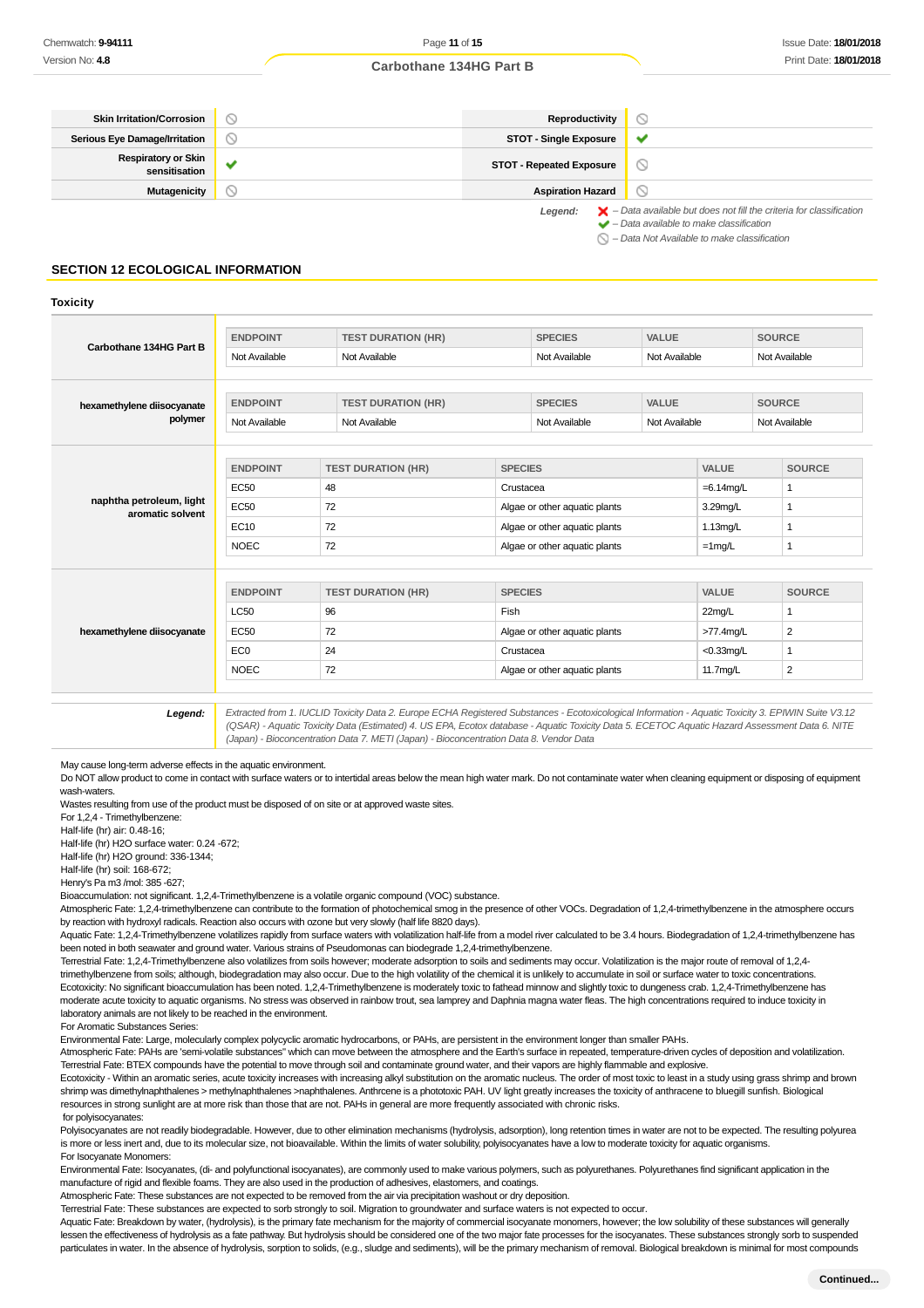and evaporation is negligible. Evaporation from surface water is expected to take years. In wastewater treatment this process is not expected to be significant. Isocyanates will react with water producing carbon dioxide and forming a solid mass, which is insoluble.

Biodegradation: Breakdown of these substances in oxygenated and low oxygen environments is not expected to occur. Most of the substances take several months to degrade. Degradation of the hydrolysis products will occur at varying rates.

Ecotoxicity: These substances are not expected to accumulate/biomagnify in the environment. These substances are toxic if inhaled. These substances are harmful to aquatic organisms and may cause long-term adverse effects in the aquatic environment.

**DO NOT** discharge into sewer or waterways.

#### **Persistence and degradability**

| Ingredient                            | Persistence: Water/Soil | Persistence: Air |
|---------------------------------------|-------------------------|------------------|
| hexamethylene diisocyanate<br>polymer | <b>HIGH</b>             | <b>HIGH</b>      |
| hexamethylene diisocyanate            | LOW                     | <b>LOW</b>       |

#### **Bioaccumulative potential**

| Ingredient                            | <b>Bioaccumulation</b>   |
|---------------------------------------|--------------------------|
| hexamethylene diisocyanate<br>polymer | LOW (LogKOW = 7.5795)    |
| hexamethylene diisocyanate            | LOW (LogKOW = $3.1956$ ) |

#### **Mobility in soil**

| Ingredient                            | <b>Mobility</b>        |
|---------------------------------------|------------------------|
| hexamethylene diisocyanate<br>polymer | $LOW (KOC = 18560000)$ |
| hexamethylene diisocyanate            | LOW ( $KOC = 5864$ )   |

## **SECTION 13 DISPOSAL CONSIDERATIONS**

#### **Waste treatment methods**

| • Containers may still present a chemical hazard/danger when empty.<br>Return to supplier for reuse/ recycling if possible.<br>Otherwise:<br>If container can not be cleaned sufficiently well to ensure that residuals do not remain or if the container cannot be used to store the same product, then<br>puncture containers, to prevent re-use, and bury at an authorised landfill.<br>▶ Where possible retain label warnings and SDS and observe all notices pertaining to the product.<br>Legislation addressing waste disposal requirements may differ by country, state and/ or territory. Each user must refer to laws operating in their area. In<br>some areas, certain wastes must be tracked.<br>A Hierarchy of Controls seems to be common - the user should investigate:<br>$\triangleright$ Reduction<br>$\triangleright$ Reuse<br>$\triangleright$ Recycling<br>Disposal (if all else fails)<br><b>Product / Packaging disposal</b><br>This material may be recycled if unused, or if it has not been contaminated so as to make it unsuitable for its intended use. If it has been contaminated, it may<br>be possible to reclaim the product by filtration, distillation or some other means. Shelf life considerations should also be applied in making decisions of this<br>type. Note that properties of a material may change in use, and recycling or reuse may not always be appropriate.<br>DO NOT allow wash water from cleaning or process equipment to enter drains.<br>If It may be necessary to collect all wash water for treatment before disposal.<br>In all cases disposal to sewer may be subject to local laws and regulations and these should be considered first.<br>$\blacktriangleright$ Where in doubt contact the responsible authority.<br>Recycle wherever possible.<br>► Consult manufacturer for recycling options or consult local or regional waste management authority for disposal if no suitable treatment or disposal<br>facility can be identified.<br>▶ Dispose of by: burial in a land-fill specifically licensed to accept chemical and / or pharmaceutical wastes or Incineration in a licensed apparatus (after<br>admixture with suitable combustible material).<br>> Decontaminate empty containers. Observe all label safeguards until containers are cleaned and destroyed. |
|----------------------------------------------------------------------------------------------------------------------------------------------------------------------------------------------------------------------------------------------------------------------------------------------------------------------------------------------------------------------------------------------------------------------------------------------------------------------------------------------------------------------------------------------------------------------------------------------------------------------------------------------------------------------------------------------------------------------------------------------------------------------------------------------------------------------------------------------------------------------------------------------------------------------------------------------------------------------------------------------------------------------------------------------------------------------------------------------------------------------------------------------------------------------------------------------------------------------------------------------------------------------------------------------------------------------------------------------------------------------------------------------------------------------------------------------------------------------------------------------------------------------------------------------------------------------------------------------------------------------------------------------------------------------------------------------------------------------------------------------------------------------------------------------------------------------------------------------------------------------------------------------------------------------------------------------------------------------------------------------------------------------------------------------------------------------------------------------------------------------------------------------------------------------------------------------------------------------------------------------------------------------------------------------------------------------------------------------|

Ensure that the disposal of material is carried out in accordance with Hazardous Substances (Disposal) Regulations 2001.

## **SECTION 14 TRANSPORT INFORMATION**

# **Labels Required Marine Pollutant** NO **HAZCHEM** •3Y

## **Land transport (UN)**

| <br>umnei | 10 <sup>2</sup><br>12b. |
|-----------|-------------------------|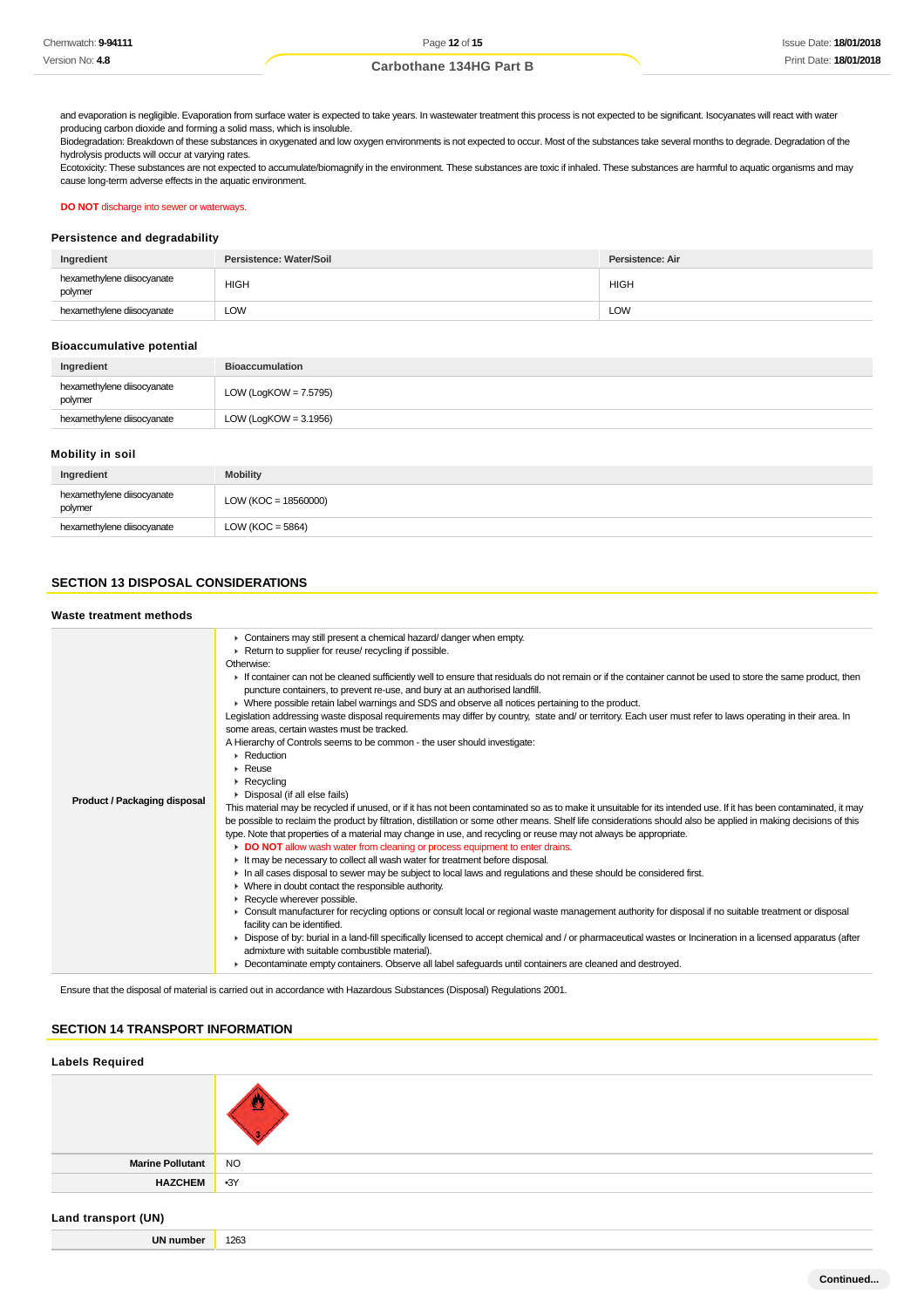| UN proper shipping name      | PAINT (including paint, lacquer, enamel, stain, shellac, varnish, polish, liquid filler and liquid lacquer base) or PAINT RELATED MATERIAL (including<br>paint thinning or reducing compound) |  |  |
|------------------------------|-----------------------------------------------------------------------------------------------------------------------------------------------------------------------------------------------|--|--|
| Transport hazard class(es)   | Class<br>3<br>Subrisk<br>Not Applicable                                                                                                                                                       |  |  |
| Packing group                | Ш                                                                                                                                                                                             |  |  |
| <b>Environmental hazard</b>  | Not Applicable                                                                                                                                                                                |  |  |
| Special precautions for user | Special provisions<br>163; 223; 367<br>5L<br>Limited quantity                                                                                                                                 |  |  |

## **Air transport (ICAO-IATA / DGR)**

| <b>UN number</b>             | 1263                                                                                                                                                                                                                                                                                        |                                                                                                                                                                                              |                                                          |  |
|------------------------------|---------------------------------------------------------------------------------------------------------------------------------------------------------------------------------------------------------------------------------------------------------------------------------------------|----------------------------------------------------------------------------------------------------------------------------------------------------------------------------------------------|----------------------------------------------------------|--|
| UN proper shipping name      |                                                                                                                                                                                                                                                                                             | Paint (including paint, lacquer, enamel, stain, shellac, varnish, polish, liquid filler and liquid lacquer base); Paint related material (including paint thinning<br>or reducing compounds) |                                                          |  |
| Transport hazard class(es)   | <b>ICAO/IATA Class</b><br>ICAO / IATA Subrisk<br><b>ERG Code</b>                                                                                                                                                                                                                            | 3<br>Not Applicable<br>3L                                                                                                                                                                    |                                                          |  |
| Packing group                | Ш                                                                                                                                                                                                                                                                                           |                                                                                                                                                                                              |                                                          |  |
| <b>Environmental hazard</b>  | Not Applicable                                                                                                                                                                                                                                                                              |                                                                                                                                                                                              |                                                          |  |
| Special precautions for user | Special provisions<br>Cargo Only Packing Instructions<br>Cargo Only Maximum Qty / Pack<br>Passenger and Cargo Packing Instructions<br>Passenger and Cargo Maximum Qty / Pack<br>Passenger and Cargo Limited Quantity Packing Instructions<br>Passenger and Cargo Limited Maximum Qty / Pack |                                                                                                                                                                                              | A3 A72 A192<br>366<br>220L<br>355<br>60 L<br>Y344<br>10L |  |

#### **Sea transport (IMDG-Code / GGVSee)**

| UN number                    | 1263                                                                                                                                                                                          |  |  |
|------------------------------|-----------------------------------------------------------------------------------------------------------------------------------------------------------------------------------------------|--|--|
| UN proper shipping name      | PAINT (including paint, lacquer, enamel, stain, shellac, varnish, polish, liquid filler and liquid lacquer base) or PAINT RELATED MATERIAL (including<br>paint thinning or reducing compound) |  |  |
| Transport hazard class(es)   | <b>IMDG Class</b><br>3<br><b>IMDG Subrisk</b><br>Not Applicable                                                                                                                               |  |  |
| Packing group                | III                                                                                                                                                                                           |  |  |
| <b>Environmental hazard</b>  | Not Applicable                                                                                                                                                                                |  |  |
| Special precautions for user | $F-E$ , S-E<br><b>EMS Number</b><br>Special provisions<br>163 223 367 955<br>Limited Quantities<br>5 L                                                                                        |  |  |

## **Transport in bulk according to Annex II of MARPOL and the IBC code**

Not Applicable

## **SECTION 15 REGULATORY INFORMATION**

## **Safety, health and environmental regulations / legislation specific for the substance or mixture**

This substance is to be managed using the conditions specified in an applicable Group Standard

| <b>HSR Number</b> | `Standaro                                                       |
|-------------------|-----------------------------------------------------------------|
| HSR002662         | Surface Coatings and Colourants (Flammable) Group Standard 2006 |

## **HEXAMETHYLENE DIISOCYANATE POLYMER(28182-81-2) IS FOUND ON THE FOLLOWING REGULATORY LISTS**

New Zealand Hazardous Substances and New Organisms (HSNO) Act - Classification of Chemicals New Zealand Workplace Exposure Standards (WES)

New Zealand Inventory of Chemicals (NZIoC)

## **NAPHTHA PETROLEUM, LIGHT AROMATIC SOLVENT(64742-95-6.) IS FOUND ON THE FOLLOWING REGULATORY LISTS**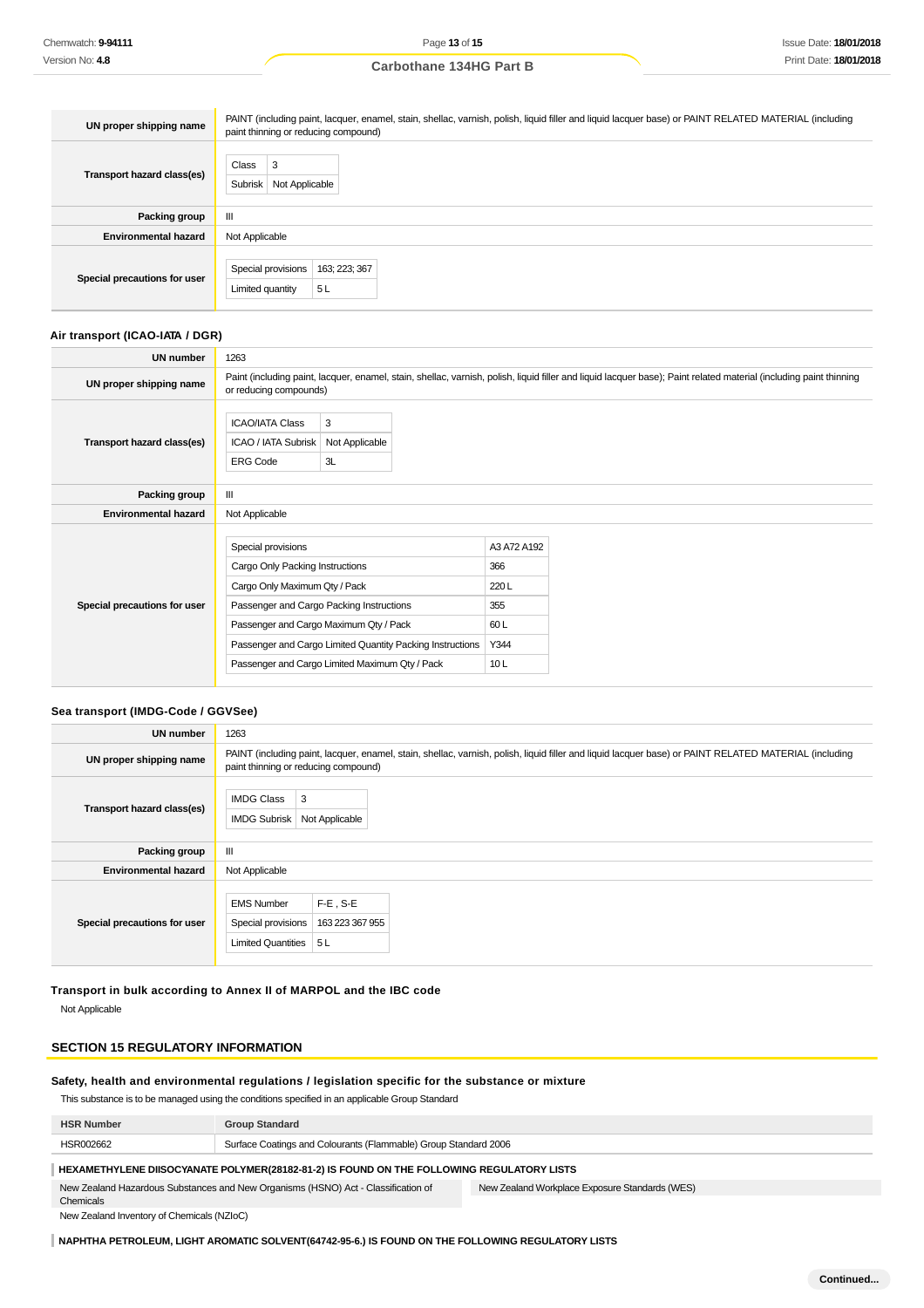**Continued...**

**Carbothane 134HG Part B**

New Zealand Inventory of Chemicals (NZIoC)

#### **HEXAMETHYLENE DIISOCYANATE(822-06-0) IS FOUND ON THE FOLLOWING REGULATORY LISTS**

New Zealand Hazardous Substances and New Organisms (HSNO) Act - Classification of Chemicals

New Zealand Workplace Exposure Standards (WES)

## New Zealand Inventory of Chemicals (NZIoC)

## **Location Test Certificate**

Subject to Regulation 55 of the Hazardous Substances (Classes 1 to 5 Controls) Regulations, a location test certificate is required when quantity greater than or equal to those indicated below are present.

| <b>Hazard Class</b> | Quantity beyond which controls apply for closed<br>containers                        | Quantity beyond which controls apply when use occurring in open<br>containers |
|---------------------|--------------------------------------------------------------------------------------|-------------------------------------------------------------------------------|
| 3.1C                | 500 L in containers greater than 5 L<br>1500 L in containers up to and including 5 L | 250L<br>250 L                                                                 |

#### **Approved Handler**

Subject to Regulation 56 of the Hazardous Substances (Classes 1 to 5 Controls) Regulations and Regulation 9 of the Hazardous Substances (Classes 6, 8, and 9 Controls) Regulations, the substance must be under the personal control of an Approved Handler when present in a quantity greater than or equal to those indicated below.

| <b>Class of substance</b> | Quantities     |
|---------------------------|----------------|
| Not Applicable            | Not Applicable |

Refer Group Standards for further information

#### **Tracking Requirements**

Not Applicable

| <b>National Inventory</b>     | <b>Status</b>                                                                                                                                                                              |  |
|-------------------------------|--------------------------------------------------------------------------------------------------------------------------------------------------------------------------------------------|--|
| Australia - AICS              | Y                                                                                                                                                                                          |  |
| Canada - DSL                  | Υ                                                                                                                                                                                          |  |
| Canada - NDSL                 | N (naphtha petroleum, light aromatic solvent; hexamethylene diisocyanate)                                                                                                                  |  |
| China - IECSC                 | Υ                                                                                                                                                                                          |  |
| Europe - EINEC / ELINCS / NLP | Y                                                                                                                                                                                          |  |
| Japan - ENCS                  | N (hexamethylene diisocyanate polymer)                                                                                                                                                     |  |
| Korea - KECI                  | Y                                                                                                                                                                                          |  |
| New Zealand - NZIoC           | Υ                                                                                                                                                                                          |  |
| Philippines - PICCS           | Υ                                                                                                                                                                                          |  |
| <b>USA - TSCA</b>             | Υ                                                                                                                                                                                          |  |
| Legend:                       | $Y = All$ ingredients are on the inventory<br>N = Not determined or one or more ingredients are not on the inventory and are not exempt from listing(see specific ingredients in brackets) |  |

#### **SECTION 16 OTHER INFORMATION**

#### **Other information**

#### **Ingredients with multiple cas numbers**

| Name                                         | <b>CAS No</b>                        |
|----------------------------------------------|--------------------------------------|
| hexamethylene diisocyanate<br>polymer        | 28182-81-2, 53200-31-0, 1192214-73-5 |
| naphtha petroleum, light aromatic<br>solvent | 64742-95-6., 25550-14-5.             |

Classification of the preparation and its individual components has drawn on official and authoritative sources as well as independent review by the Chemwatch Classification committee using available literature references.

The SDS is a Hazard Communication tool and should be used to assist in the Risk Assessment. Many factors determine whether the reported Hazards are Risks in the workplace or other settings. Risks may be determined by reference to Exposures Scenarios. Scale of use, frequency of use and current or available engineering controls must be considered.

#### **Definitions and abbreviations**

BEI: Biological Exposure Index

PC-TWA: Permissible Concentration-Time Weighted Average PC-STEL: Permissible Concentration-Short Term Exposure Limit IARC: International Agency for Research on Cancer ACGIH: American Conference of Governmental Industrial Hygienists STEL: Short Term Exposure Limit TEEL: Temporary Emergency Exposure Limit。 IDLH: Immediately Dangerous to Life or Health Concentrations OSF: Odour Safety Factor NOAEL :No Observed Adverse Effect Level LOAEL: Lowest Observed Adverse Effect Level TLV: Threshold Limit Value LOD: Limit Of Detection OTV: Odour Threshold Value BCF: BioConcentration Factors